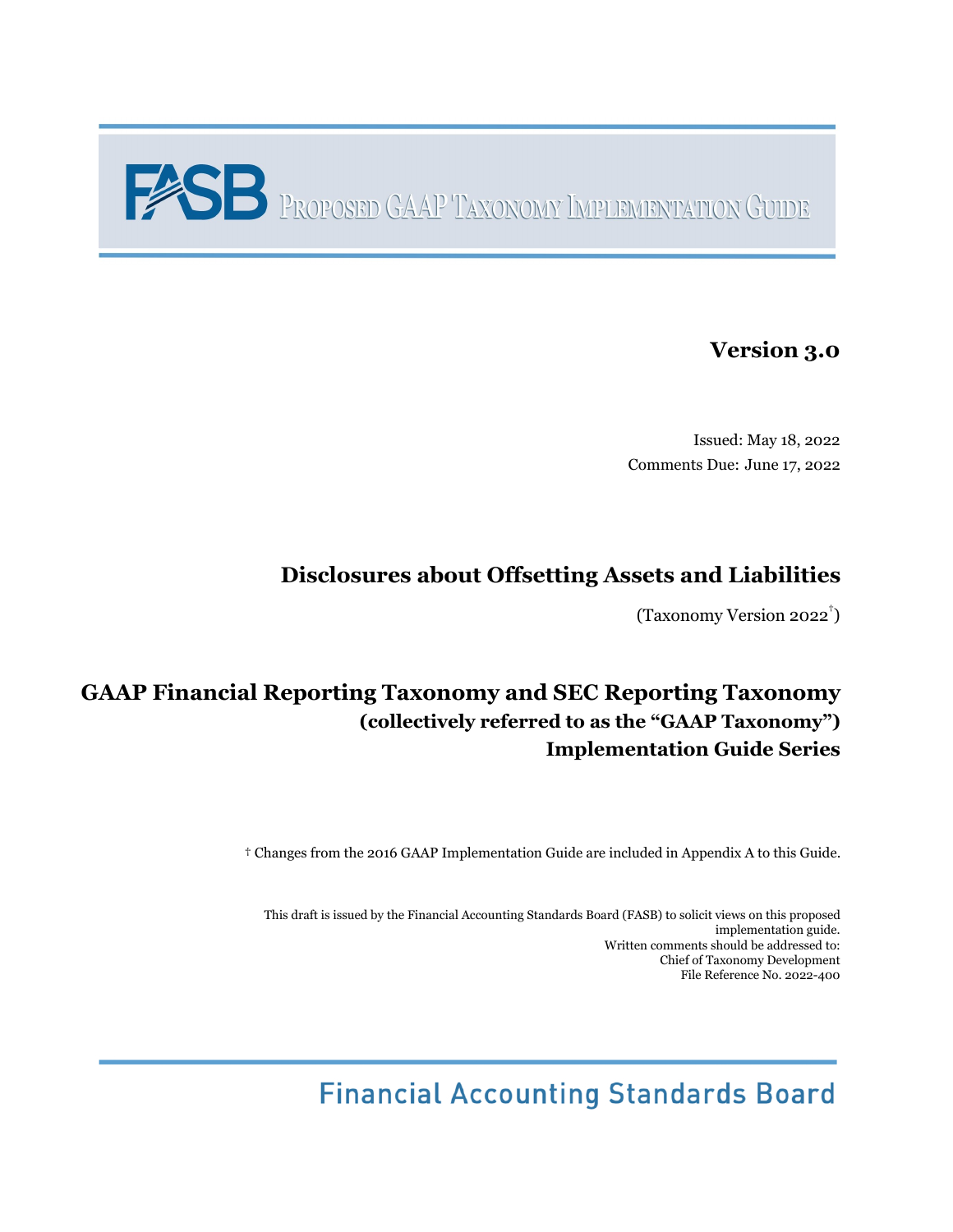The GAAP Taxonomy Implementation Guide is not authoritative; rather, it is a document that communicates how the GAAP Financial Reporting Taxonomy and the SEC Reporting Taxonomy (collectively referred to as the "GAAP Taxonomy") are designed. It also provides other information to help a user of the GAAP Taxonomy understand how elements and relationships are structured.

#### **Notice to Recipients of This Draft**

The FASB staff invites individuals and organizations to send written comments on all matters in this draft. Responses from those wishing to comment on the proposed Taxonomy Implementation Guide must be received in writing by June 17, 2022. Interested parties should submit their comments by email to [xbrlguide@fasb.org,](mailto:xbrlguide@fasb.org) File Reference No. 2022-400. Those without email should send their comments to "Chief of Taxonomy Development, File Reference No. 2022-400, FASB, 401 Merritt 7, PO Box 5116, Norwalk, CT 06856-5116." Do not send responses by fax.

The FASB will make all comment letters publicly available by posting them to the [GAAP](https://fasb.org/page/PageContent?pageId=/xbrl/commentletters.html) [Taxonomy Comment Letters](https://fasb.org/page/PageContent?pageId=/xbrl/commentletters.html).

An electronic copy of this proposed GAAP Taxonomy Implementation Guide is available on the FASB's [website.](https://fasb.org/)

Copyright © 2022 by Financial Accounting Foundation. All rights reserved. Permission is granted to make copies of this work provided that such copies are for personal or intraorganizational use only and are not sold or disseminated and provided further that each copy bears the following credit line: "Copyright © 2022 by Financial Accounting Foundation. All rights reserved. Used by permission."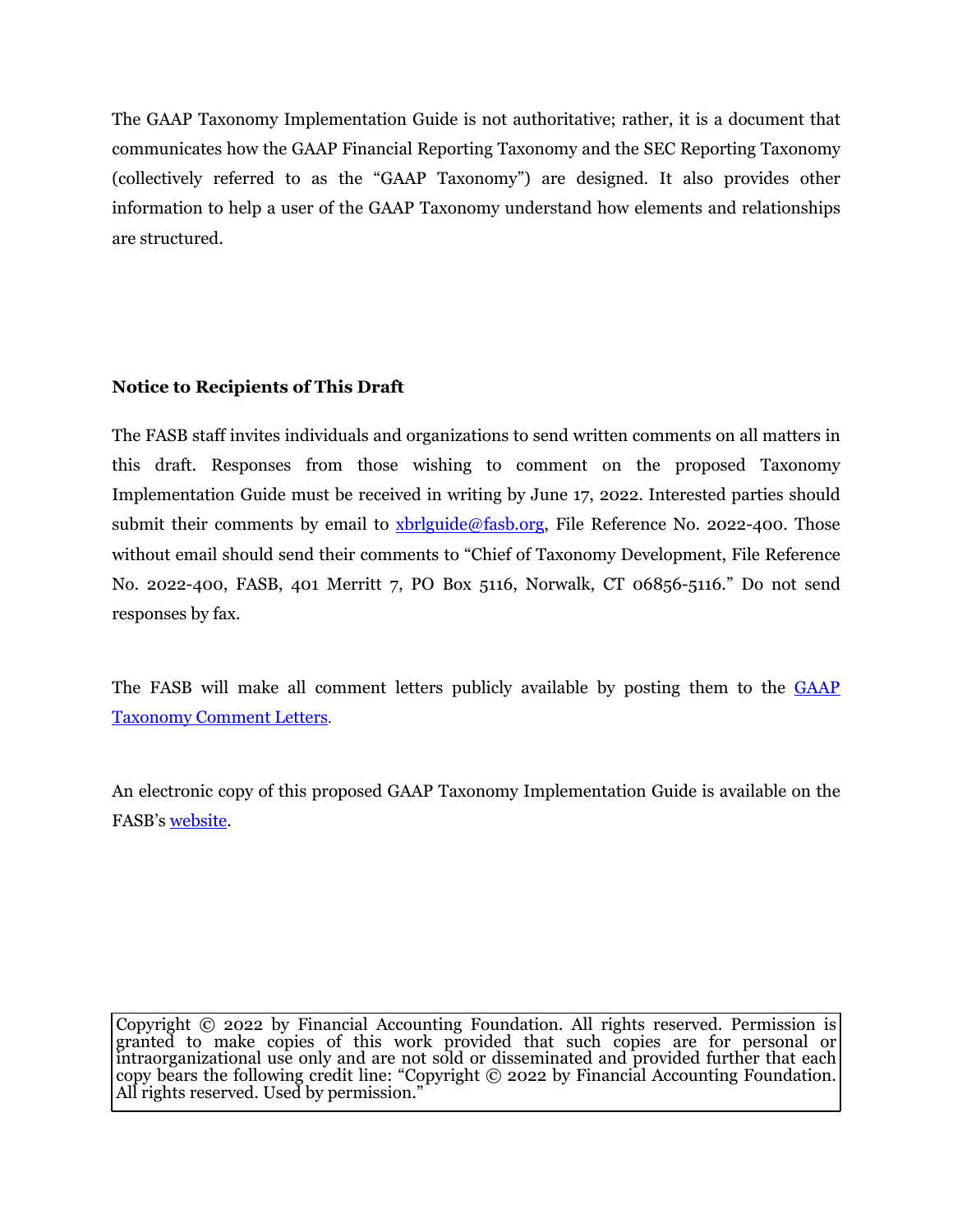#### **Questions for Respondents**

The FASB staff invites individuals and organizations to comment on the content in this proposed GAAP Taxonomy Implementation Guide (Guide) for the GAAP Financial Reporting Taxonomy and SEC Reporting Taxonomy (collectively referred to as the "GAAP Taxonomy") and, in particular, on the questions below. Respondents need not comment on all of the questions.

Comments are requested from those who agree with the content and those who disagree with the content. Comments are most helpful if they identify and clearly explain the issue or question to which they relate. Those who disagree are asked to describe their suggested alternative(s), supported by specific reasoning and examples, if possible.

- 1. Do you agree the examples provide sufficient information to apply the GAAP Taxonomy elements and modeling for the reporting of disclosures for Subtopic 210-20, Balance Sheet Offsetting? If not, why are they not sufficient?
- 2. Are there other examples for the reporting of disclosures for Subtopic 210-20, Balance Sheet Offsetting that would be beneficial to include in the Guide? If yes, what are they?
- 3. Do you agree that the modeling structure within the GAAP Taxonomy for the reporting of disclosures for Subtopic 210-20, Balance Sheet Offsetting facilitates data consumption and improves comparability? If not, why not?
- 4. Do you agree that the Guide addresses common reporting practices for the reporting of disclosures for Subtopic 210-20, Balance Sheet Offsetting? If not, what common reporting practices are not included?
- 5. Are there difficulties, challenges, or unintended consequences in applying the modeling structure for the reporting of disclosures for Subtopic 210-20, Balance Sheet Offsetting as illustrated in the Guide? If yes, what are they?
- 6. Is there another approach that would provide a better modeling structure for the reporting of disclosures for Subtopic 210-20, Balance Sheet Offsetting? If yes, what alternative would you propose?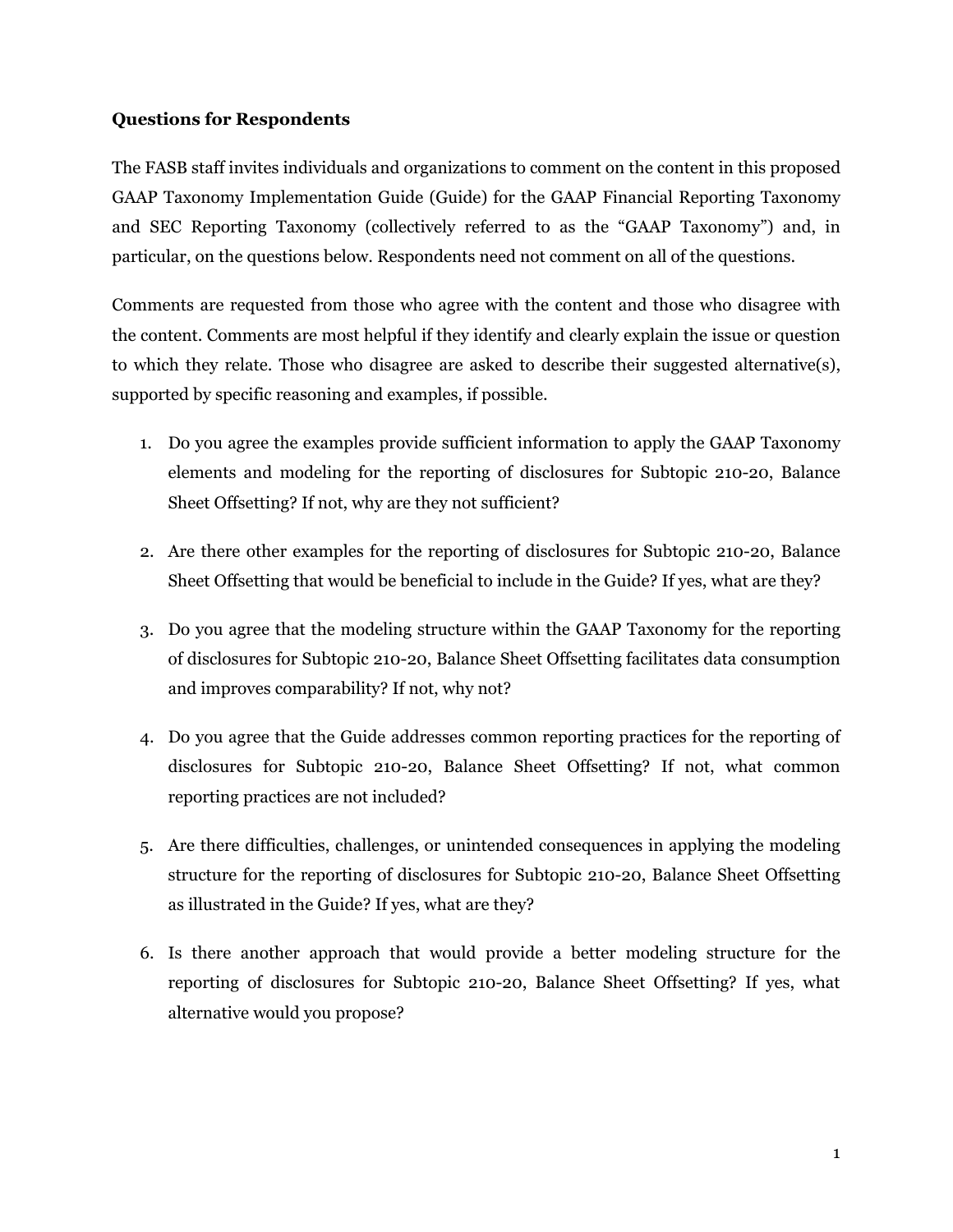#### **Proposed GAAP Taxonomy Implementation Guide on Modeling For Balance Sheet Offsetting**

#### **Overview**

The purpose of this proposed Guide is to demonstrate the modeling for the reporting of balance sheet offsetting under *FASB Accounting Standards Codification®* Subtopic 210-20. These examples are not intended to encompass all of the potential modeling configurations or to dictate the appearance and structure of an entity's extension taxonomy or disclosures in its financial statements. The examples are provided to help users of the GAAP Taxonomy understand how the modeling for balance sheet offsetting is structured within the GAAP Taxonomy. The examples are based on the assumption that the entity meets the criteria for reporting a balance sheet offsetting under Generally Accepted Accounting Principles (GAAP) and/or U.S. Securities and Exchange Commission (SEC) authoritative literature. In addition, the reported line items within the examples do not include all reporting requirements and represent only partial disclosures and statements for illustrative purposes.

*While constituents may find the information in this Guide useful, users looking for guidance to conform to SEC eXtensible Business Reporting Language (XBRL) filing requirements should*  look to the SEC EDGAR Filer Manual and other information provided on the SEC website at *www.sec.gov/structureddata.*

This Guide focuses on detail tagging only (Level 4); it does not include elements for text blocks, policy text blocks, and table text blocks (Levels 1—3).

The Taxonomy Implementation Guide provides four examples:

- **• Section 1: Overview of Modeling:** This section provides an overview of the modeling for the reporting of balance sheet offsetting under Subtopic 210-20
- **Section 2: Examples of Modeling:** This section includes examples of modeling for the reporting of balance sheet offsetting under Subtopic 210-20
	- **•** Example 1[—Offsetting of Eligible Assets and Liabilities, Policy Election to Offset](#page-11-0)  [Obligation to Return Cash Collateral](#page-11-0)
	- **•** Example 2—[Offsetting of Eligible Assets Disaggregated by Type of Financial](#page-24-0)  [Instrument, Type of Transaction and Type of Counterparty](#page-24-0)
	- **•** Example 3—[Offsetting of Eligible Assets and Liabilities Disaggregated by Type of](#page-32-0)  [Transaction, Policy Election not to Offset Financial Instrument](#page-32-0)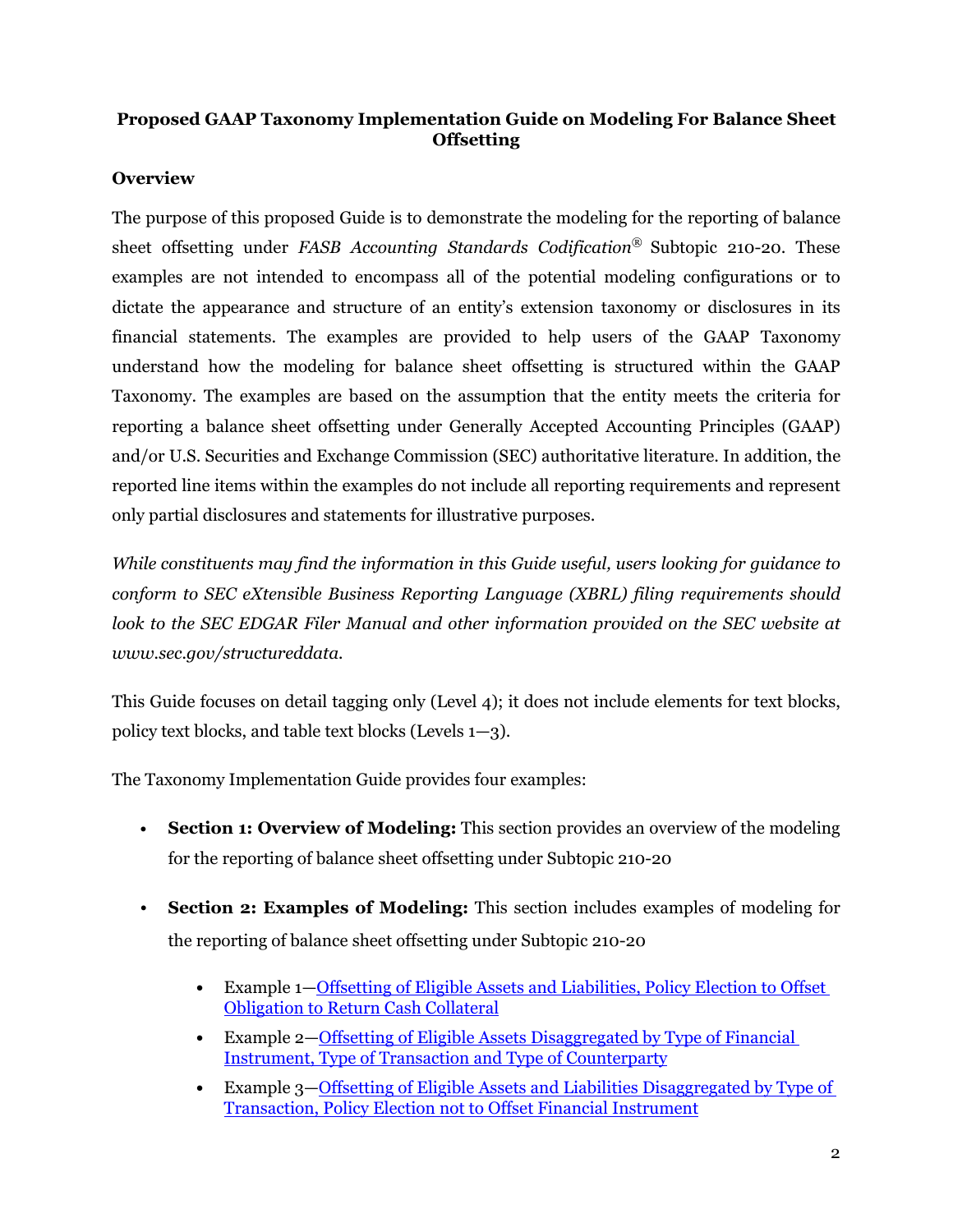**•** Example 4—[Offsetting of Eligible Derivative Liabilities Disaggregated by Type of](#page-44-0)  [Instrument, Financial Instrument not Eligible to be offset](#page-44-0)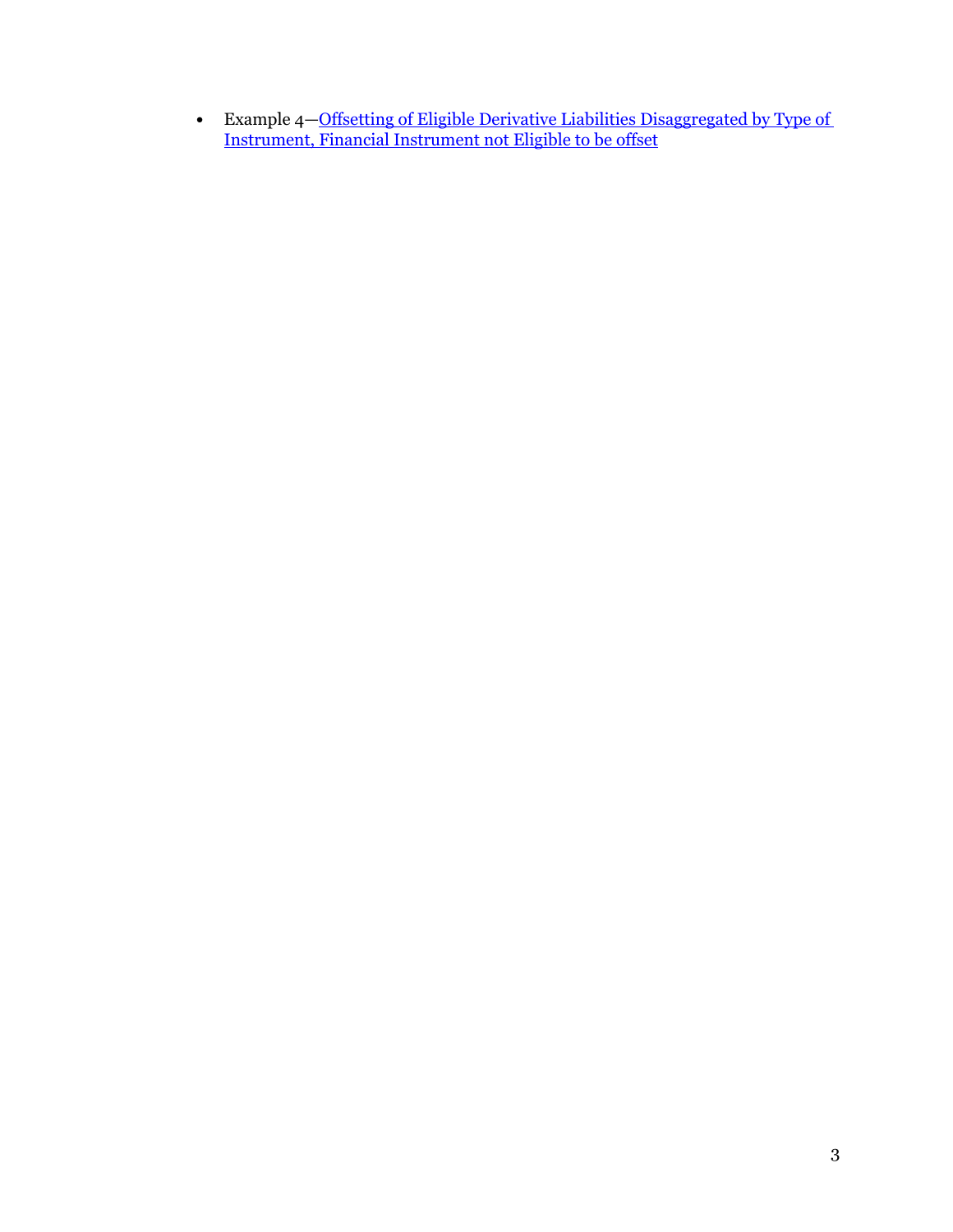#### **General Information**

(1) A legend for dimensions and domain members has been provided to associate with facts contained in the notes to the financial statements. Extension elements are coded using "Ex." Legends specific to the examples are provided in Figure x.2 of each example.

| Coding                | <b>Standard Label</b>               | <b>Element Name</b>                       |
|-----------------------|-------------------------------------|-------------------------------------------|
| A1                    | <b>Counterparty Name [Axis]</b>     | <b>CounterpartyNameAxis</b>               |
|                       | Counterparty Name [Domain]          | RepurchaseAgreementCounterpartyNameDomain |
| ExM <sub>1</sub>      | Counterparty A [Member]             | CounterpartyAMember                       |
| ExM <sub>2</sub>      | Counterparty B [Member]             | CounterpartyBMember                       |
|                       |                                     |                                           |
| A2                    | <b>Derivative Instrument [Axis]</b> | <b>DerivativeInstrumentRiskAxis</b>       |
|                       | Derivative Contract [Domain]        | DerivativeContractTypeDomain              |
| M <sub>3</sub>        | Interest Rate Contract [Member]     | <b>InterestRateContractMember</b>         |
| $\mathbf{M}$ 4        | Foreign Exchange Contract [Member]  | ForeignExchangeContractMember             |
| M <sub>5</sub>        | Equity Contract [Member]            | EquityContractMember                      |
| <b>M6</b>             | Interest Rate Swap [Member]         | InterestRateSwapMember                    |
| ExM7                  | Loan Level Swap [Member]            | LoanLevelSwapMember                       |
| <b>M8</b>             | Foreign Exchange [Member]           | ForeignExchangeMember                     |
|                       |                                     |                                           |
| $\mathbf{A}$ 3        | <b>Transaction Type [Axis]</b>      | TransactionTypeAxis                       |
|                       | Transaction [Domain]                | TransactionDomain                         |
| <b>M</b> <sub>9</sub> | Over-the-Counter [Member]           | OverTheCounterMember                      |
| <b>M10</b>            | Exchange Traded [Member]            | ExchangeTradedMember                      |
| <b>M11</b>            | Exchange Cleared [Member]           | ExchangeClearedMember                     |

- (2) Elements that have an instant period type and elements that have a duration period type are indicated as such in Figure x.2 of each example. Instant elements have a single date context (such as December 31, 20X1) while duration elements have a starting and ending date as their context (such as January 1 through December 31, 20X1).
- (3) The XBRL report view (Figure x.3 in each example) does not include all information that may appear in an entity's instance document. The XBRL report view is provided for illustrative purposes only.
- (4) For elements contained in the GAAP Taxonomy, the standard label is as it appears in the GAAP Taxonomy. For extension elements, the standard label corresponds to the element name. For information about structuring extension elements, refer to the SEC *EDGAR Filer Manual*.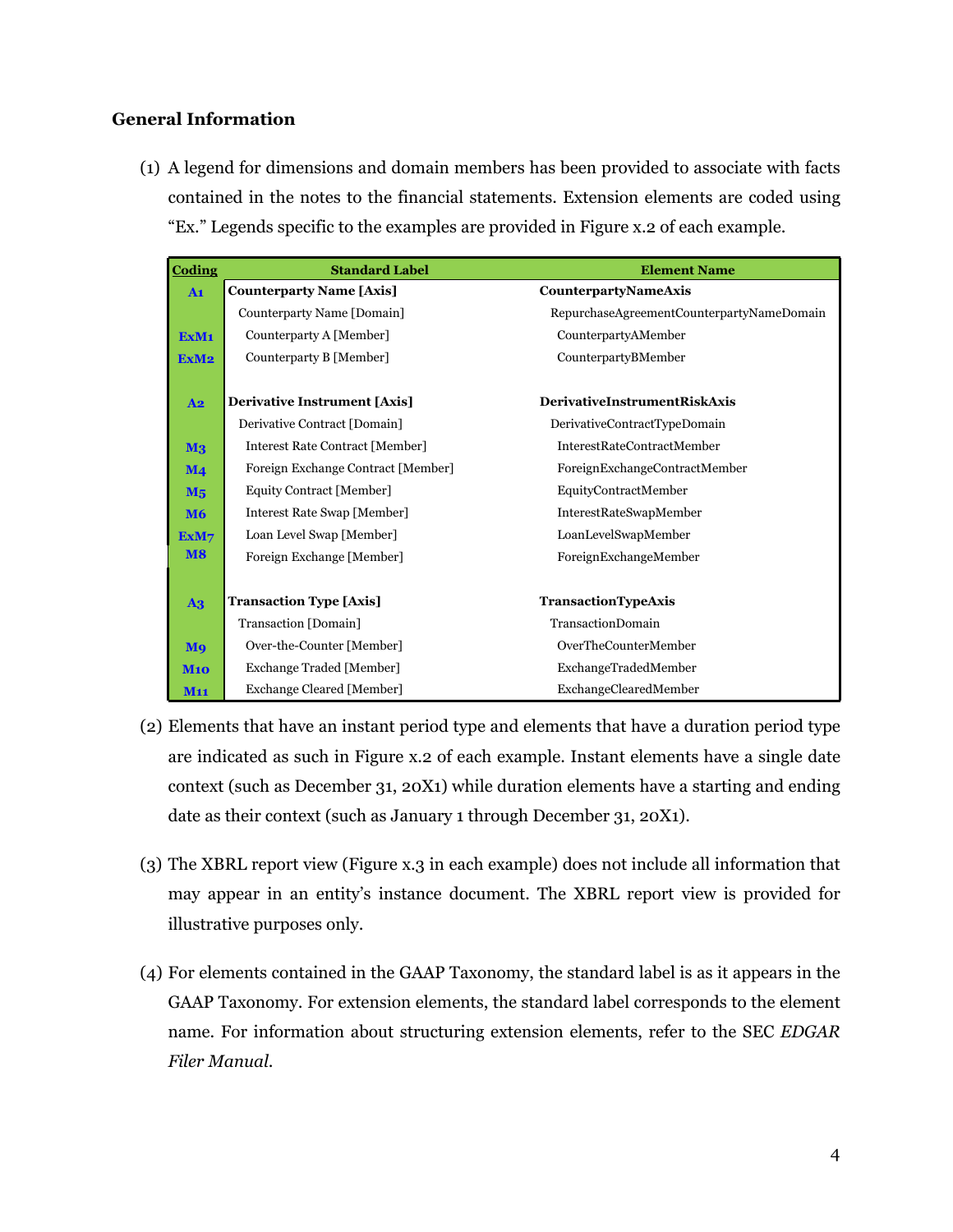- (5) Values reported in XBRL are generally entered as positive, with the exception of certain concepts such as net income (loss) or gain (loss).
- (6) Preferred labels (Figure x.3 in each example) are the labels created and used by the company to show the line item captions in its financial statements.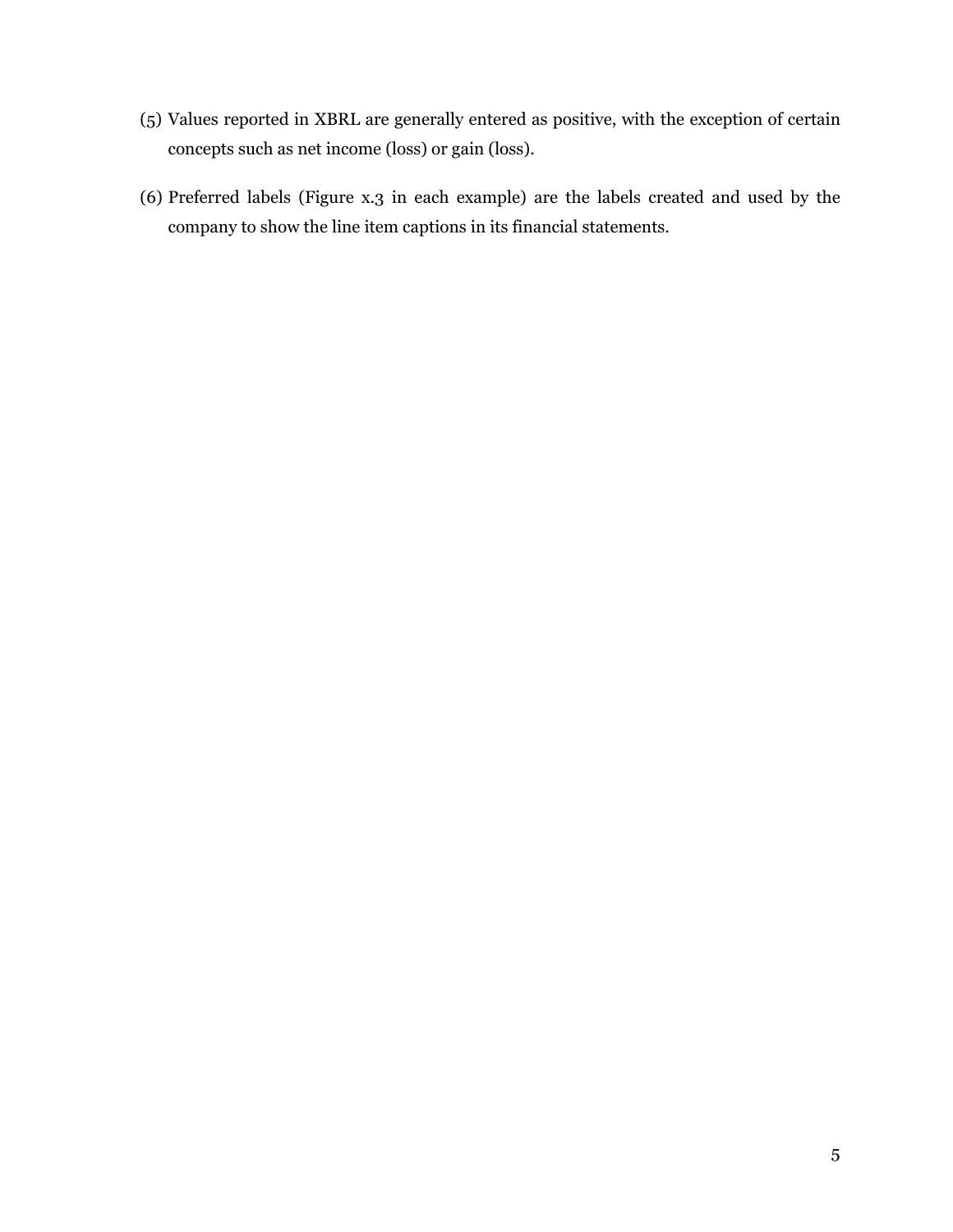#### **Section 1: Overview of Modeling**

Elements included in presentation group 210000 - Disclosures - Balance Sheet Offsetting are modeled as follows:

"Derivative Asset, Subject to Master Netting Arrangement, before Offset" (**L1**) is intended to be used to tag the gross amount of recognized derivative asset subject to an enforceable master netting arrangement or similar agreement. If the gross amount includes amount not subject to master netting arrangement, "Derivative Asset, Fair Value, Gross Asset Including Not Subject to Master Netting Arrangement" (**L42**) is intended to be used.

"Derivative Asset, Subject to Master Netting Arrangement, Liability Offset" (**L2**) and "Derivative Asset, Subject to Master Netting Arrangement, Collateral, Obligation to Return Cash, Offset Against Derivative Asset" (**L3**) are intended to be used to tag the amounts offset to determine the net amount of derivative asset presented in the statement of financial position. If the aggregate amount of **L2** and **L3** is disclosed, "Derivative Asset, Fair Value, Gross Liability and Obligation to Return Cash, Offset" is intended to be used.

"Derivative Asset, Subject to Master Netting Arrangement, after Offset" (**L40**) is intended to be used to tag the net amount of derivative asset presented in the statement of financial position excluding amount not subject to an enforceable master netting arrangement. If the net amount includes amount not subject to master netting arrangement, "Derivative Asset" (**L4**) is intended to be used.

"Derivative Asset, Subject to Master Netting Arrangement, Collateral, Obligation to Return Security Not Offset" (**L5**), "Derivative Asset, Subject to Master Netting Arrangement, Collateral, Obligation to Return Cash Not Offset" (**L6**), and "Derivative Asset, Subject to Master Netting Arrangement, Deduction of Financial Instrument Not Offset" (**L43**) are intended to be used to tag the amounts subject to an enforceable master netting arrangement or similar agreement but not offset in the statement of financial position.

"Derivative Asset, Subject to Master Netting Arrangement, after Offset and Deduction" (**L7**) is intended to be used to tag the net amount of derivative asset after offset and deduction of amount not offset in the statement of financial position excluding amount not subject to an enforceable master netting arrangement. If the net amount includes amount not subject to master netting arrangement, "Derivative Asset, Including Not Subject to Master Netting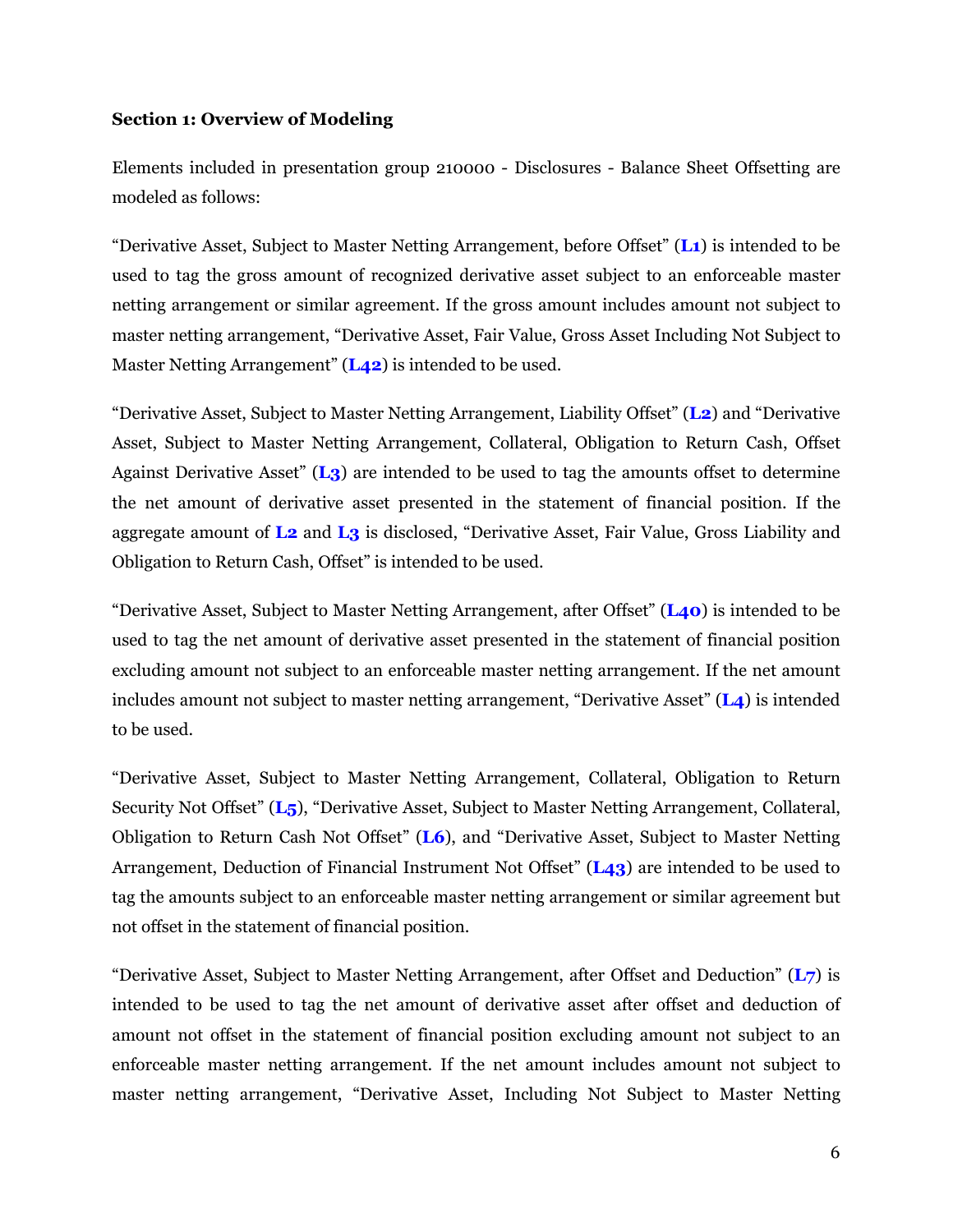Arrangement, after Offset and Deduction" (**L67**) is intended to be used.

The calculation for offsetting of derivative asset subject to an enforceable master netting arrangement or similar agreement is structured as below. Reported values are based on the example 3. If the derivative asset includes the amount not subject to master netting arrangement, **L1**, **L40**, and **L7** should be replaced with "Derivative Asset, Fair Value, Gross Asset Including Not Subject to Master Netting Arrangement" (**L42**), "Derivative Asset" (**L4**), and "Derivative Asset, Including Not Subject to Master Netting Arrangement, after Offset and Deduction" (**L67**), respectively.

| <b>XBRL</b>           |                |                                                                                                                                              |                 |                                    |                      |
|-----------------------|----------------|----------------------------------------------------------------------------------------------------------------------------------------------|-----------------|------------------------------------|----------------------|
| calculation<br>weight |                | Element                                                                                                                                      | Balance<br>type | <b>HTML</b> value<br>(in millions) | <b>XBRL</b> value    |
| $\ddot{}$             | Lı             | Derivative Asset, Subject to Master Netting<br>Arrangement, before Offset                                                                    | Debit           | \$<br>3,290                        | 3290000000           |
|                       | L <sub>2</sub> | Derivative Asset, Subject to Master Netting<br>Arrangement, Liability Offset                                                                 | Credit          |                                    | $\mathbf{O}$         |
|                       | L3             | Derivative Asset, Subject to Master Netting<br>Arrangement, Collateral, Obligation to Return Cash,<br><b>Offset Against Derivative Asset</b> | Credit          |                                    | $\mathbf{O}$         |
|                       | L40            | Derivative Asset, Subject to Master Netting<br>Arrangement, after Offset                                                                     | Debit           | \$<br>3,290                        | 3290000000           |
| $\pm$                 | <b>L40</b>     | Derivative Asset, Subject to Master Netting<br>Arrangement, after Offset                                                                     | Debit           | \$<br>3,290                        | 3290000000           |
|                       |                | Derivative Asset, Subject to Master Netting<br>L43 Arrangement, Deduction of Financial Instrument Not<br>Offset                              | Credit          |                                    | $(2,600)$ 2600000000 |
|                       | L6             | Derivative Asset, Subject to Master Netting<br>Arrangement, Collateral, Obligation to Return Cash Not<br>Offset                              | Credit          | (300)                              | 300000000            |
|                       | L <sub>5</sub> | Derivative Asset, Subject to Master Netting<br>Arrangement, Collateral, Obligation to Return Security<br>Not Offset                          | Credit          | (240)                              | 240000000            |
|                       | L <sub>7</sub> | Derivative Asset, Subject to Master Netting<br>Arrangement, after Offset and Deduction                                                       | Debit           | \$<br>150                          | 150000000            |

"Derivative Asset, Subject to Master Netting Arrangement, after Offset" (**L40**), "Derivative Asset, Not Subject to Master Netting Arrangement" (**L41**) and "Derivative Asset" (**L4**) are intended to be used to tag amounts to reconcile to the net amount of derivative asset presented in the statement of financial position. Because **L40** is the amount after offset excluding amount not subject to mater netting arrangement, **L41** is added to **L40** to determine the total net amount of derivative asset **L4**.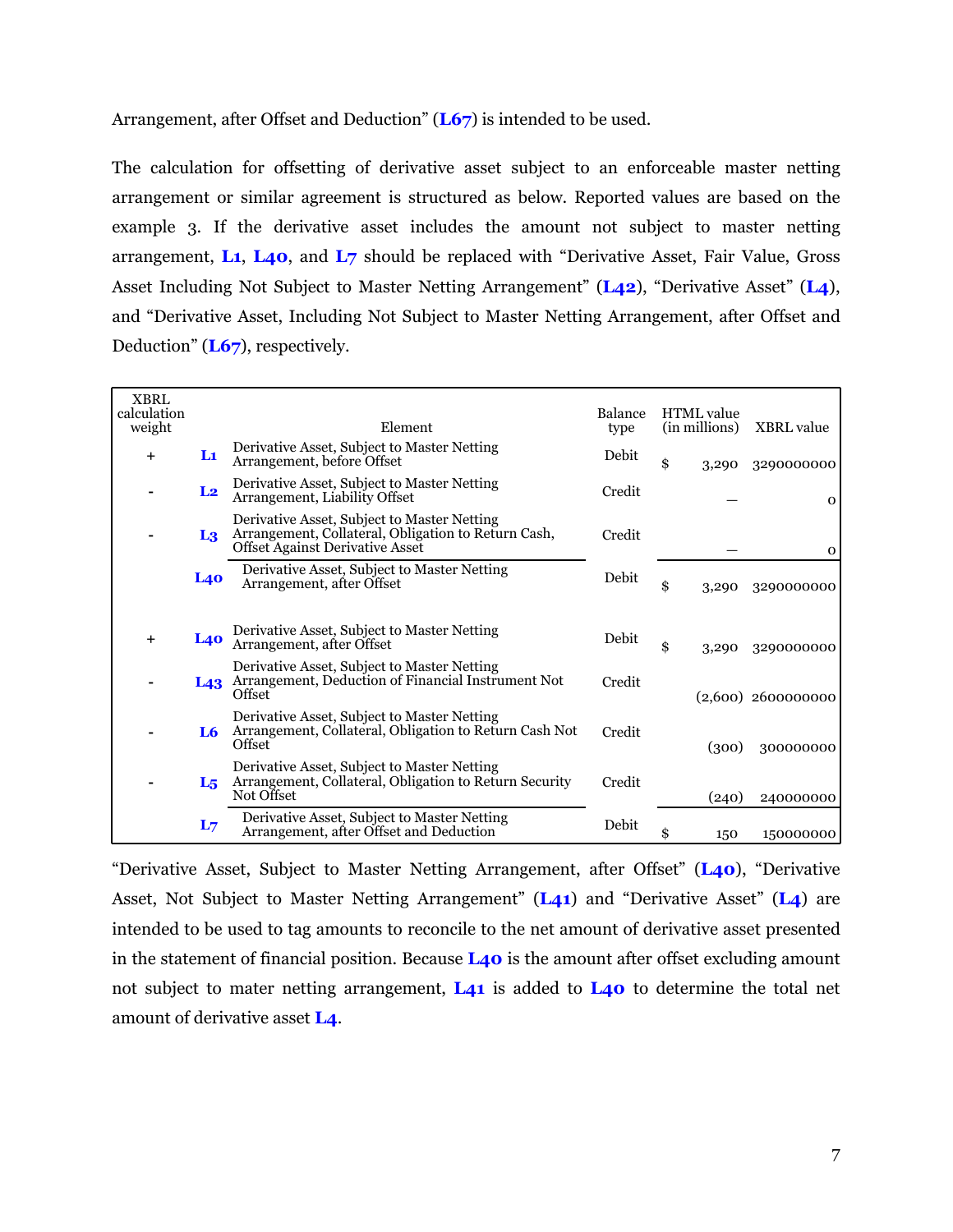| <b>XBRL</b><br>calculation<br>weight |                 | Element                                                                  | Balance HTML value<br>type |       | (in millions) XBRL value |
|--------------------------------------|-----------------|--------------------------------------------------------------------------|----------------------------|-------|--------------------------|
| $\ddot{}$                            | <b>L40</b>      | Derivative Asset, Subject to Master Netting Arrangement,<br>after Offset | Debit                      | 3,290 | 3290000000               |
| +                                    | L <sub>41</sub> | Derivative Asset, Not Subject to Master Netting<br>Arrangement           | Debit                      |       | $\Omega$                 |
|                                      | L4              | <b>Derivative Asset</b>                                                  | Debit                      | 3,290 | 3290000000               |
|                                      |                 |                                                                          |                            |       |                          |

If the gross amount includes amount not subject to master netting arrangement, "Derivative Asset, Fair Value, Gross Asset Including Not Subject to Master Netting Arrangement" (**L42**), "Derivative Asset, Subject to Master Netting Arrangement, Liability Offset" (**L2**), "Derivative Asset, Subject to Master Netting Arrangement, Collateral, Obligation to Return Cash, Offset Against Derivative Asset" (**L3**), and "Derivative Asset" (**L4**), if applicable, may be used for the reconciliation. Because **L42** is the gross amount before offset including amount not subject to mater netting arrangement, **L2** and **L3** are deducted from the **L42** to determine the total net amount of derivative asset **L4**.

| <b>XBRL</b><br>calculation<br>weight |                | Element                                                                                                                                      | <b>Balance</b><br>type | <b>HTML</b> value<br>(in millions) | <b>XBRL</b> value |
|--------------------------------------|----------------|----------------------------------------------------------------------------------------------------------------------------------------------|------------------------|------------------------------------|-------------------|
| $\ddag$                              |                | <b>L42</b> Derivative Asset, Fair Value, Gross Asset Including Not<br><b>Subject to Master Netting Arrangement</b>                           | Debit                  | 3,290                              | 3290000000        |
|                                      | L <sub>2</sub> | Derivative Asset, Subject to Master Netting<br>Arrangement, Liability Offset                                                                 | Credit                 |                                    | $\Omega$          |
|                                      | L3             | Derivative Asset, Subject to Master Netting<br>Arrangement, Collateral, Obligation to Return Cash,<br><b>Offset Against Derivative Asset</b> | Credit                 |                                    | $\Omega$          |
|                                      | Ĺ4             | <b>Derivative Asset</b>                                                                                                                      | Debit                  | 3,290                              | 3290000000        |
|                                      |                |                                                                                                                                              |                        |                                    |                   |

There are corresponding dimension "Counterparty Name [Axis]" (**A1**) and extensible enumeration element "Derivative Asset, Counterparty Name [Extensible Enumeration]" (**XL63**) to provide additional information about the counterparty. The dimension elements are intended to be used when the amount is disaggregated by counterparty. The extensible enumeration elements are intended to be used when the amount is not disaggregated by counterparty.

"Derivative Instrument [Axis]" (**A2**), "Interest Rate Contract [Member]" (**M3**), "Foreign Exchange Contract [Member]" (**M4**), "Equity Contract [Member]" (**M5**), "Interest Rate Swap [Member]" (**M6**), "Foreign Exchange [Member]" (**M8**) and other applicable members in the GAAP Taxonomy are intended to be used to tag the amounts disaggregated by type of derivative instrument.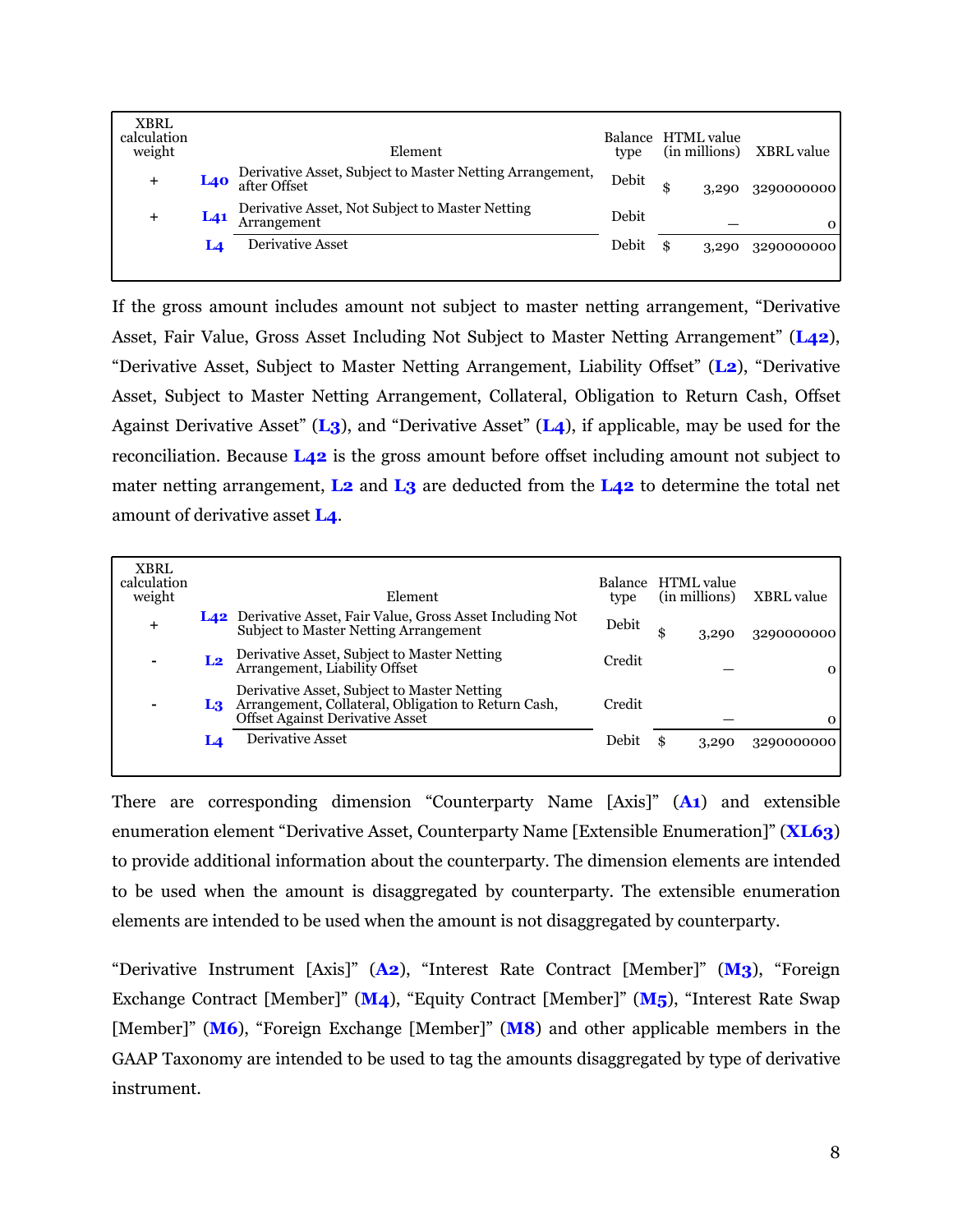"Transaction Type [Axis]" (**A3**), "Over-the-Counter [Member]" (**M9**), "Exchange Traded [Member]" (**M10**), and "Exchange Cleared [Member]" (**M11**) are intended to be used to tag the amounts disaggregated by the type of transaction.

There are similar models for the groups listed as follows:

- Offsetting Securities Purchased under Agreements to Resell
- Offsetting Securities Borrowed
- Offsetting Derivative Asset, Securities Purchased under Agreements to Resell, Securities Borrowed
- Offsetting Derivative Liabilities
- Offsetting Securities Sold under Agreements to Repurchase
- Offsetting Securities Loaned
- Offsetting Derivative Liability, Securities Sold under Agreements to Repurchase, Securities Loaned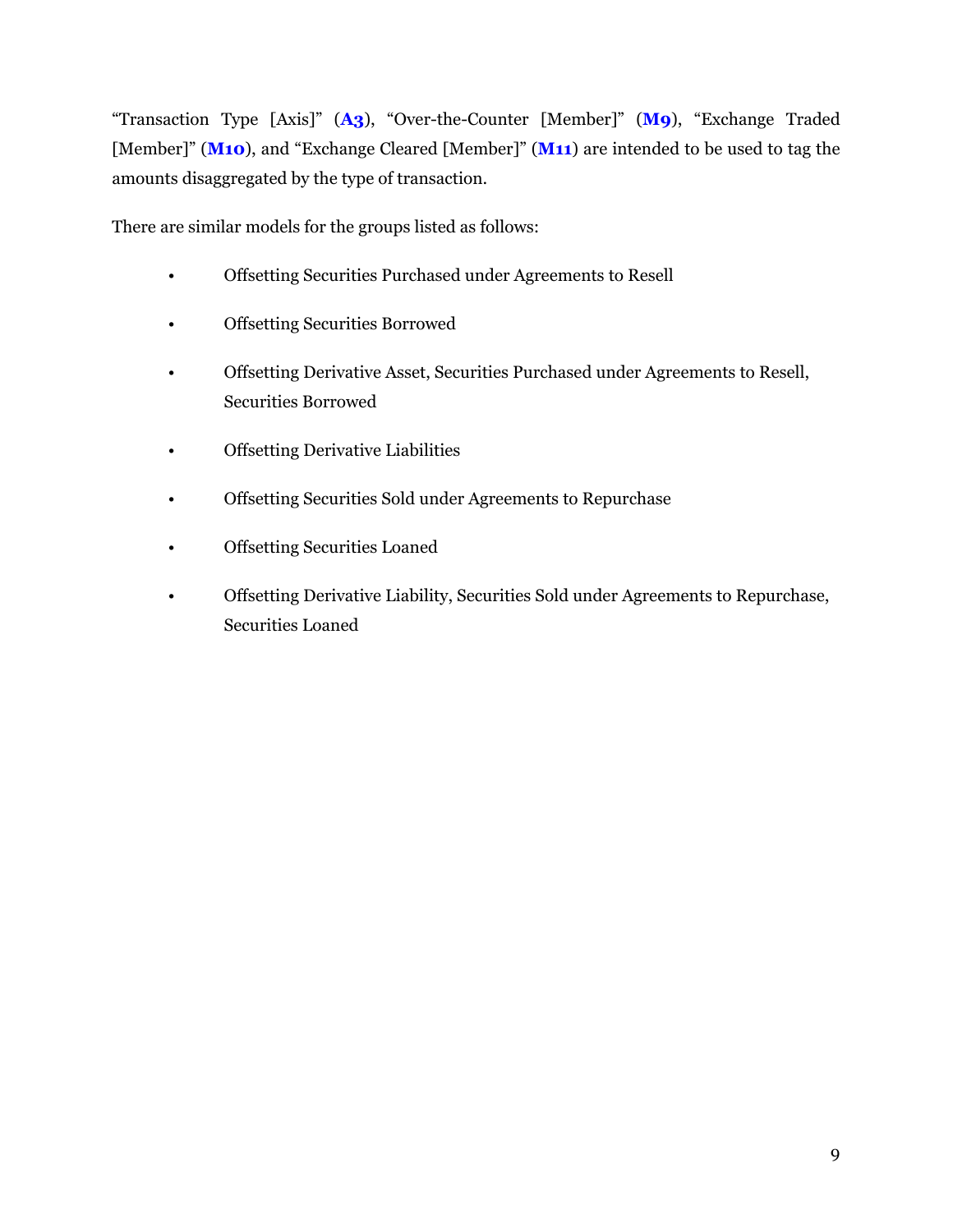#### <span id="page-11-0"></span>**Section 2: Examples of Modeling**

## **Example 1—Offsetting of Eligible Assets and Liabilities, Policy Election to Offset Obligation to Return Cash Collateral**

This Example illustrates the modeling for disclosures of the offsetting of eligible assets and liabilities when a right of setoff exists.

The reporting entity has entered into transactions subject to an enforceable master netting arrangement or other similar agreement with the following counterparties.

#### Counterparty A:

1. The Company has a derivative asset (fair value of \$100 million) and a derivative liability (fair value of \$80 million) with Counterparty A. The Company qualified for and made an accounting policy election to offset cash collateral. Cash collateral also has been received from Counterparty A for a portion of the net derivative asset (\$10 million). The derivative liability and the cash collateral received are set off against the derivative asset in the statement of financial position, resulting in the presentation of a net derivative asset of \$10 million.

#### Counterparty B:

- 1. The Company entered into a sale and repurchase agreement with Counterparty B that is accounted for as a collateralized borrowing. The carrying value of the financial asset (bonds) used as collateral and held by the Company for the transaction is \$79 million, and their fair value is \$85 million. The carrying value of the collateralized borrowing (repo payable) is \$80 million.
- 2. The Company also entered into a reverse sale and repurchase agreement with Counterparty B that is accounted for as a collateralized lending. The fair value of the asset (bonds) received as collateral (and not recognized in the statement of financial position) is \$105 million. The carrying value of the secured lending (reverse repo receivable) is \$90 million.
- 3. The transactions are not offset.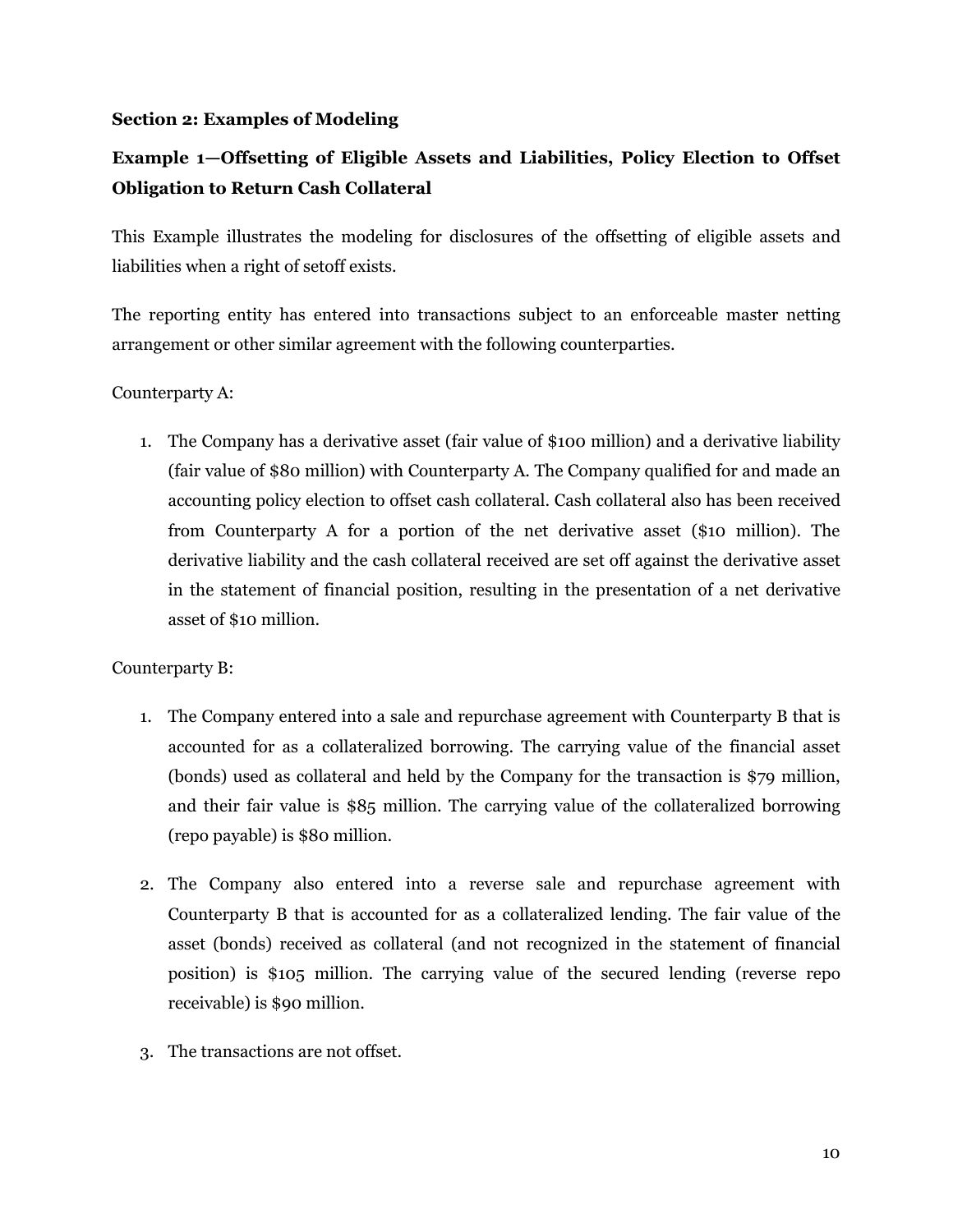|      | <b>Offsetting of Financial Assets and Derivative Assets</b>         |                        |                                         |                     |                                                                      |                                                             |                    |                                                                          |          |                                        |           |                            |                        |            |                        |                                    |     |
|------|---------------------------------------------------------------------|------------------------|-----------------------------------------|---------------------|----------------------------------------------------------------------|-------------------------------------------------------------|--------------------|--------------------------------------------------------------------------|----------|----------------------------------------|-----------|----------------------------|------------------------|------------|------------------------|------------------------------------|-----|
|      | \$ million                                                          |                        |                                         |                     |                                                                      |                                                             |                    |                                                                          |          |                                        |           |                            |                        |            |                        |                                    |     |
|      | As of December 31, 20x1                                             |                        |                                         |                     |                                                                      |                                                             |                    |                                                                          |          |                                        |           |                            |                        |            |                        |                                    |     |
|      |                                                                     |                        |                                         |                     |                                                                      |                                                             |                    |                                                                          |          | the statement of<br>financial position |           | Gross amount not offset in |                        |            |                        |                                    |     |
|      |                                                                     |                        | <b>Gross</b><br>amount of<br>recognized |                     | <b>Gross</b><br>amount<br>offset in the<br>statement of<br>financial | <b>Derivative</b><br>collateral,<br>obligation<br>to return |                    | Net amount of<br>assets<br>presented in<br>the statement<br>of financial |          | <b>Securities</b>                      |           | Cash<br>collateral         |                        | <b>Net</b> |                        | <b>Fair value</b><br>of collateral |     |
|      | <b>Description</b>                                                  |                        | assets                                  |                     | position                                                             | cash                                                        |                    | position                                                                 |          | collateral                             |           | received                   |                        | amount     |                        | received                           |     |
|      | <b>XL63</b> Counterparty A                                          |                        |                                         |                     |                                                                      |                                                             |                    |                                                                          |          |                                        |           |                            |                        |            |                        |                                    |     |
|      | Derivatives, subject<br>to master netting<br>arrangement            | $\mathbf{L1} \quad$ \$ |                                         | 100 $L2$ \$         | $(80)$ L <sub>3</sub> \$                                             | $(10)$ <b>L<sub>40</sub></b> \$                             |                    | 10                                                                       | $L_5$ \$ |                                        | $-$ L6 \$ |                            | $L_7$ \$               |            | 10                     |                                    |     |
|      | Derivatives, not<br>subject to master<br>netting arrangement        | $L_{41}$               |                                         |                     |                                                                      |                                                             | L <sub>41</sub>    |                                                                          |          |                                        |           |                            | L <sub>41</sub>        |            |                        |                                    |     |
|      | <b>Total derivatives</b>                                            | $L42$ \$               |                                         | 100 $L_2$ \$        | $(80)$ L <sub>3</sub> $\frac{1}{2}$                                  | (10)                                                        | $L4$ \$            | 10                                                                       | $L_5$ \$ | $-$ L6 \$                              |           |                            | $- L67$ \$             |            | 10                     |                                    |     |
| XL64 | Counterparty B                                                      |                        |                                         |                     |                                                                      |                                                             |                    |                                                                          |          |                                        |           |                            |                        |            |                        |                                    |     |
|      | Reverse repurchase,<br>subject to master<br>netting arrangement     | L <sub>8</sub>         |                                         | 90 <sub>10</sub>    |                                                                      |                                                             | L68                | 90 L <sub>11</sub>                                                       |          | $(90)$ L <sub>12</sub>                 |           |                            | $- L13$                |            | $-$ L <sub>20</sub> \$ |                                    | 105 |
|      | Reverse repurchase,<br>not subject to master<br>netting arrangement |                        |                                         |                     |                                                                      |                                                             |                    |                                                                          |          |                                        |           |                            | L69                    |            |                        |                                    |     |
|      | Total reverse                                                       | L69                    |                                         |                     |                                                                      |                                                             | L69                |                                                                          |          |                                        |           |                            |                        |            |                        |                                    |     |
|      | repurchase                                                          | $L70$ \$               |                                         | 90 $L9$ \$          |                                                                      |                                                             | $\mathbf{L}$ 10 \$ | 90 L <sub>11</sub> \$                                                    |          | $(90)$ L <sub>12</sub> \$              |           |                            | $- L71$ \$             |            |                        |                                    |     |
|      | <b>Total derivatives</b><br>and reverse<br>repurchase               | $L14$ \$               |                                         | 190 $\text{L}15$ \$ | $(80)$ L <sub>3</sub> \$                                             | $(10)$ L <sub>16</sub> $\frac{1}{2}$                        |                    | 100 $\text{L17}$ \$                                                      |          | $(90)$ L <sub>18</sub> \$              |           |                            | $-$ L <sub>19</sub> \$ |            | 10                     |                                    |     |
|      |                                                                     |                        |                                         |                     |                                                                      |                                                             |                    |                                                                          |          |                                        |           |                            |                        |            |                        |                                    |     |

**Figure 1.1(a)**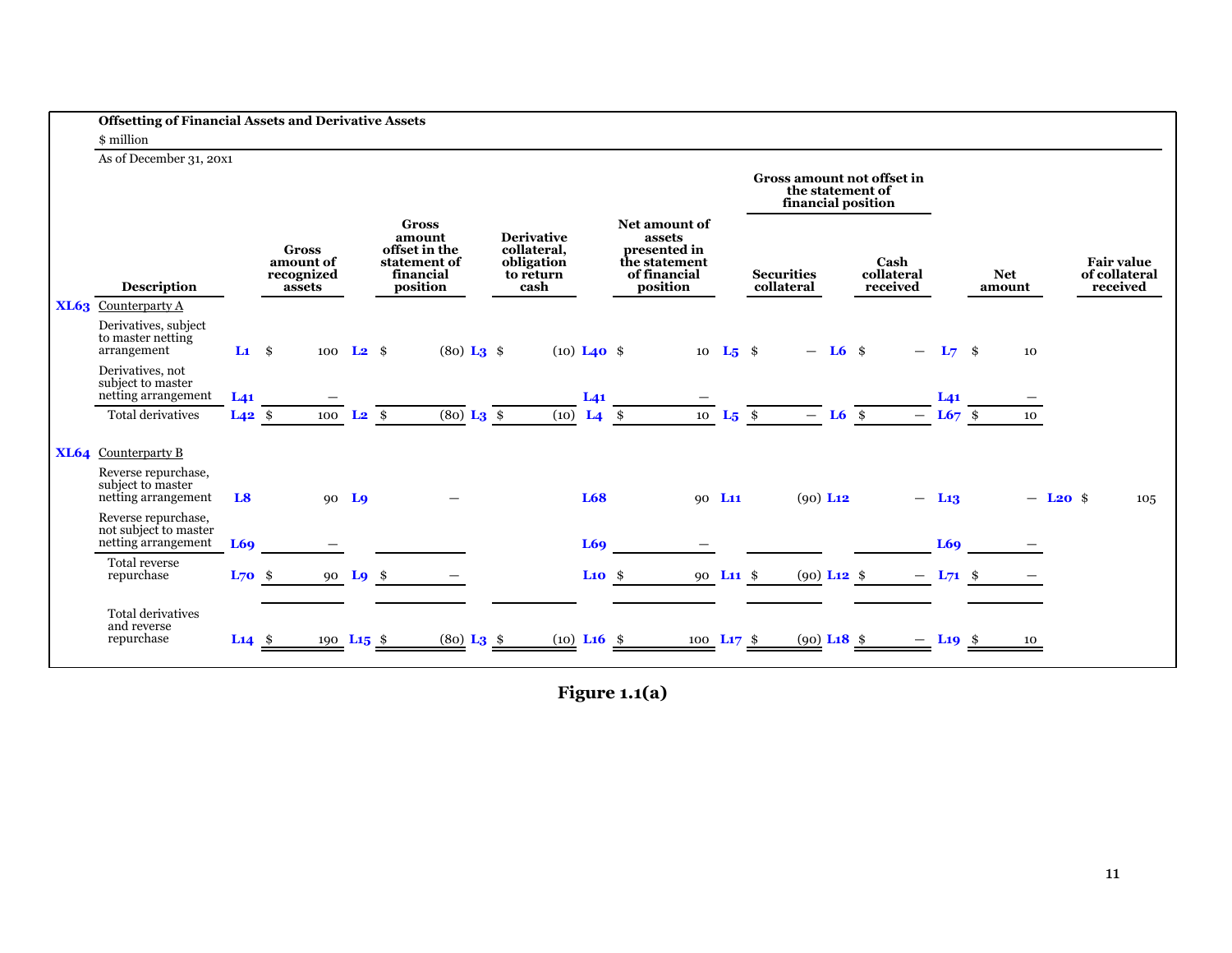| <b>Offsetting of Financial Liabilities and Derivative Liabilities</b> |                   |                                                     |                       |                                                                               |                           |                                                                                                  |                        |                                                                      |                        |                               |                         |                      |                        |                                               |  |
|-----------------------------------------------------------------------|-------------------|-----------------------------------------------------|-----------------------|-------------------------------------------------------------------------------|---------------------------|--------------------------------------------------------------------------------------------------|------------------------|----------------------------------------------------------------------|------------------------|-------------------------------|-------------------------|----------------------|------------------------|-----------------------------------------------|--|
| \$ million                                                            |                   |                                                     |                       |                                                                               |                           |                                                                                                  |                        |                                                                      |                        |                               |                         |                      |                        |                                               |  |
| As of December 31, 20x1                                               |                   |                                                     |                       |                                                                               |                           |                                                                                                  |                        | Gross amount not offset in<br>the statement of<br>financial position |                        |                               |                         |                      |                        |                                               |  |
| <b>Description</b>                                                    |                   | <b>Gross amount</b><br>of recognized<br>liabilities |                       | <b>Gross amount</b><br>offset in the<br>statement of<br>financial<br>position |                           | Net amount of<br><b>liabilities</b><br>presented in the<br>statement of<br>financial<br>position |                        | <b>Securities</b><br>collateral                                      |                        | Cash<br>collateral<br>pledged |                         | <b>Net</b><br>amount |                        | <b>Fair value of</b><br>collateral<br>pledged |  |
| $XL65$ Counterparty A                                                 |                   |                                                     |                       |                                                                               |                           |                                                                                                  |                        |                                                                      |                        |                               |                         |                      |                        |                                               |  |
| Derivatives, subject to<br>master netting<br>arrangement              | $L21$ \$          |                                                     | 80 L <sub>22</sub> \$ |                                                                               | $(80) L72$ \$             |                                                                                                  | $-$ L <sub>24</sub> \$ |                                                                      | $-$ L <sub>25</sub> \$ |                               | $-$ L <sub>26</sub> \$  |                      |                        |                                               |  |
| Derivatives, not subject to<br>master netting<br>arrangement          | L73               |                                                     |                       |                                                                               | L73                       |                                                                                                  |                        |                                                                      |                        |                               | $L_{73}$                |                      |                        |                                               |  |
| Total derivatives                                                     | $L62$ \$          |                                                     | $80$ <b>L22</b> \$    |                                                                               | $(80)$ <b>L23</b> \$      |                                                                                                  | $-$ L <sub>24</sub> \$ |                                                                      | $-$ L <sub>25</sub> \$ |                               | $-$ L <sub>53</sub> \$  |                      |                        |                                               |  |
| <b>XL66</b> Counterparty B                                            |                   |                                                     |                       |                                                                               |                           |                                                                                                  |                        |                                                                      |                        |                               |                         |                      |                        |                                               |  |
| Repurchase, subject to<br>master netting<br>arrangement               | L27               |                                                     | 80 L <sub>28</sub>    | $\overline{\phantom{0}}$                                                      | L <sub>29</sub>           |                                                                                                  | 80 L <sub>30</sub>     | $(80)$ L <sub>31</sub>                                               |                        |                               | $-$ L <sub>32</sub>     |                      | $-$ L <sub>39</sub> \$ | 85                                            |  |
| Repurchase, not subject to<br>master netting<br>arrangement           | $L_{74}$          |                                                     |                       |                                                                               | $L_{74}$                  |                                                                                                  |                        |                                                                      |                        |                               | $L_{74}$                |                      |                        |                                               |  |
| Total repurchase                                                      | $L_{75}$ \$       |                                                     | 80 L <sub>28</sub> \$ |                                                                               | $- L76$ \$                |                                                                                                  | 80 $L30$ \$            | $\overline{(80)}$ L <sub>31</sub> $\frac{1}{2}$                      |                        |                               | $- L_{77}$ \$           |                      |                        |                                               |  |
| Total derivatives and<br>repurchase                                   | $L33 \frac{\$}{}$ |                                                     | 160 $L34$ \$          |                                                                               | $(80)$ L <sub>35</sub> \$ |                                                                                                  | 80 L <sub>36</sub> \$  | $(80)$ L <sub>37</sub> \$                                            |                        |                               | $-$ L <sub>3</sub> 8 \$ |                      |                        |                                               |  |

**Figure 1.1(b)**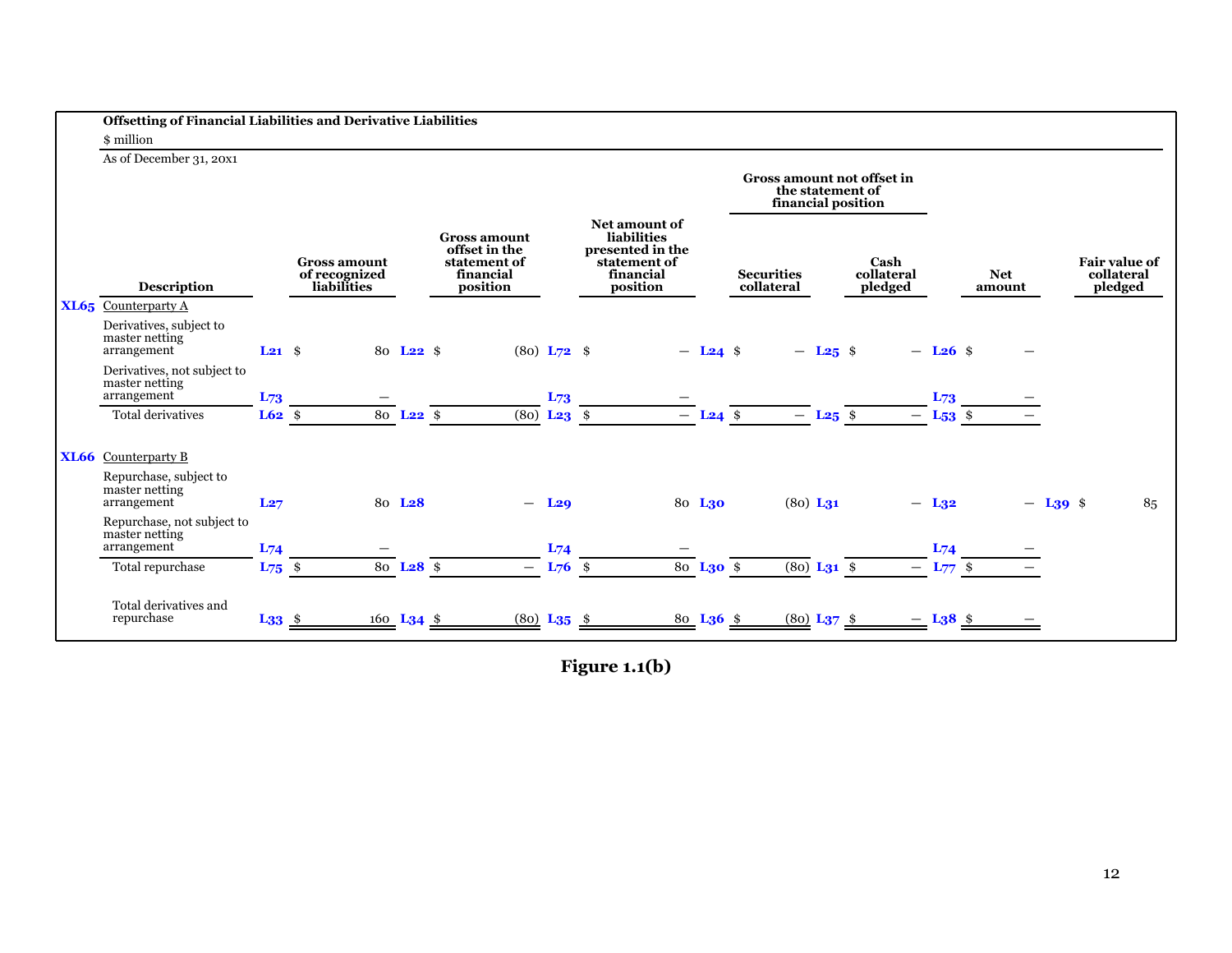The legend for the elements used to tag these facts follows:

|                 | <b>Standard Label</b>                                                                                                                                                                    | <b>Balance Type Period Type</b> |         | <b>Element Name</b>                                                                                                       |
|-----------------|------------------------------------------------------------------------------------------------------------------------------------------------------------------------------------------|---------------------------------|---------|---------------------------------------------------------------------------------------------------------------------------|
| $\mathbf{L}$    | Derivative Asset, Subject to Master Netting Arrangement, before<br>Offset                                                                                                                | Debit                           | Instant | DerivativeFairValueOfDerivativeAsset                                                                                      |
| L <sub>2</sub>  | Derivative Asset, Subject to Master Netting Arrangement,<br><b>Liability Offset</b>                                                                                                      | Credit                          | Instant | DerivativeAssetFairValueGrossLiability                                                                                    |
| $L_3$           | Derivative Asset, Subject to Master Netting Arrangement,<br>Collateral, Obligation to Return Cash, Offset Against Derivative<br>Asset                                                    | Credit                          | Instant | DerivativeAssetCollateralObligationToReturnCashOffset                                                                     |
| L <sub>4</sub>  | Derivative Asset                                                                                                                                                                         | Debit                           | Instant | <b>DerivativeAssets</b>                                                                                                   |
| L <sub>5</sub>  | Derivative Asset, Subject to Master Netting Arrangement,<br>Collateral, Obligation to Return Security Not Offset                                                                         | Credit                          | Instant | DerivativeCollateralObligationToReturnSecurities                                                                          |
| L <sub>6</sub>  | Derivative Asset, Subject to Master Netting Arrangement,<br>Collateral, Obligation to Return Cash Not Offset                                                                             | Credit                          | Instant | DerivativeCollateralObligationToReturnCash                                                                                |
| L7              | Derivative Asset, Subject to Master Netting Arrangement, after<br>Offset and Deduction                                                                                                   | Debit                           | Instant | DerivativeAssetFairValueAfterOffsetAndDeductionSubjectT<br>oMasterNettingArrangement                                      |
| L <sub>8</sub>  | Security Purchased under Agreement to Resell, Subject to<br>Master Netting Arrangement, before Offset                                                                                    | Debit                           | Instant | SecuritiesPurchasedUnderAgreementsToResellGross                                                                           |
| L <sub>9</sub>  | Security Purchased under Agreement to Resell, Subject to<br>Master Netting Arrangement, Liability Offset                                                                                 | Credit                          | Instant | SecuritiesPurchasedUnderAgreementsToResellLiability                                                                       |
| L10             | Securities Purchased under Agreements to Resell                                                                                                                                          | Debit                           | Instant | SecuritiesPurchasedUnderAgreementsToResell                                                                                |
| L <sub>11</sub> | Security Purchased under Agreement to Resell, Subject to<br>Master Netting Arrangement, Collateral, Obligation to Return<br>Security Not Offset                                          | Credit                          | Instant | SecuritiesPurchasedUnderAgreementsToResellCollateralOb<br>ligationToReturnSecurities                                      |
| L <sub>12</sub> | Security Purchased under Agreement to Resell, Subject to<br>Master Netting Arrangement, Collateral, Obligation to Return<br>Cash Not Offset                                              | Credit                          | Instant | SecuritiesPurchasedUnderAgreementsToResellCollateralOb<br>ligationToReturnCash                                            |
| L <sub>13</sub> | Security Purchased under Agreement to Resell, Subject to<br>Master Netting Arrangement, after Offset and Deduction                                                                       | Debit                           | Instant | SecurityPurchasedUnderAgreementToResellAfterOffsetAnd<br>DeductionSubjectToMasterNettingArrangement                       |
| L <sub>14</sub> | Derivative Asset, Securities Purchased under Agreements to<br>Resell, Securities Borrowed, Gross Including Not Subject to<br><b>Master Netting Arrangement</b>                           | Debit                           | Instant | DerivativeAssetSecuritiesPurchasedUnderAgreementsToRe<br>sellSecuritiesBorrowedGross                                      |
| $L_{15}$        | Derivative Asset, Security Purchased under Agreement to Resell,<br>and Security Borrowed, Subject to Master Netting Arrangement,<br>Liability Offset                                     | Credit                          | Instant | DerivativeAssetSecuritiesPurchasedUnderAgreementsToRe<br>sellSecuritiesBorrowedLiability                                  |
| L <sub>16</sub> | Derivative Asset, Securities Purchased under Agreements to<br>Resell, Securities Borrowed                                                                                                | Debit                           | Instant | DerivativeAssetSecuritiesPurchasedUnderAgreementsToRe<br>sellSecuritiesBorrowed                                           |
| $L_{17}$        | Derivative Asset, Security Purchased under Agreement to Resell,<br>and Security Borrowed, Subject to Master Netting Arrangement,<br>Collateral, Obligation to Return Security Not Offset | Credit                          | Instant | DerivativeAssetSecuritiesPurchasedUnderAgreementsToRe<br>sellSecuritiesBorrowedCollateralObligationToReturnSecurit<br>ies |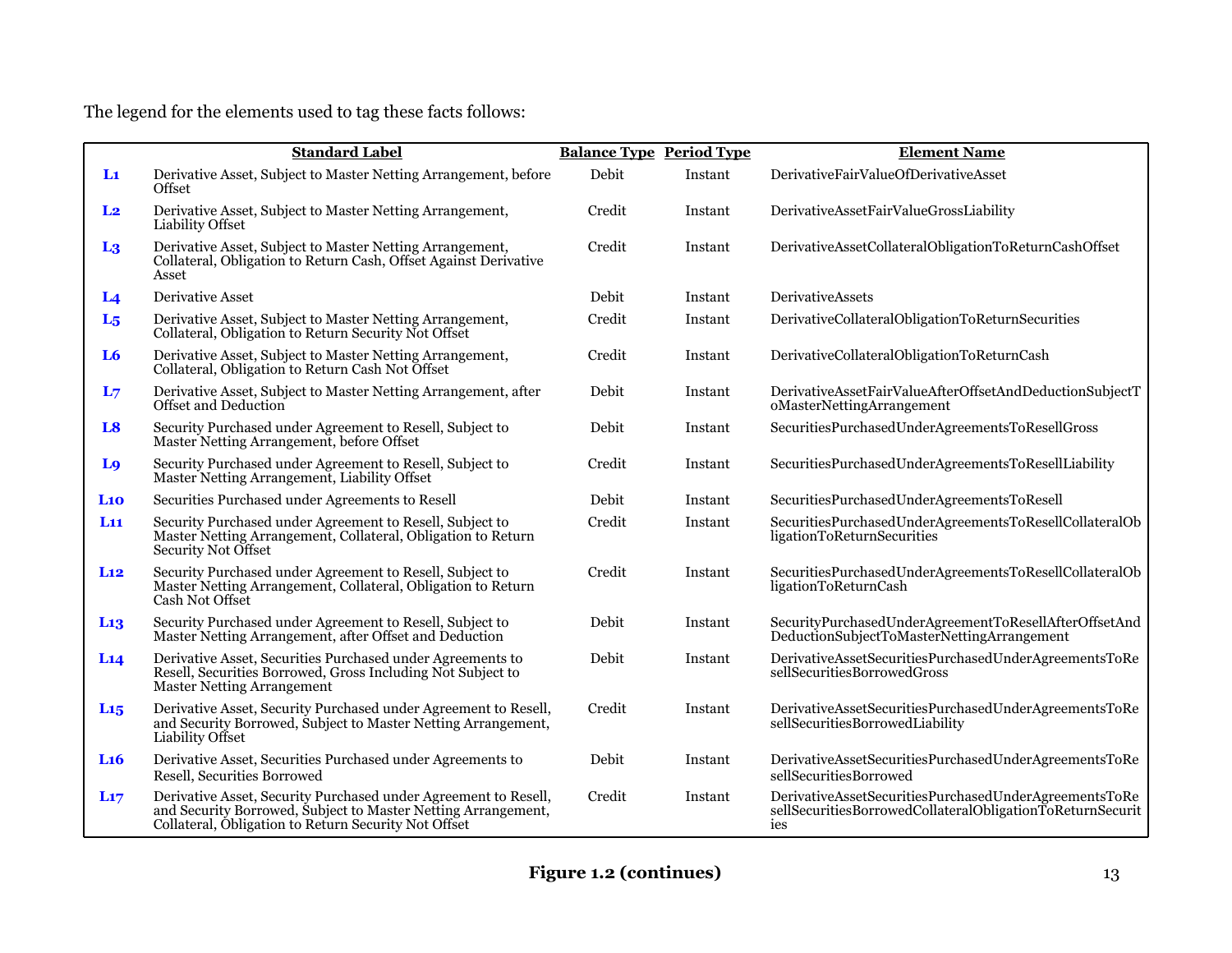|                 | <b>Standard Label</b>                                                                                                                                                                | <b>Balance Type Period Type</b> |         | <b>Element Name</b>                                                                                                                |
|-----------------|--------------------------------------------------------------------------------------------------------------------------------------------------------------------------------------|---------------------------------|---------|------------------------------------------------------------------------------------------------------------------------------------|
| L18             | Derivative Asset, Security Purchased under Agreement to Resell,<br>and Security Borrowed, Subject to Master Netting Arrangement,<br>Collateral, Obligation to Return Cash Not Offset | Credit                          | Instant | DerivativeAssetSecuritiesPurchasedUnderAgreementsToRe<br>sellSecuritiesBorrowedCollateralObligationToReturnCash                    |
| L <sub>19</sub> | Derivative Asset, Security Purchased under Agreement to Resell,<br>and Security Borrowed, Including Not Subject to Master Netting<br>Arrangement, after Offset and Deduction         | Debit                           | Instant | DerivativeAssetSecuritiesPurchasedUnderAgreementsToRe<br>sellSecuritiesBorrowedAmountOffsetAgainstCollateral                       |
| L <sub>20</sub> | Securities Purchased under Agreements to Resell, Fair Value of<br>Collateral                                                                                                         | Credit                          | Instant | SecuritiesPurchasedUnderAgreementsToResellFairValueOf<br>Collateral                                                                |
| $L_{21}$        | Derivative Liability, Subject to Master Netting Arrangement,<br>before Offset                                                                                                        | Credit                          | Instant | DerivativeFairValueOfDerivativeLiability                                                                                           |
| L <sub>22</sub> | Derivative Liability, Subject to Master Netting Arrangement,<br>Asset Offset                                                                                                         | Debit                           | Instant | DerivativeLiabilityFairValueGrossAsset                                                                                             |
| L <sub>23</sub> | Derivative Liability                                                                                                                                                                 | Credit                          | Instant | DerivativeLiabilities                                                                                                              |
| L24             | Derivative Liability, Subject to Master Netting Arrangement,<br>Collateral, Right to Reclaim Security Not Offset                                                                     | Debit                           | Instant | DerivativeCollateralRightToReclaimSecurities                                                                                       |
| L <sub>25</sub> | Derivative Liability, Subject to Master Netting Arrangement,<br>Collateral, Right to Reclaim Cash Not Offset                                                                         | Debit                           | Instant | DerivativeCollateralRightToReclaimCash                                                                                             |
| L <sub>26</sub> | Derivative Liability, Subject to Master Netting Arrangement,<br>after Offset and Deduction                                                                                           | Credit                          | Instant | DerivativeLiabilityFairValueAfterOffsetAndDeductionSubje<br>ctToMasterNettingArrangement                                           |
| L27             | Security Sold under Agreement to Repurchase, Subject to<br>Master Netting Arrangement, before Offset                                                                                 | Credit                          | Instant | SecuritiesSoldUnderAgreementsToRepurchaseGross                                                                                     |
| L <sub>28</sub> | Security Sold under Agreement to Repurchase, Subject to<br>Master Netting Arrangement, Asset Offset                                                                                  | Debit                           | Instant | SecuritiesSoldUnderAgreementsToRepurchaseAsset                                                                                     |
| L <sub>29</sub> | Security Sold under Agreement to Repurchase, Subject to<br>Master Netting Arrangement, after Offset                                                                                  | Credit                          | Instant | SecuritySoldUnderAgreementToRepurchaseAfterOffsetSubj<br>ectToMasterNettingArrangement                                             |
| L <sub>30</sub> | Security Sold under Agreement to Repurchase, Subject to<br>Master Netting Arrangement, Collateral, Right to Reclaim<br>Security Not Offset                                           | Debit                           | Instant | SecuritiesSoldUnderAgreementsToRepurchaseCollateralRig<br>htToReclaimSecurities                                                    |
| $L_{31}$        | Security Sold under Agreement to Repurchase, Subject to<br>Master Netting Arrangement, Collateral, Right to Reclaim Cash<br>Not Offset                                               | Debit                           | Instant | SecuritiesSoldUnderAgreementsToRepurchaseCollateralRig<br>htToReclaimCash                                                          |
| $L_{32}$        | Security Sold under Agreement to Repurchase, Subject to<br>Master Netting Arrangement, after Offset and Deduction                                                                    | Credit                          | Instant | SecuritySoldUnderAgreementToRepurchaseAfterOffsetAnd<br>DeductionSubjectToMasterNettingArrangement                                 |
| L <sub>33</sub> | Derivative Liability, Securities Sold under Agreements to<br>Repurchase, Securities Loaned, Gross Including Not Subject to<br>Master Netting Arrangement                             | Credit                          | Instant | DerivativeLiabilitySecuritiesSoldUnderAgreementsToResell<br>SecuritiesLoanedGrossIncludingNotSubjectToMasterNettin<br>gArrangement |
| $L_{34}$        | Derivative Liability, Security Sold under Agreement to<br>Repurchase, and Security Loaned, Subject to Master Netting<br>Arrangement, Asset Offset                                    | Debit                           | Instant | DerivativeLiabilitySecuritiesSoldUnderAgreementsToResell<br>SecuritiesLoanedAsset                                                  |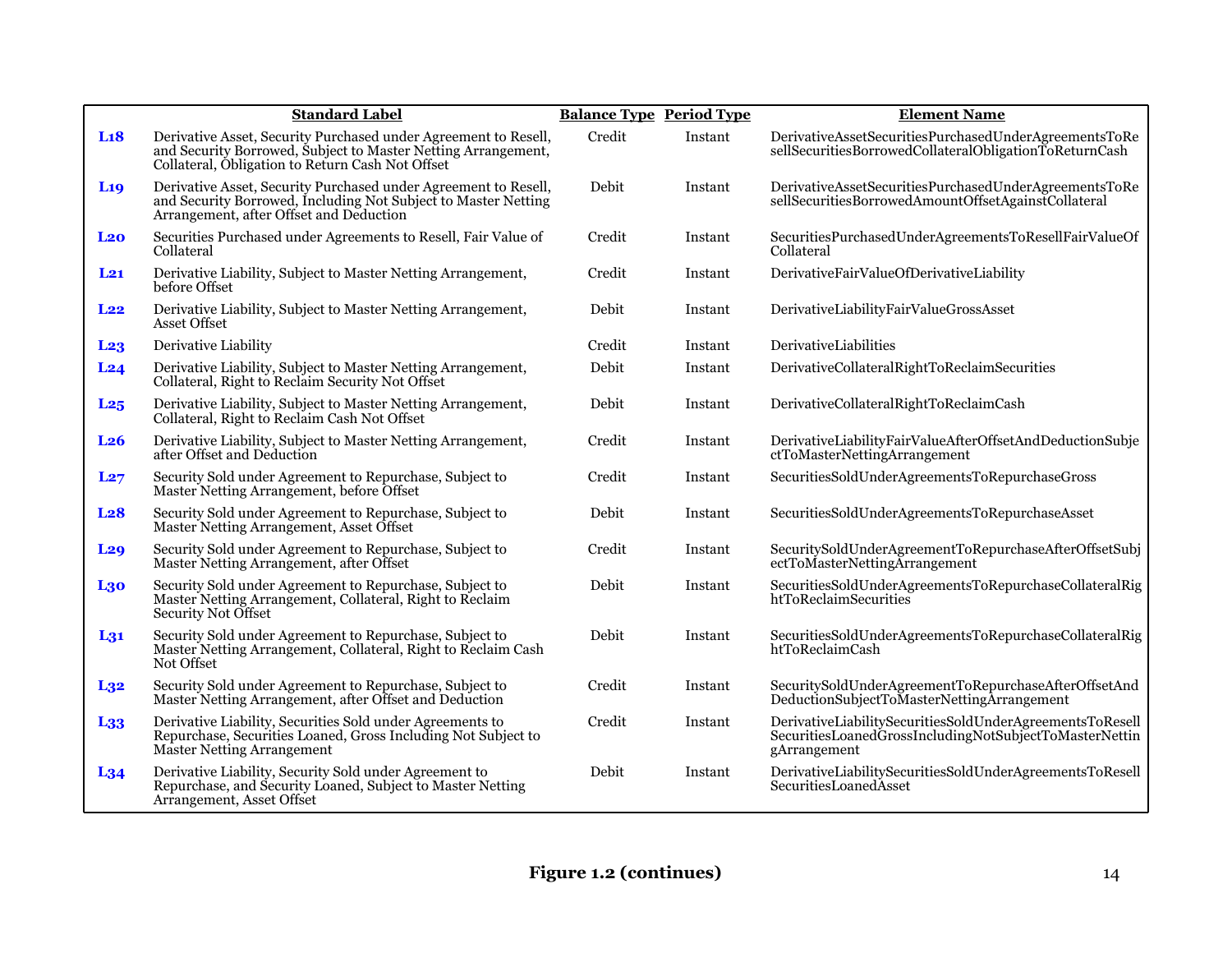|                 | <b>Standard Label</b>                                                                                                                                                                 | <b>Balance Type Period Type</b> |         | <b>Element Name</b>                                                                                            |
|-----------------|---------------------------------------------------------------------------------------------------------------------------------------------------------------------------------------|---------------------------------|---------|----------------------------------------------------------------------------------------------------------------|
| $L_{35}$        | Derivative Liability, Securities Sold under Agreements to<br>Repurchase, Securities Loaned                                                                                            | Credit                          | Instant | DerivativeLiabilitySecuritiesSoldUnderAgreementsToResell<br>SecuritiesLoaned                                   |
| L <sub>36</sub> | Derivative Liability, Security Sold under Agreement to<br>Repurchase, and Security Loaned, Subject to Master Netting<br>Arrangement, Collateral, Right to Reclaim Security Not Offset | Debit                           | Instant | DerivativeLiabilitySecuritiesSoldUnderAgreementsToResell<br>SecuritiesLoanedCollateralRightToReclaimSecurities |
| $L_{37}$        | Derivative Liability, Security Sold under Agreement to<br>Repurchase, and Security Loaned, Subject to Master Netting<br>Arrangement, Collateral, Right to Reclaim Cash Not Offset     | Debit                           | Instant | DerivativeLiabilitySecuritiesSoldUnderAgreementsToResell<br>SecuritiesLoanedCollateralRightToReclaimCash       |
| L <sub>38</sub> | Derivative Liability, Security Sold under Agreement to<br>Repurchase, and Security Loaned, Including Not Subject to<br>Master Netting Arrangement, after Offset and Deduction         | Credit                          | Instant | DerivativeLiabilitySecuritiesSoldUnderAgreementsToResell<br>SecuritiesLoanedAmountOffsetAgainstCollateral      |
| L <sub>39</sub> | Securities Sold under Agreements to Repurchase, Fair Value of<br>Collateral                                                                                                           | Debit                           | Instant | SecuritiesSoldUnderAgreementsToRepurchaseFairValueOf<br>Collateral                                             |
| L40             | Derivative Asset, Subject to Master Netting Arrangement, after<br>Offset                                                                                                              | Debit                           | Instant | DerivativeAssetAfterOffsetSubjectToMasterNettingArrange<br>ment                                                |
| L <sub>41</sub> | Derivative Asset, Not Subject to Master Netting Arrangement                                                                                                                           | Debit                           | Instant | DerivativeAssetNotSubjectToMasterNettingArrangement                                                            |
| L42             | Derivative Asset, Fair Value, Gross Asset Including Not Subject<br>to Master Netting Arrangement                                                                                      | Debit                           | Instant | DerivativeAssetFairValueGrossAssetIncludingNotSubjectTo<br>MasterNettingArrangement                            |
| L <sub>53</sub> | Derivative Liability, Including Not Subject to Master Netting<br>Arrangement, after Offset and Deduction                                                                              | Credit                          | Instant | DerivativeFairValueOfDerivativeLiabilityAmountOffsetAgai<br>nstCollateral                                      |
| L62             | Derivative Liability, Fair Value, Gross Liability Including Not<br><b>Subject to Master Netting Arrangement</b>                                                                       | Credit                          | Instant | DerivativeLiabilityFairValueGrossLiabilityIncludingNotSubj<br>ectToMasterNettingArrangement                    |
| <b>XL63</b>     | Derivative Asset, Counterparty Name [Extensible Enumeration]                                                                                                                          |                                 | Instant | DerivativeAssetCounterpartyNameExtensibleList                                                                  |
| <b>XL64</b>     | Securities Purchased under Agreements to Resell, Counterparty<br>Name [Extensible Enumeration]                                                                                        |                                 | Instant | SecuritiesPurchasedUnderAgreementsToResellCounterpart<br>yNameExtensibleList                                   |
| <b>XL65</b>     | Derivative Liability, Counterparty Name [Extensible<br>Enumeration]                                                                                                                   |                                 | Instant | DerivativeLiabilityCounterpartyNameExtensibleList                                                              |
| <b>XL66</b>     | Securities Sold under Agreements to Repurchase, Counterparty<br>Name [Extensible Enumeration]                                                                                         |                                 | Instant | SecuritiesSoldUnderAgreementsToRepurchaseCounterparty<br>NameExtensibleList                                    |
| L67             | Derivative Asset, Including Not Subject to Master Netting<br>Arrangement, after Offset and Deduction                                                                                  | Debit                           | Instant | DerivativeFairValueOfDerivativeAssetAmountOffsetAgainst<br>Collateral                                          |
| <b>L68</b>      | Security Purchased under Agreement to Resell, Subject to<br>Master Netting Arrangement, after Offset                                                                                  | Debit                           | Instant | SecurityPurchasedUnderAgreementToResellAfterOffsetSubj<br>ectToMasterNettingArrangement                        |
| <b>L69</b>      | Securities Purchased under Agreements to Resell, Not Subject to<br><b>Master Netting Arrangement</b>                                                                                  | Debit                           | Instant | SecuritiesPurchasedUnderAgreementsToResellNotSubjectT<br>oMasterNettingArrangement                             |
| L70             | Securities Purchased under Agreements to Resell, Gross<br>Including Not Subject to Master Netting Arrangement                                                                         | Debit                           | Instant | SecuritiesPurchasedUnderAgreementsToResellGrossIncludi<br>ngNotSubjectToMasterNettingArrangement               |
| $L_{71}$        | Security Purchased under Agreement to Resell, Including Not Subject to Master Netting Arrangement, after Offset and<br>Deduction                                                      | Debit                           | Instant | SecuritiesPurchasedUnderAgreementsToResellAmountOffs<br>etAgainstCollateral                                    |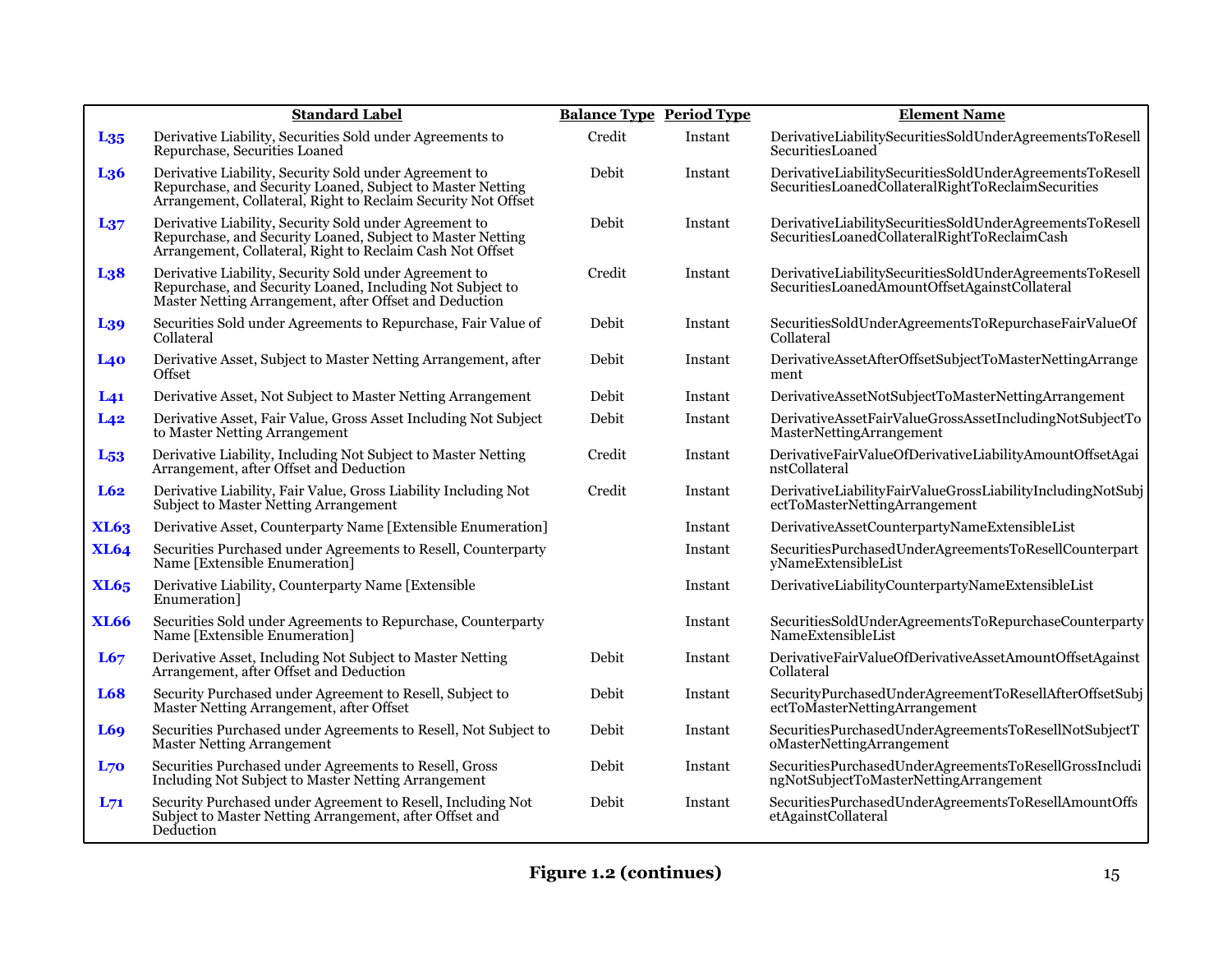|          | <b>Standard Label</b>                                                                                                              | <b>Balance Type Period Type</b> |         | <b>Element Name</b>                                                                             |
|----------|------------------------------------------------------------------------------------------------------------------------------------|---------------------------------|---------|-------------------------------------------------------------------------------------------------|
| L72      | Derivative Liability, Subject to Master Netting Arrangement,<br>after Offset                                                       | Credit                          | Instant | DerivativeLiabilityAfterOffsetSubjectToMasterNettingArran<br>gement                             |
| $L_{73}$ | Derivative Liability, Not Subject to Master Netting Arrangement                                                                    | Credit                          | Instant | DerivativeLiabilityNotSubjectToMasterNettingArrangement                                         |
| $L_{74}$ | Securities Sold under Agreements to Repurchase, Not Subject to<br>Master Netting Arrangement                                       | Credit                          | Instant | SecuritiesSoldUnderAgreementsToRepurchaseNotSubjectT<br>oMasterNettingArrangement               |
| $L_{75}$ | Securities Sold under Agreements to Repurchase, Gross<br>Including Not Subject to Master Netting Arrangement                       | Credit                          | Instant | SecuritiesSoldUnderAgreementsToRepurchaseGrossIncludi<br>ngNotSubjectToMasterNettingArrangement |
| L76      | Securities Sold under Agreements to Repurchase                                                                                     | Credit                          | Instant | SecuritiesSoldUnderAgreementsToRepurchase                                                       |
| $L_{77}$ | Security Sold under Agreement to Repurchase, Including Not<br>Subject to Master Netting Arrangement, after Offset and<br>Deduction | Credit                          | Instant | SecuritiesSoldUnderAgreementsToRepurchaseAmountOffse<br>tAgainstCollateral                      |

**Figure 1.2 (continued)**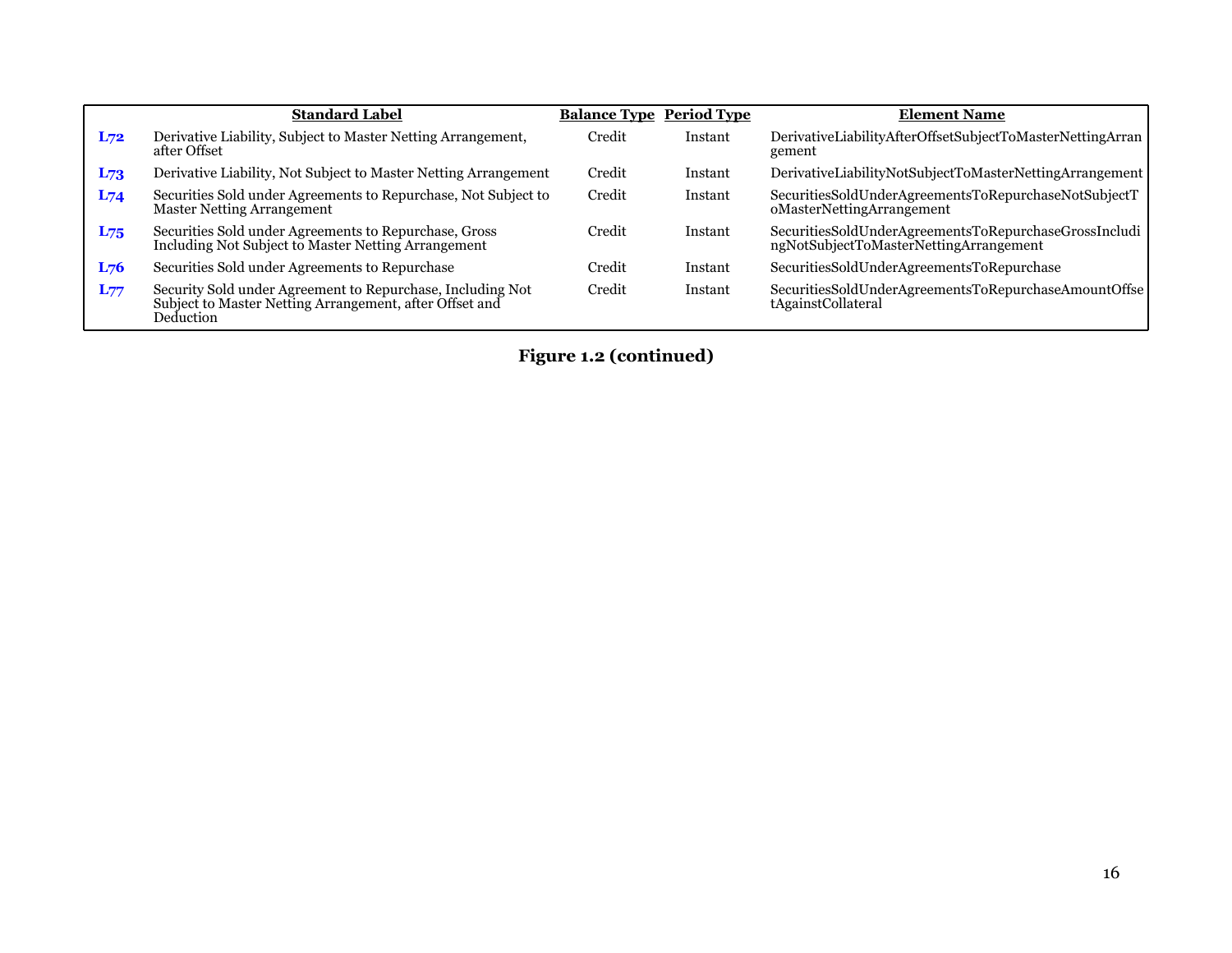The XBRL report view created using the modeling structure is provided here:

|                | <b>Standard Label</b>                                                                                                                                                  | <b>Preferred Label</b>                                                                                                                 |                          |
|----------------|------------------------------------------------------------------------------------------------------------------------------------------------------------------------|----------------------------------------------------------------------------------------------------------------------------------------|--------------------------|
|                |                                                                                                                                                                        |                                                                                                                                        | <b>Report-Wide Value</b> |
| L1             | Derivative Asset, Subject to Master Netting Arrangement, before<br>Offset                                                                                              | Derivatives, subject to master netting arrangement, gross<br>amount of recognized assets                                               | 100000000                |
| L <sub>2</sub> | Derivative Asset, Subject to Master Netting Arrangement,<br><b>Liability Offset</b>                                                                                    | Derivative assets, subject to master netting arrangement,<br>gross amount offset in the statement of financial position                | 80000000                 |
|                | Derivative Asset, Subject to Master Netting Arrangement,<br>L3 Collateral, Obligation to Return Cash, Offset Against Derivative<br>Asset                               | Derivatives, derivative collateral, obligation to return cash                                                                          | 10000000                 |
| <b>L40</b>     | Derivative Asset, Subject to Master Netting Arrangement, after<br><b>Offset</b>                                                                                        | Derivatives, subject to master netting arrangement, net<br>amount of assets presented in the statement of financial<br>position        | 10000000                 |
| $L_{5}$        | Derivative Asset, Subject to Master Netting Arrangement,<br><b>Collateral, Obligation to Return Security Not Offset</b>                                                | Derivative assets, securities collateral, gross amount not<br>offset in the statement of financial position                            | 0                        |
| L <sub>6</sub> | Derivative Asset, Subject to Master Netting Arrangement,<br>Collateral, Obligation to Return Cash Not Offset                                                           | Derivatives, cash collateral received, gross amount not<br>offset in the statement of financial position                               | 0                        |
|                | Derivative Asset, Subject to Master Netting Arrangement, after<br>Offset and Deduction                                                                                 | Derivative assets, subject to master netting arrangement,<br>net amount                                                                | 10000000                 |
|                | L <sub>41</sub> Derivative Asset, Not Subject to Master Netting Arrangement                                                                                            | Derivatives, not subject to master netting arrangement,<br>gross amount of recognized assets                                           | 0                        |
| L42            | Derivative Asset, Fair Value, Gross Asset Including Not Subject<br>to Master Netting Arrangement                                                                       | Derivatives, gross amount of recognized assets                                                                                         | 100000000                |
|                | <b>L4 Derivative Asset</b>                                                                                                                                             | Derivatives, net amount of assets presented in the<br>statement of financial position                                                  | 10000000                 |
| L67            | Derivative Asset, Including Not Subject to Master Netting<br><b>Arrangement, after Offset and Deduction</b>                                                            | Derivative assets, net amount                                                                                                          | 10000000                 |
| L8             | Security Purchased under Agreement to Resell, Subject to<br><b>Master Netting Arrangement, before Offset</b>                                                           | Reverse repurchase, subject to master netting<br>arrangement, gross amount of recognized assets                                        | 90000000                 |
| Lq             | Security Purchased under Agreement to Resell, Subject to<br><b>Master Netting Arrangement, Liability Offset</b>                                                        | Reverse repurchase, subject to master netting<br>arrangement, gross amount offset in the statement of<br>financial position            | 0                        |
| <b>L68</b>     | Security Purchased under Agreement to Resell, Subject to<br><b>Master Netting Arrangement, after Offset</b>                                                            | Reverse repurchase, subject to master netting<br>arrangement, net amount of assets presented in the<br>statement of financial position | 90000000                 |
|                | Security Purchased under Agreement to Resell, Subject to<br>L <sub>11</sub> Master Netting Arrangement, Collateral, Obligation to Return<br><b>Security Not Offset</b> | Reverse repurchase, securities collateral, gross amount<br>not offset in the statement of financial position                           | 90000000                 |
|                | Security Purchased under Agreement to Resell, Subject to<br>L <sub>12</sub> Master Netting Arrangement, Collateral, Obligation to Return<br><b>Cash Not Offset</b>     | Reverse repurchase, cash collateral received, gross<br>amount not offset in the statement of financial position                        | o                        |
| $L_{13}$       | Security Purchased under Agreement to Resell, Subject to<br>Master Netting Arrangement, after Offset and Deduction                                                     | Reverse repurchase, subject to master netting<br>arrangement, net amount                                                               | 0                        |
| $La$           | Securities Purchased under Agreements to Resell, Fair Value of<br><b>Collateral</b>                                                                                    | Reverse repurchase, fair value of collateral received                                                                                  | 105000000                |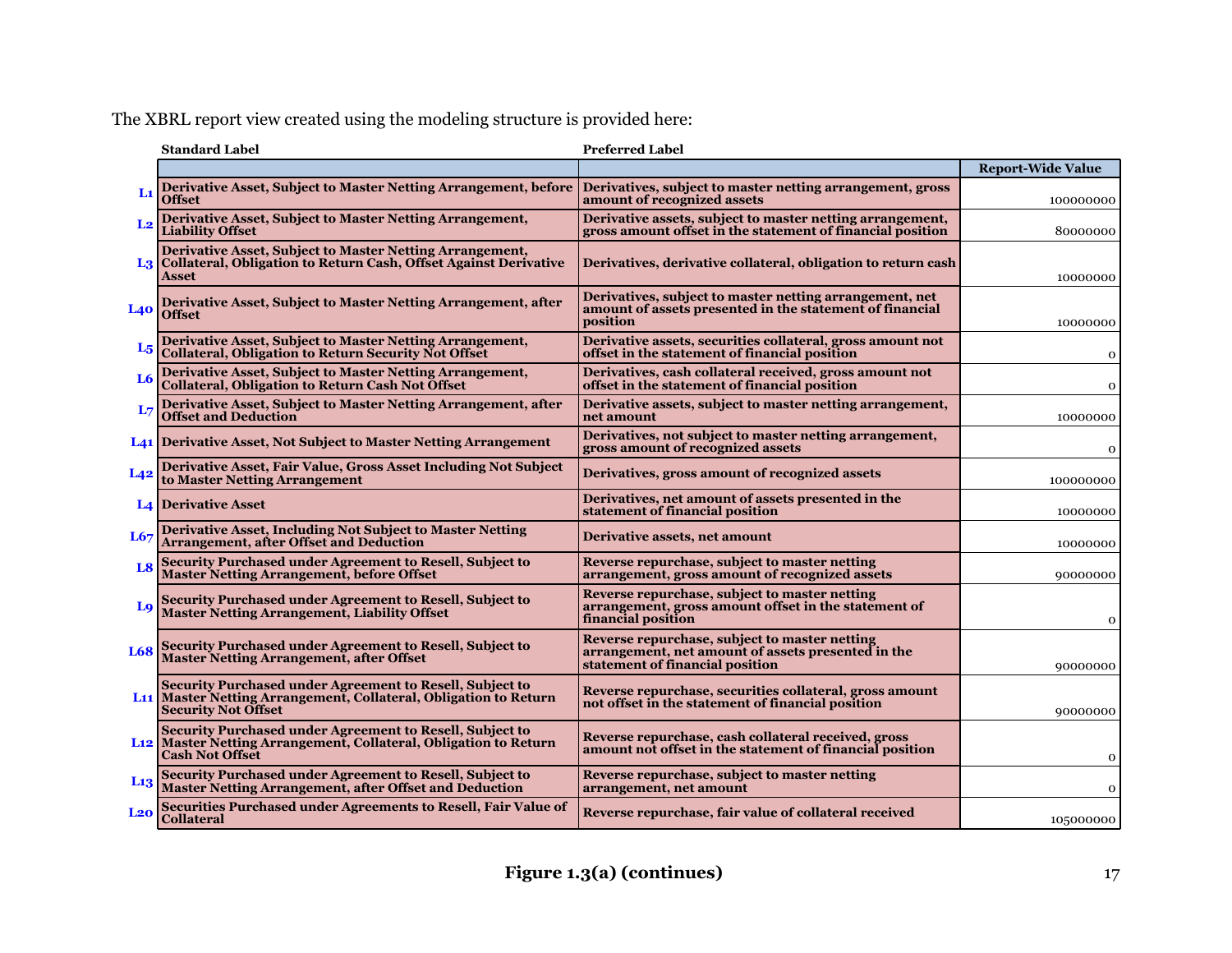|                 | <b>Standard Label</b>                                                                                                                                                                                          | <b>Preferred Label</b>                                                                                                             |                                                         |
|-----------------|----------------------------------------------------------------------------------------------------------------------------------------------------------------------------------------------------------------|------------------------------------------------------------------------------------------------------------------------------------|---------------------------------------------------------|
|                 |                                                                                                                                                                                                                |                                                                                                                                    | <b>Report-Wide Value</b>                                |
| L69             | <b>Securities Purchased under Agreements to Resell, Not Subject to</b><br><b>Master Netting Arrangement</b>                                                                                                    | Reverse repurchase, not subject to master netting<br>arrangement, gross amount of recognized assets                                | 0                                                       |
| L70             | <b>Securities Purchased under Agreements to Resell, Gross</b><br><b>Including Not Subject to Master Netting Arrangement</b>                                                                                    | Reverse repurchase, gross amount of recognized assets                                                                              | 90000000                                                |
|                 | <b>Lio Securities Purchased under Agreements to Resell</b>                                                                                                                                                     | Reverse repurchase, net amount of assets presented in the<br>statement of financial position                                       | 90000000                                                |
|                 | Security Purchased under Agreement to Resell, Including Not<br>L71 Subject to Master Netting Arrangement, after Offset and<br><b>Deduction</b>                                                                 | Reverse repurchase, net amount                                                                                                     | 0                                                       |
|                 | Derivative Asset, Securities Purchased under Agreements to<br>L <sub>14</sub> Resell, Securities Borrowed, Gross Including Not Subject to<br><b>Master Netting Arrangement</b>                                 | Derivatives and reverse repurchase, gross amount of<br>recognized assets                                                           | 190000000                                               |
|                 | Derivative Asset, Security Purchased under Agreement to Resell<br>L <sub>15</sub> and Security Borrowed, Subject to Master Netting Arrangement,<br><b>Liability Offset</b>                                     | Derivatives and reverse repurchase, gross amount offset<br>in the statement of financial position                                  | 80000000                                                |
| L <sub>16</sub> | Derivative Asset, Securities Purchased under Agreements to<br><b>Resell, Securities Borrowed</b>                                                                                                               | Derivatives and reverse repurchase, net amount of assets<br>presented in the statement of financial position                       | 100000000                                               |
|                 | Derivative Asset, Security Purchased under Agreement to Resell<br>L <sub>17</sub> and Security Borrowed, Subject to Master Netting Arrangement,<br><b>Collateral, Obligation to Return Security Not Offset</b> | Derivatives and reverse repurchase, securities collateral,<br>gross amount not offset in the statement of financial<br>position    | 90000000                                                |
|                 | <b>Derivative Asset, Security Purchased under Agreement to Resell.</b><br>L18 and Security Borrowed, Subject to Master Netting Arrangement,<br><b>Collateral, Obligation to Return Cash Not Offset</b>         | Derivatives and reverse repurchase, cash collateral<br>received, gross amount not offset in the statement of<br>financial position | 0                                                       |
|                 | Derivative Asset, Security Purchased under Agreement to Resell,<br>L <sub>19</sub> and Security Borrowed, Including Not Subject to Master Netting<br><b>Arrangement, after Offset and Deduction</b>            | Derivative assets and reverse repurchase, net amount                                                                               | 10000000                                                |
|                 | <b>XL63</b> Derivative Asset, Counterparty Name [Extensible Enumeration]                                                                                                                                       | Derivatives, counterparty A                                                                                                        | http://<br>www.abc.com/2022#Coun<br>terpartyAMember     |
| <b>XL64</b>     | <b>Securities Purchased under Agreements to Resell, Counterparty</b><br><b>Name [Extensible Enumeration]</b>                                                                                                   | Reverse repurchase, counterparty B                                                                                                 | http://<br>www.abc.com/2022# $C$ oun<br>terpartyBMember |

**Figure 1.3(a) (continued)**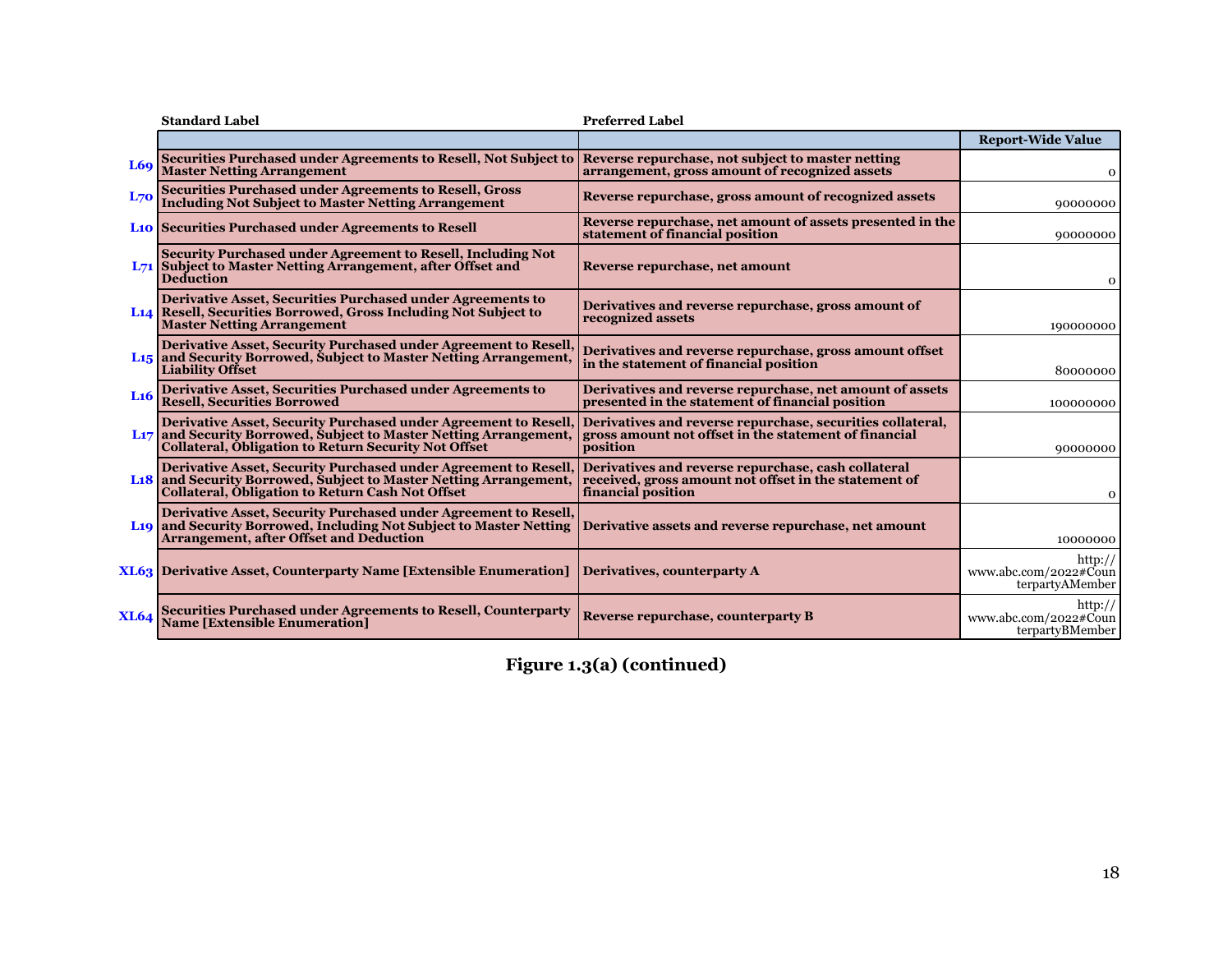The XBRL report view created using the modeling structure is provided here:

|                 | <b>Standard Label</b>                                                                                                                                 | <b>Preferred Label</b>                                                                                                               |                          |
|-----------------|-------------------------------------------------------------------------------------------------------------------------------------------------------|--------------------------------------------------------------------------------------------------------------------------------------|--------------------------|
|                 |                                                                                                                                                       |                                                                                                                                      | <b>Report-Wide Value</b> |
| $L_{21}$        | Derivative Liability, Subject to Master Netting Arrangement,<br>before Offset                                                                         | Derivatives, subject to master netting arrangement, gross<br>amounts of recognized liabilities                                       | 80000000                 |
| L22             | Derivative Liability, Subject to Master Netting Arrangement,<br>Asset Offset                                                                          | Derivative liabilities, subject to master netting<br>arrangement, gross amount offset in the statement of<br>financial position      | 80000000                 |
| $L_{72}$        | Derivative Liability, Subject to Master Netting Arrangement,<br>after Offset                                                                          | Derivatives, subject to master netting arrangement, net<br>amount of liabilities presented in the statement of financial<br>position | 0                        |
| L24             | Derivative Liability, Subject to Master Netting Arrangement,<br><b>Collateral, Right to Reclaim Security Not Offset</b>                               | Derivative liabilities, securities collateral, gross amount<br>not offset in the statement of financial position                     | 0                        |
| L <sub>25</sub> | Derivative Liability, Subject to Master Netting Arrangement,<br><b>Collateral, Right to Reclaim Cash Not Offset</b>                                   | Derivatives, cash collateral pledged, gross amount not<br>offset in the statement of financial position                              | 0                        |
| L <sub>26</sub> | Derivative Liability, Subject to Master Netting Arrangement,<br>after Offset and Deduction                                                            | Derivative liabilities, subject to master netting<br>arrangement, net amount                                                         | 0                        |
|                 | L <sub>73</sub> Derivative Liability, Not Subject to Master Netting Arrangement                                                                       | Derivatives, not subject to master netting arrangement,<br>gross amounts of recognized liabilities                                   | 0                        |
| L62             | Derivative Liability, Fair Value, Gross Liability Including Not<br><b>Subject to Master Netting Arrangement</b>                                       | Derivatives, gross amounts of recognized liabilities                                                                                 | 80000000                 |
|                 | <b>L23</b> Derivative Liability                                                                                                                       | Derivatives, net amount of liabilities presented in the<br>statement of financial position                                           | 0                        |
| $L_{53}$        | Derivative Liability, Including Not Subject to Master Netting<br><b>Arrangement, after Offset and Deduction</b>                                       | Derivative liabilities, net amount                                                                                                   | 0                        |
| L27             | Security Sold under Agreement to Repurchase, Subject to<br><b>Master Netting Arrangement, before Offset</b>                                           | Repurchase, subject to master netting arrangement, gross<br>amounts of recognized liabilities                                        | 80000000                 |
| L <sub>28</sub> | Security Sold under Agreement to Repurchase, Subject to<br><b>Master Netting Arrangement, Asset Offset</b>                                            | Repurchase, gross amount offset in the statement of<br>financial position                                                            | 0                        |
| L <sub>29</sub> | Security Sold under Agreement to Repurchase, Subject to<br><b>Master Netting Arrangement, after Offset</b>                                            | Repurchase, subject to master netting arrangement, net<br>amount of liabilities presented in the statement of financial<br>position  | 80000000                 |
|                 | Security Sold under Agreement to Repurchase, Subject to<br>L30 Master Netting Arrangement, Collateral, Right to Reclaim<br><b>Security Not Offset</b> | Repurchase, securities collateral, gross amount not offset<br>in the statement of financial position                                 | 80000000                 |
|                 | Security Sold under Agreement to Repurchase, Subject to<br>L31 Master Netting Arrangement, Collateral, Right to Reclaim Cash<br><b>Not Offset</b>     | Repurchase, cash collateral pledged, gross amount not<br>offset in the statement of financial position                               | 0                        |
| $L_{32}$        | Security Sold under Agreement to Repurchase, Subject to<br><b>Master Netting Arrangement, after Offset and Deduction</b>                              | Repurchase, subject to master netting arrangement, net<br>amount                                                                     | $\Omega$                 |
| L <sub>39</sub> | Securities Sold under Agreements to Repurchase, Fair Value of<br><b>Collateral</b>                                                                    | Repurchase, fair value of collateral pledged                                                                                         | 85000000                 |
|                 | Securities Sold under Agreements to Repurchase, Not Subject<br>to Master Netting Arrangement                                                          | Repurchase, not subject to master netting arrangement,<br>gross amounts of recognized liabilities                                    | $\mathbf{O}$             |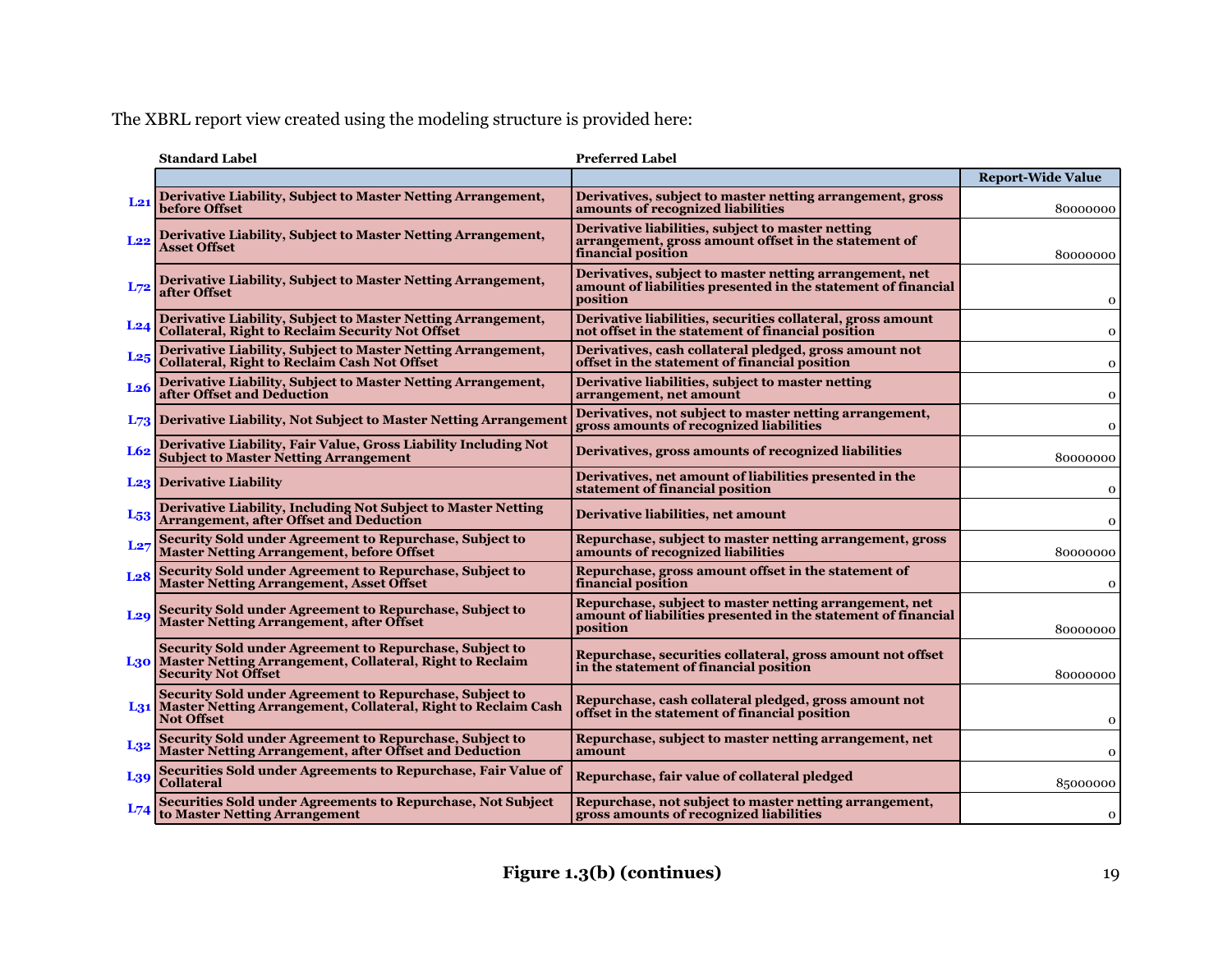|             | <b>Standard Label</b>                                                                                                                                                                                 | <b>Preferred Label</b>                                                                                                 |                                                     |
|-------------|-------------------------------------------------------------------------------------------------------------------------------------------------------------------------------------------------------|------------------------------------------------------------------------------------------------------------------------|-----------------------------------------------------|
|             |                                                                                                                                                                                                       |                                                                                                                        | <b>Report-Wide Value</b>                            |
| $L_{75}$    | Securities Sold under Agreements to Repurchase, Gross<br>Including Not Subject to Master Netting Arrangement                                                                                          | Repurchase, gross amounts of recognized liabilities                                                                    | 80000000                                            |
|             | <b>L76</b> Securities Sold under Agreements to Repurchase                                                                                                                                             | Repurchase, net amount of liabilities presented in the<br>statement of financial position                              | 80000000                                            |
|             | <b>Security Sold under Agreement to Repurchase, Including Not</b><br>L77 Subject to Master Netting Arrangement, after Offset and<br><b>Deduction</b>                                                  | Repurchase, net amount                                                                                                 | 0                                                   |
|             | Derivative Liability, Securities Sold under Agreements to<br>L33 Repurchase, Securities Loaned, Gross Including Not Subject to<br><b>Master Netting Arrangement</b>                                   | Derivatives and repurchase, gross amounts of recognized<br><b>liabilities</b>                                          | 160000000                                           |
|             | Derivative Liability, Security Sold under Agreement to<br>L <sub>34</sub> Repurchase, and Security Loaned, Subject to Master Netting<br><b>Arrangement, Asset Offset</b>                              | Derivatives and repurchase, gross amount offset in the<br>statement of financial position                              | 80000000                                            |
| $L_{35}$    | Derivative Liability, Securities Sold under Agreements to<br><b>Repurchase, Securities Loaned</b>                                                                                                     | Derivatives and repurchase, net amount of liabilities<br>presented in the statement of financial position              | 80000000                                            |
|             | Derivative Liability, Security Sold under Agreement to<br>L36 Repurchase, and Security Loaned, Subject to Master Netting<br>Arrangement, Collateral, Right to Reclaim Security Not Offset             | Derivatives and repurchase, securities collateral, gross<br>amount not offset in the statement of financial position   | 80000000                                            |
|             | Derivative Liability, Security Sold under Agreement to<br>L37 Repurchase, and Security Loaned, Subject to Master Netting<br>Arrangement, Collateral, Right to Reclaim Cash Not Offset                 | Derivatives and repurchase, cash collateral pledged, gross<br>amount not offset in the statement of financial position | 0                                                   |
|             | Derivative Liability, Security Sold under Agreement to<br>L <sub>3</sub> 8 Repurchase, and Security Loaned, Including Not Subject to<br><b>Master Netting Arrangement, after Offset and Deduction</b> | Derivative liabilities and repurchase, net amount                                                                      | 0                                                   |
| <b>XL65</b> | <b>Derivative Liability, Counterparty Name [Extensible</b> ]<br><b>Enumeration1</b>                                                                                                                   | Derivatives, counterparty A                                                                                            | http://<br>www.abc.com/2022#Coun<br>terpartyAMember |
| <b>XL66</b> | <b>Securities Sold under Agreements to Repurchase, Counterparty</b><br><b>Name [Extensible Enumeration]</b>                                                                                           | <b>Repurchase, counterparty B</b>                                                                                      | http://<br>www.abc.com/2022#Coun<br>terpartyBMember |

**Figure 1.3(b) (continued)**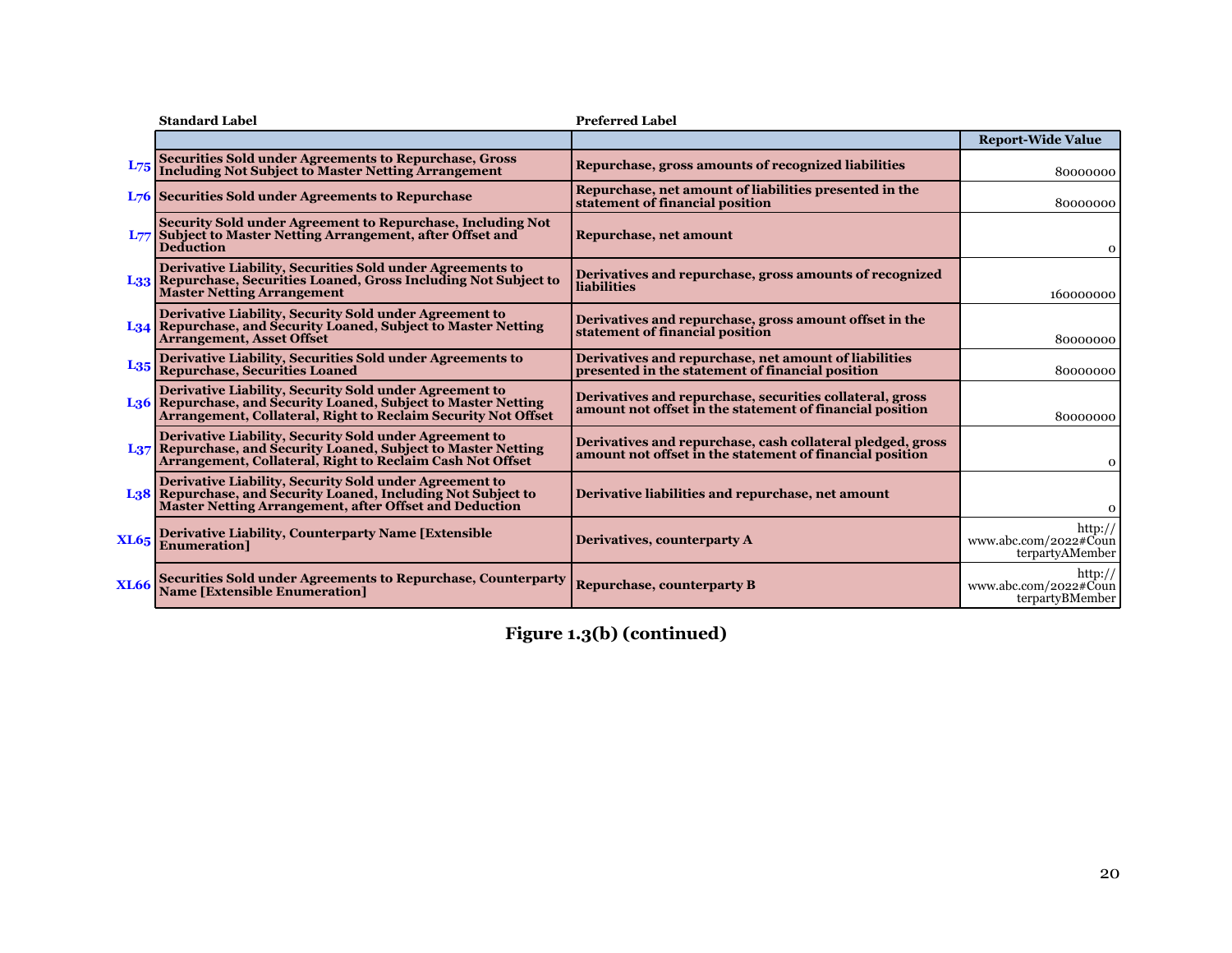Notes:

- The disclosure explicitly states the derivative asset and liability contracts are with Counterparty A. Because the counterparty name attribute applies to all report-wide or default fact values, "Counterparty Name [Axis]" (**A1**) is not syntactically needed in the XBRL filing. The extensible enumeration elements "Derivative Asset, Counterparty Name [Extensible Enumeration]" (**XL63**) and "Derivative Liability, Counterparty Name [Extensible Enumeration]" (**XL65**) are intended to be used. The intent of this modeling is primarily to limit the dimensional context of the data to information that is disaggregated to help facilitate data consumption.
	- The disclosure explicitly states the sale and repurchase contracts are with Counterparty B. Because the counterparty name attribute applies to all report-wide or default fact values, "Counterparty Name [Axis]" (**A1**) is not syntactically needed in the XBRL filing. The extensible enumeration elements "Securities Purchased under Agreements to Resell, Counterparty Name [Extensible Enumeration]" (**XL64**) and "Securities Sold under Agreements to Repurchase, Counterparty Name [Extensible Enumeration]" (**XL66**) are intended to be used. The intent of this modeling is primarily to limit the dimensional context of the data to information that is disaggregated to help facilitate data consumption.
- The amounts offset of \$80 million and \$10 million are tagged with "Derivative Asset, Subject to Master Netting Arrangement, Liability Offset" (**L2**) and "Derivative Asset, Subject to Master Netting Arrangement, Collateral, Obligation to Return Cash, Offset Against Derivative Asset" (**L3**), respectively. If the aggregate amount offset of \$90 million is disclosed, "Derivative Asset, Fair Value, Gross Liability and Obligation to Return Cash, Offset" is intended to be used.
- "Derivative Asset, Subject to Master Netting Arrangement, Collateral, Obligation to Return Cash, Offset Against Derivative Asset" (**L3**) is intended to be used to tag the amount of obligation to return cash collateral (a payable) arising from derivative instrument that is offset in the statement of financial position. "Derivative Asset, Subject to Master Netting Arrangement, Collateral, Obligation to Return Cash Not Offset" (**L6**) is intended to be used to tag the amount of cash collateral subject to an enforceable master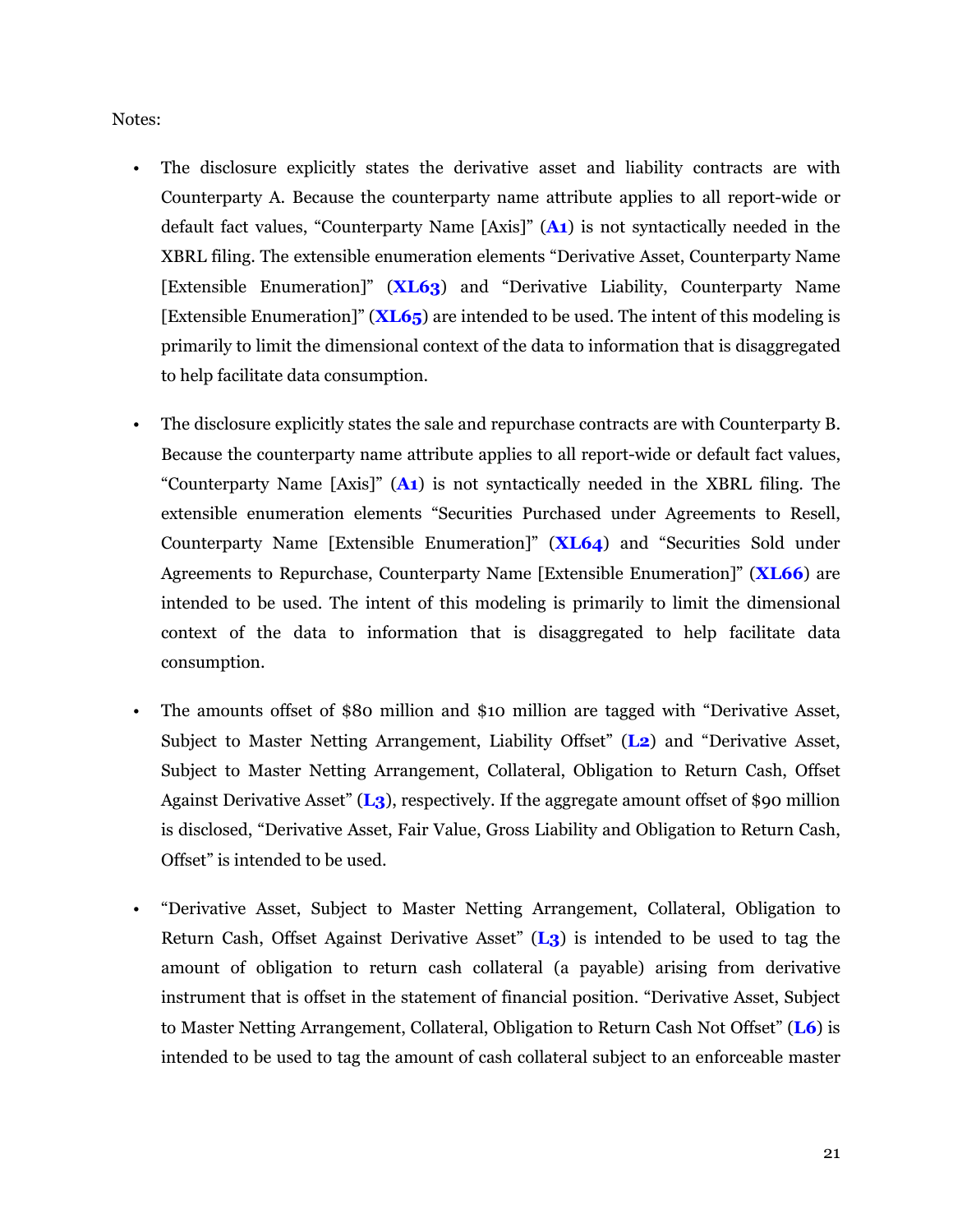netting arrangement or similar agreement but not offset in the statement of financial position.

- For the assets (liabilities) not subject to master netting arrangement or similar agreement, the amounts disclosed for the gross amount recognized of assets (liabilities), would equal the net amount of assets (liabilities) presented in the statement of financial position and the net amount of assets (liabilities) after offset and deduction of amounts not offset in the statement of financial position. These values are consistently tagged with "Derivative Asset, Not Subject to Master Netting Arrangement" (**L41**) and "Securities Purchased under Agreements to Resell, Not Subject to Master Netting Arrangement" (**L69**) for derivative assets and reverse repurchase arrangement, respectively ("Derivative Liability, Not Subject to Master Netting Arrangement" (**L73**) and "Securities Sold under Agreements to Repurchase, Not Subject to Master Netting Arrangement" (**L74**) for derivative liabilities and repurchase arrangement, respectively).
- In the *Common Information for Examples 1*, the fair value of the collateral is \$85 million for the sale and repurchase agreement with Counterparty B, but because the amount of liability subject to offset is \$80 million, the amount presented in the table shown as offset is \$80 million.
- The \$79 million described in the *Common Information for Examples 1* is part of the facts and is not necessarily information required for disclosure for this example.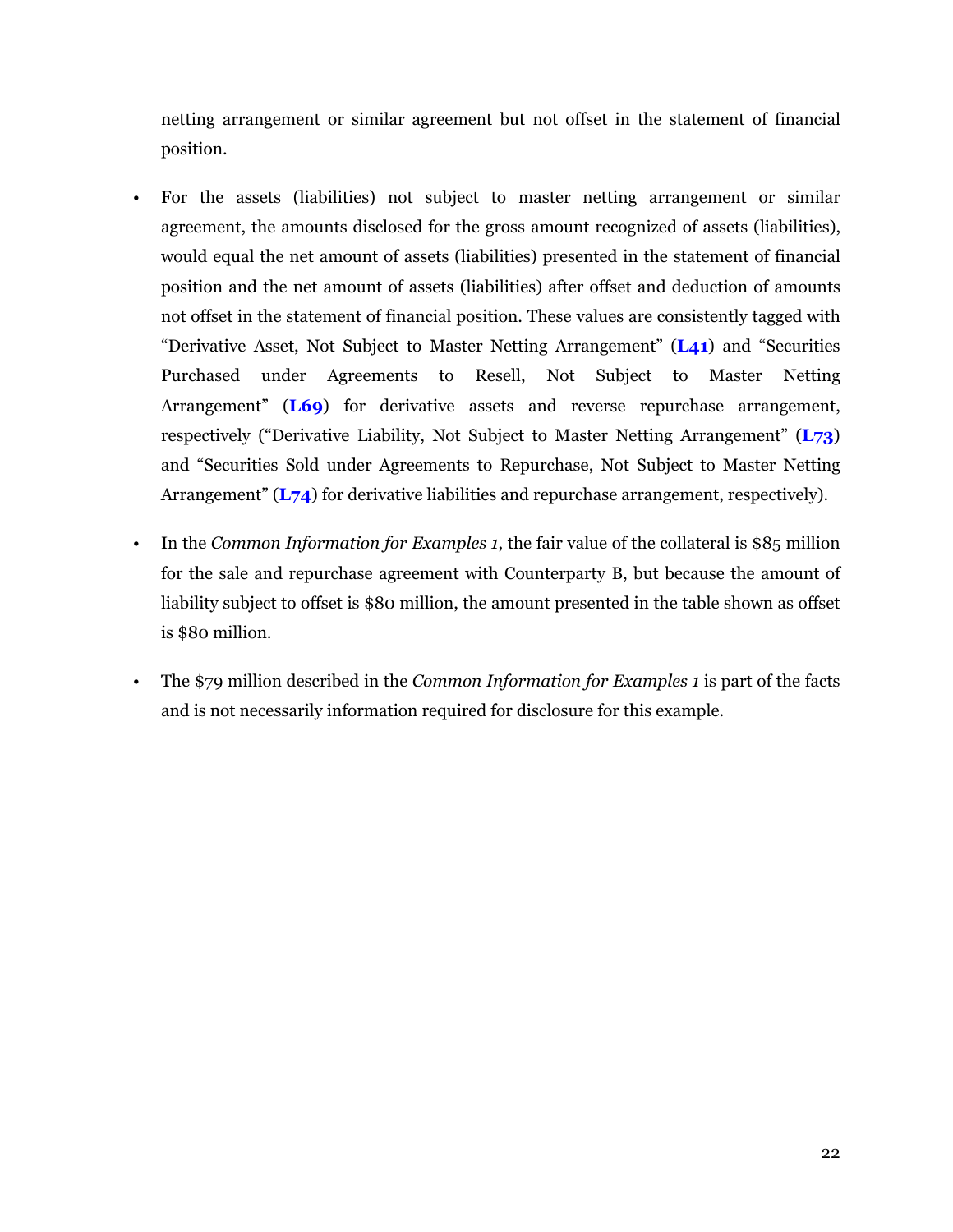## <span id="page-24-0"></span>**Example 2—Offsetting of Eligible Assets Disaggregated by Type of Financial Instrument, Type of Transaction and Type of Counterparty**

This Example illustrates the modeling for the disclosures of offsetting of eligible derivative assets disaggregated by type of instrument with the value of each instrument further disaggregated type of transaction. The total net amount of derivative assets and reverse repurchase presented in statement of financial position, gross amount not offset in statement of financial position and net amount after offset and deduction are disaggregated by type of counterparty.

|                                                     | <b>Offsetting of Financial Assets and Derivative Assets</b>                               |                               |                                                   |                          |               |                                                                            |                               |                                                                                       |    |
|-----------------------------------------------------|-------------------------------------------------------------------------------------------|-------------------------------|---------------------------------------------------|--------------------------|---------------|----------------------------------------------------------------------------|-------------------------------|---------------------------------------------------------------------------------------|----|
|                                                     | \$ million                                                                                |                               |                                                   |                          |               |                                                                            |                               |                                                                                       |    |
|                                                     | As of December 31, 20x1                                                                   |                               |                                                   |                          |               |                                                                            |                               |                                                                                       |    |
|                                                     | <b>Description</b>                                                                        |                               | <b>Gross</b><br>amount of<br>recognized<br>assets |                          |               | <b>Gross amount</b><br>offset in the<br>statement of<br>financial position |                               | <b>Net amount of</b><br>assets presented in<br>the statement of<br>financial position |    |
|                                                     | <b>Derivatives</b>                                                                        |                               |                                                   |                          |               |                                                                            |                               |                                                                                       |    |
|                                                     | Interest rate contracts                                                                   |                               |                                                   |                          |               |                                                                            |                               |                                                                                       |    |
| A2:M <sub>3</sub> , A <sub>3</sub> :M <sub>9</sub>  | Over the counter                                                                          |                               | \$                                                | 25                       | \$            | (20)                                                                       |                               | \$                                                                                    | 5  |
| A2:M3, A3:M10                                       | Exchange traded                                                                           |                               | 10                                                |                          |               | (10)                                                                       |                               |                                                                                       |    |
|                                                     | Foreign exchange contracts                                                                |                               |                                                   |                          |               |                                                                            |                               |                                                                                       |    |
| A2:M4, A3:M9                                        | Over the counter                                                                          |                               | 10                                                |                          |               | (10)                                                                       |                               |                                                                                       |    |
| A2:M4, A3:M11                                       | Exchange cleared                                                                          |                               | 20                                                |                          |               | (10)                                                                       |                               |                                                                                       | 10 |
|                                                     | Equity contracts                                                                          | Lı                            |                                                   | L <sub>2</sub>           |               |                                                                            | L40                           |                                                                                       |    |
| A2:M <sub>5</sub> , A <sub>3</sub> :M <sub>9</sub>  | Over the counter                                                                          |                               | 10                                                |                          |               | (10)                                                                       |                               |                                                                                       |    |
| A2:M5, A3:M10                                       | Exchange traded                                                                           |                               |                                                   | 10                       |               | (10)                                                                       |                               |                                                                                       |    |
| A2:M <sub>5</sub> , A <sub>3</sub> :M <sub>11</sub> | Exchange cleared                                                                          |                               |                                                   | 15                       |               | (10)                                                                       |                               |                                                                                       | 5  |
|                                                     | Total derivatives, subject to master<br>netting arrangement or similar<br>arrangement     |                               | \$<br>100                                         |                          | \$            | (80)                                                                       |                               | \$                                                                                    | 20 |
|                                                     | Total derivatives, not subject to<br>master netting arrangement or<br>similar arrangement | $L41$ \$                      |                                                   | 10                       |               |                                                                            | L <sub>41</sub> $\frac{1}{2}$ |                                                                                       | 10 |
|                                                     | <b>Total derivatives</b>                                                                  | $L42$ \$                      | 110                                               | L <sub>2</sub>           | $\mathbf{s}$  |                                                                            | $(80)$ L <sub>4</sub>         |                                                                                       | 30 |
|                                                     | <b>Reverse repurchase</b>                                                                 |                               |                                                   |                          |               |                                                                            |                               |                                                                                       |    |
|                                                     | Reverse repurchase, subject to master<br>netting arrangement                              | L <sub>8</sub>                | 90                                                | L <sub>9</sub>           |               |                                                                            | <b>L68</b>                    |                                                                                       | 90 |
|                                                     | Reverse repurchase, not subject to<br>master netting arrangement                          | L69                           |                                                   |                          |               |                                                                            | L6 <sub>9</sub>               |                                                                                       |    |
|                                                     | Total reverse repurchase                                                                  | $L70$ \$                      |                                                   | 90<br>Lo                 | $\frac{3}{2}$ |                                                                            | $\mathbf{L}$ 10 \$            |                                                                                       | 90 |
|                                                     | Total derivatives and reverse<br>repurchase                                               | L <sub>14</sub> $\frac{\$}{}$ |                                                   | $200$ L <sub>15</sub> \$ |               |                                                                            | $(80)$ L <sub>16</sub> \$     | 120                                                                                   |    |

**Figure 2.1(a)**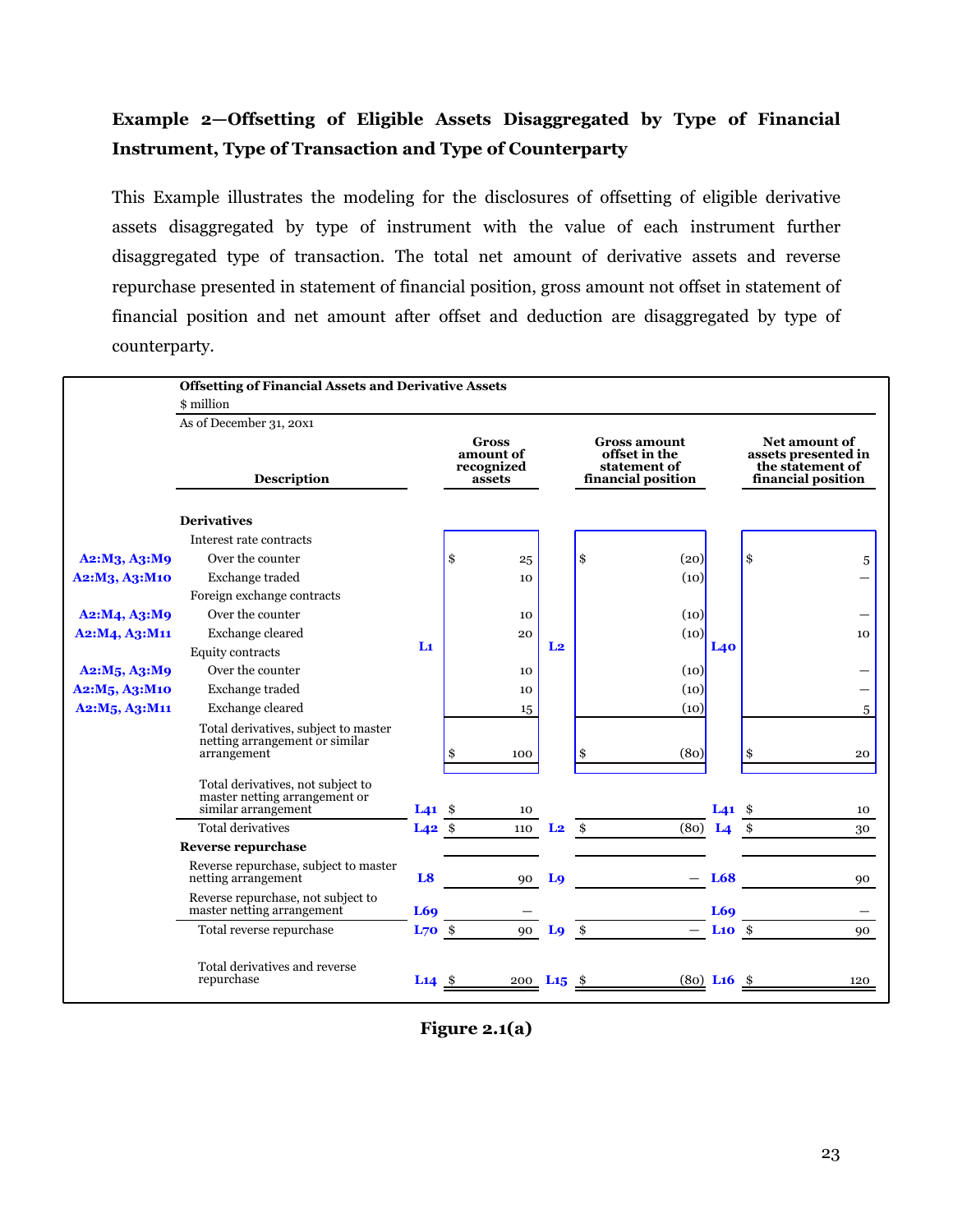

**Figure 2.1(b)**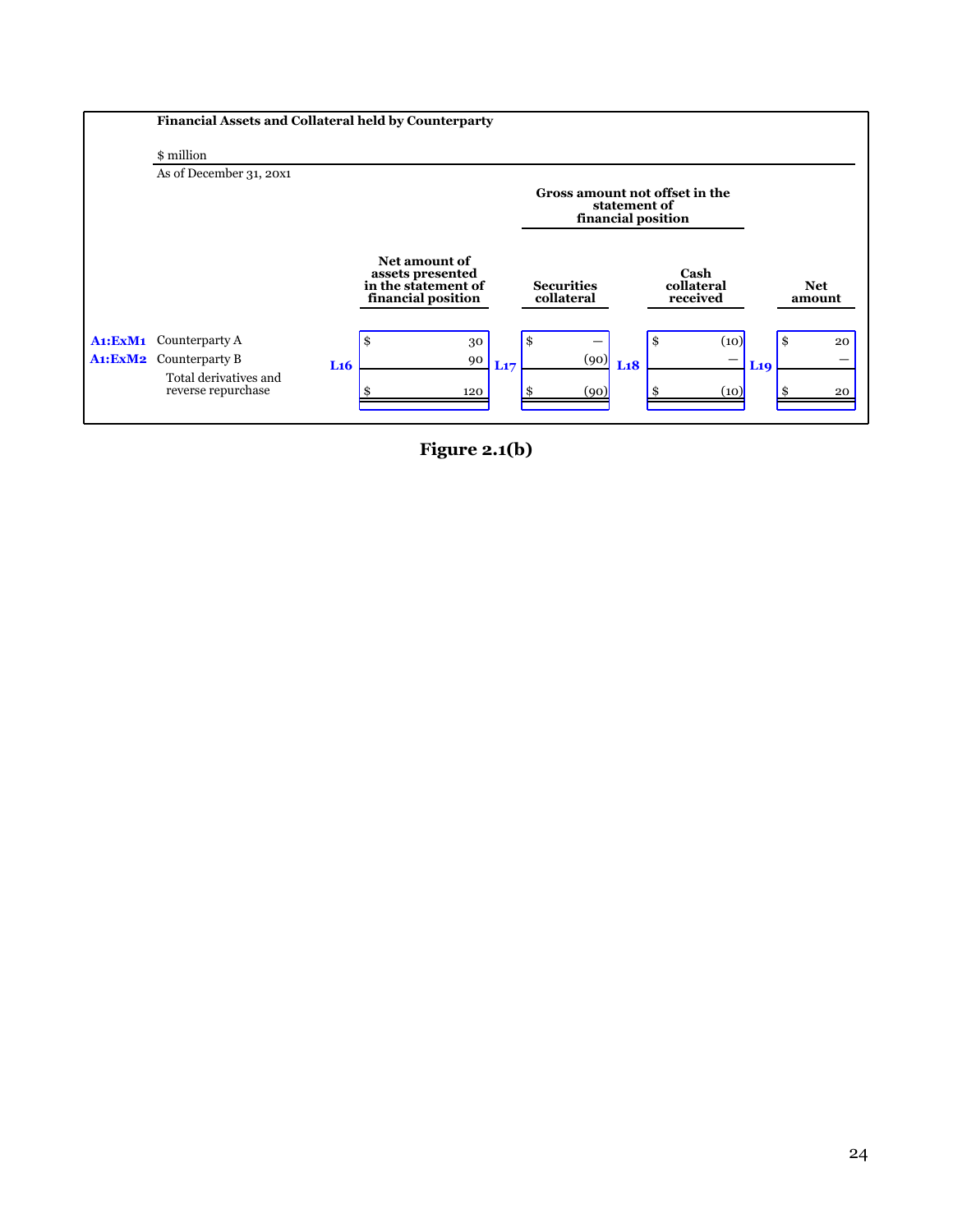The legend for the elements used to tag these facts follows:

|                  | <b>Standard Label</b>                                                                                                                                          | <b>Balance Type Period Type</b> |          | <b>Element Name</b>                                                                      |
|------------------|----------------------------------------------------------------------------------------------------------------------------------------------------------------|---------------------------------|----------|------------------------------------------------------------------------------------------|
| $\mathbf{A1}$    | Counterparty Name [Axis]                                                                                                                                       |                                 | Duration | CounterpartyNameAxis                                                                     |
|                  | Counterparty Name [Domain]                                                                                                                                     |                                 | Duration | RepurchaseAgreementCounterpartyNameDomain                                                |
| ExM <sub>1</sub> | Counterparty A [Member]                                                                                                                                        |                                 | Duration | CounterpartyAMember                                                                      |
| ExM <sub>2</sub> | Counterparty B [Member]                                                                                                                                        |                                 | Duration | CounterpartyBMember                                                                      |
| ${\bf A2}$       | Derivative Instrument [Axis]                                                                                                                                   |                                 | Duration | DerivativeInstrumentRiskAxis                                                             |
|                  | Derivative Contract [Domain]                                                                                                                                   |                                 | Duration | DerivativeContractTypeDomain                                                             |
| M <sub>3</sub>   | <b>Interest Rate Contract [Member]</b>                                                                                                                         |                                 | Duration | InterestRateContractMember                                                               |
| $\mathbf{M}$ 4   | Foreign Exchange Contract [Member]                                                                                                                             |                                 | Duration | ForeignExchangeContractMember                                                            |
| M <sub>5</sub>   | Equity Contract [Member]                                                                                                                                       |                                 | Duration | EquityContractMember                                                                     |
| A3               | Transaction Type [Axis]                                                                                                                                        |                                 | Duration | TransactionTypeAxis                                                                      |
|                  | Transaction [Domain]                                                                                                                                           |                                 | Duration | TransactionDomain                                                                        |
| M <sub>9</sub>   | Over-the-Counter [Member]                                                                                                                                      |                                 | Duration | OverTheCounterMember                                                                     |
| <b>M10</b>       | <b>Exchange Traded [Member]</b>                                                                                                                                |                                 | Duration | ExchangeTradedMember                                                                     |
| <b>M11</b>       | <b>Exchange Cleared [Member]</b>                                                                                                                               |                                 | Duration | ExchangeClearedMember                                                                    |
| $\mathbf{L}$     | Derivative Asset, Subject to Master Netting Arrangement,<br>before Offset                                                                                      | Debit                           | Instant  | DerivativeFairValueOfDerivativeAsset                                                     |
| L <sub>2</sub>   | Derivative Asset, Subject to Master Netting Arrangement,<br>Liability Offset                                                                                   | Credit                          | Instant  | DerivativeAssetFairValueGrossLiability                                                   |
| L <sub>4</sub>   | <b>Derivative Asset</b>                                                                                                                                        | Debit                           | Instant  | <b>DerivativeAssets</b>                                                                  |
| L <sub>8</sub>   | Security Purchased under Agreement to Resell, Subject to<br>Master Netting Arrangement, before Offset                                                          | Debit                           | Instant  | SecuritiesPurchasedUnderAgreementsToResellGross                                          |
| L <sub>9</sub>   | Security Purchased under Agreement to Resell, Subject to<br>Master Netting Arrangement, Liability Offset                                                       | Credit                          | Instant  | SecuritiesPurchasedUnderAgreementsToResellLiability                                      |
| L10              | Securities Purchased under Agreements to Resell                                                                                                                | Debit                           | Instant  | SecuritiesPurchasedUnderAgreementsToResell                                               |
| L14              | Derivative Asset, Securities Purchased under Agreements to<br>Resell, Securities Borrowed, Gross Including Not Subject to<br><b>Master Netting Arrangement</b> | Debit                           | Instant  | DerivativeAssetSecuritiesPurchasedUnderAgreementsToRese<br>llSecuritiesBorrowedGross     |
| $L_{15}$         | Derivative Asset, Security Purchased under Agreement to<br>Resell, and Security Borrowed, Subject to Master Netting<br>Arrangement, Liability Offset           | Credit                          | Instant  | DerivativeAssetSecuritiesPurchasedUnderAgreementsToRese<br>llSecuritiesBorrowedLiability |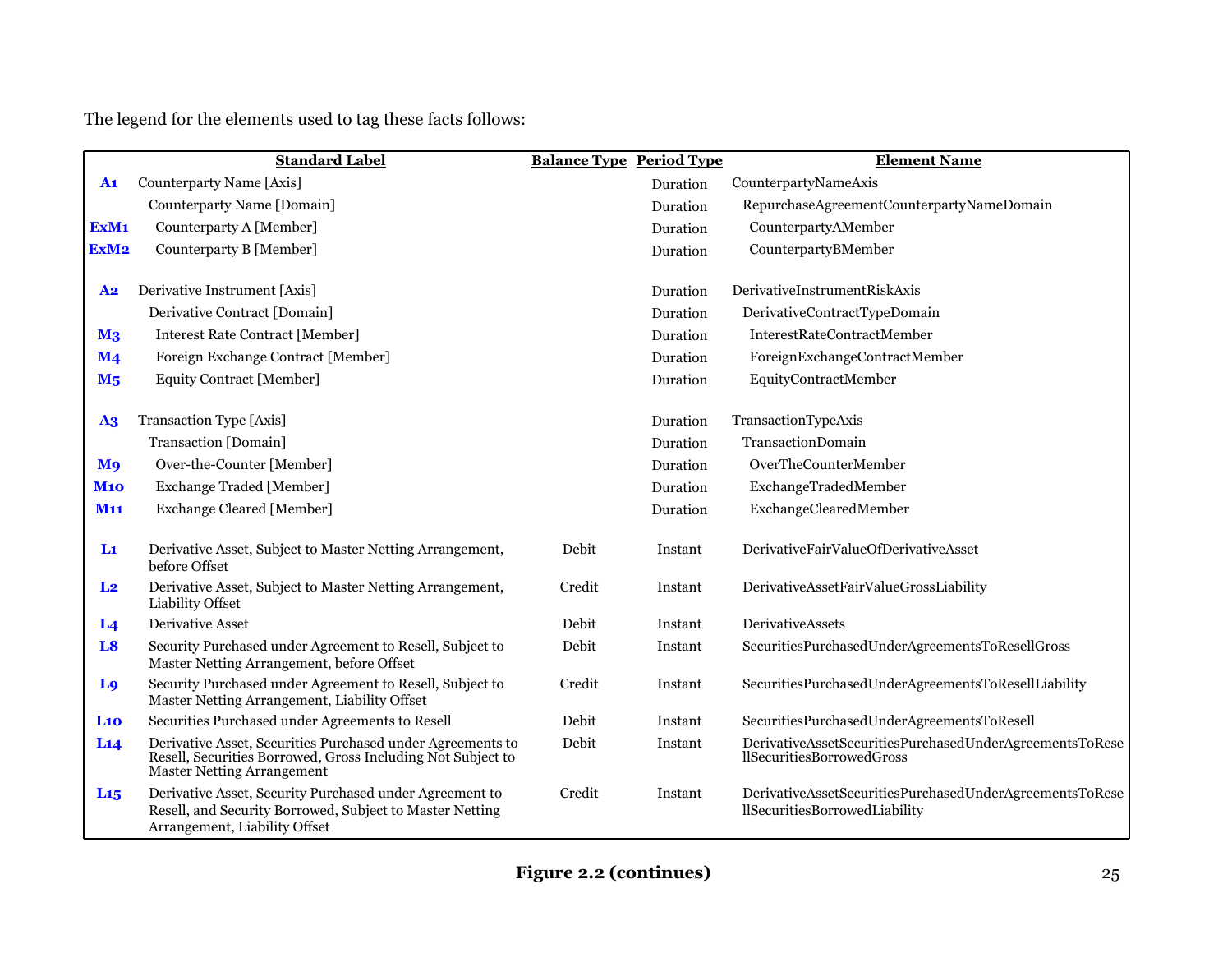|                        | <b>Standard Label</b>                                                                                                                                                                       | <b>Balance Type Period Type</b> |         | <b>Element Name</b>                                                                                                   |
|------------------------|---------------------------------------------------------------------------------------------------------------------------------------------------------------------------------------------|---------------------------------|---------|-----------------------------------------------------------------------------------------------------------------------|
| L <sub>16</sub>        | Derivative Asset, Securities Purchased under Agreements to<br>Resell, Securities Borrowed                                                                                                   | Debit                           | Instant | DerivativeAssetSecuritiesPurchasedUnderAgreementsToRese<br>llSecuritiesBorrowed                                       |
| L17                    | Derivative Asset, Security Purchased under Agreement to<br>Resell, and Security Borrowed, Subject to Master Netting<br>Arrangement, Collateral, Obligation to Return Security Not<br>Offset | Credit                          | Instant | DerivativeAssetSecuritiesPurchasedUnderAgreementsToRese<br>llSecuritiesBorrowedCollateralObligationToReturnSecurities |
| L <sub>18</sub>        | Derivative Asset, Security Purchased under Agreement to<br>Resell, and Security Borrowed, Subject to Master Netting<br>Arrangement, Collateral, Obligation to Return Cash Not<br>Offset     | Credit                          | Instant | DerivativeAssetSecuritiesPurchasedUnderAgreementsToRese<br>llSecuritiesBorrowedCollateralObligationToReturnCash       |
| <b>L</b> <sub>19</sub> | Derivative Asset, Security Purchased under Agreement to<br>Resell, and Security Borrowed, Including Not Subject to<br>Master Netting Arrangement, after Offset and Deduction                | Debit                           | Instant | DerivativeAssetSecuritiesPurchasedUnderAgreementsToRese<br>llSecuritiesBorrowedAmountOffsetAgainstCollateral          |
| L40                    | Derivative Asset, Subject to Master Netting Arrangement,<br>after Offset                                                                                                                    | Debit                           | Instant | DerivativeAssetAfterOffsetSubjectToMasterNettingArrangem<br>ent                                                       |
| L <sub>41</sub>        | Derivative Asset, Not Subject to Master Netting<br>Arrangement                                                                                                                              | Debit                           | Instant | DerivativeAssetNotSubjectToMasterNettingArrangement                                                                   |
| $L_{42}$               | Derivative Asset, Fair Value, Gross Asset Including Not<br><b>Subject to Master Netting Arrangement</b>                                                                                     | Debit                           | Instant | DerivativeAssetFairValueGrossAssetIncludingNotSubjectTo<br>MasterNettingArrangement                                   |
| L68                    | Security Purchased under Agreement to Resell, Subject to<br>Master Netting Arrangement, after Offset                                                                                        | Debit                           | Instant | SecurityPurchasedUnderAgreementToResellAfterOffsetSubje<br>ctToMasterNettingArrangement                               |
| L69                    | Securities Purchased under Agreements to Resell, Not<br>Subject to Master Netting Arrangement                                                                                               | Debit                           | Instant | SecuritiesPurchasedUnderAgreementsToResellNotSubjectTo<br>MasterNettingArrangement                                    |
| L70                    | Securities Purchased under Agreements to Resell, Gross<br>Including Not Subject to Master Netting Arrangement                                                                               | Debit                           | Instant | SecuritiesPurchasedUnderAgreementsToResellGrossIncludin<br>gNotSubjectToMasterNettingArrangement                      |

**Figure 2.2 (continued)**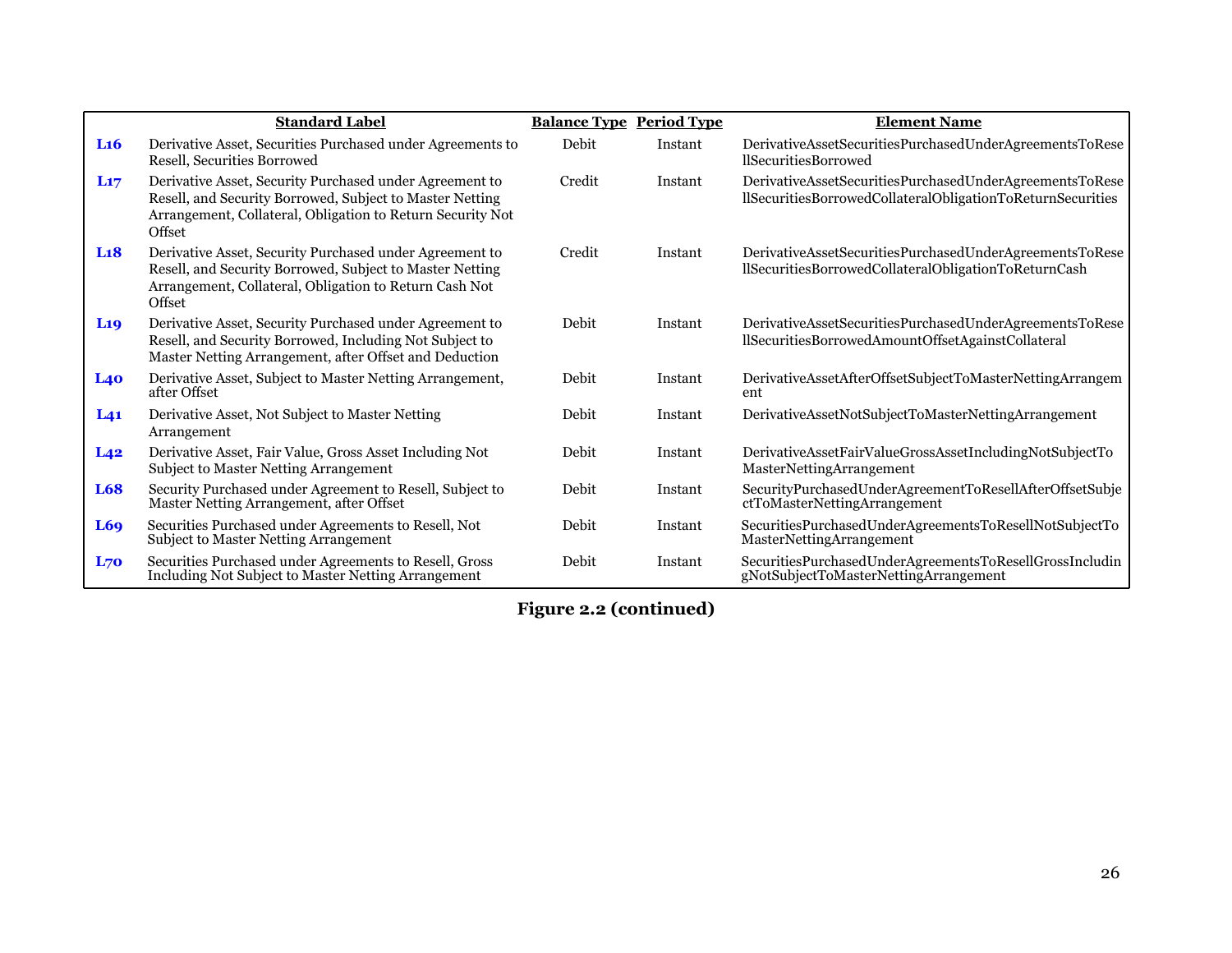# The XBRL report view created using the modeling structure is provided here:

|                 | <b>Standard Label</b>                                                                                                                      | <b>Preferred Label</b>                                                                                                                                         |                                               |                                                             |                                               |                                                                       |                                                      |                                                   |                                                                  |                                                    |                                                        |                      |
|-----------------|--------------------------------------------------------------------------------------------------------------------------------------------|----------------------------------------------------------------------------------------------------------------------------------------------------------------|-----------------------------------------------|-------------------------------------------------------------|-----------------------------------------------|-----------------------------------------------------------------------|------------------------------------------------------|---------------------------------------------------|------------------------------------------------------------------|----------------------------------------------------|--------------------------------------------------------|----------------------|
|                 | <b>Derivative Instrument [Axis]</b><br>A2                                                                                                  |                                                                                                                                                                |                                               | <b>Interest Rate Contract</b><br>[Member]<br>M <sub>3</sub> |                                               | <b>Foreign Exchange</b><br><b>Contract [Member]</b><br>$\mathbf{M}$ 4 |                                                      | <b>Equity Contract [Member]</b><br>$M_5$          |                                                                  |                                                    |                                                        |                      |
|                 | <b>Transaction Type [Axis]</b><br>A3                                                                                                       |                                                                                                                                                                | Over-the-<br><b>Counter</b><br>[Member]<br>Mo | <b>Exchange</b><br><b>Traded</b><br>[Member]<br>M10         | Over-the-<br><b>Counter</b><br>[Member]<br>Mo | <b>Exchange</b><br>Cleared<br>[Member]<br><b>M11</b>                  | Over-the-<br><b>Counter</b><br>[Member]<br><b>Mo</b> | <b>Exchange</b><br>Traded<br>[Member]<br>$M_{10}$ | <b>Exchange</b><br><b>Cleared</b><br>[Member]<br>M <sub>11</sub> |                                                    |                                                        | Report-Wide<br>Value |
|                 | <b>Counterparty Name [Axis]</b><br>A1                                                                                                      |                                                                                                                                                                |                                               |                                                             |                                               |                                                                       |                                                      |                                                   |                                                                  | Counterp<br>arty A<br>[Member]<br>ExM <sub>1</sub> | Counterp<br>$\arctv B$<br>[Member]<br>ExM <sub>2</sub> |                      |
| Lı              | <b>Derivative Asset, Subject to</b><br><b>Master Netting Arrangement,</b><br>before Offset                                                 | Derivatives, subject to master<br>netting arrangement, gross<br>amount of recognized assets                                                                    | 25000000                                      | 10000000                                                    | 10000000                                      | 20000000                                                              | 10000000                                             | 10000000                                          | 15000000                                                         |                                                    |                                                        | 100000000            |
| L <sub>2</sub>  | <b>Derivative Asset, Subject to</b><br><b>Master Netting Arrangement,</b><br><b>Liability Offset</b>                                       | Derivative assets, subject to<br>master netting arrangement,<br>gross amount offset in the<br>statement of financial position                                  | 20000000                                      | 10000000                                                    | 10000000                                      | 10000000                                                              | 10000000                                             | 10000000                                          | 10000000                                                         |                                                    |                                                        | 80000000             |
| L40             | <b>Derivative Asset, Subject to</b><br><b>Master Netting Arrangement,</b><br>after Offset                                                  | Derivatives, subject to a master<br>netting arrangement or similar<br>arrangement, net amount of<br>assets presented in the<br>statement of financial position | 5000000                                       | $\mathbf 0$                                                 | $\Omega$                                      | 10000000                                                              | $\mathbf 0$                                          | $\Omega$                                          | 5000000                                                          |                                                    |                                                        | 20000000             |
| L <sub>41</sub> | <b>Derivative Asset, Not Subject to</b><br><b>Master Netting Arrangement</b>                                                               | Derivatives, not subject to<br>master netting arrangement or<br>or similar arrangement, gross<br>amount of recognized assets                                   |                                               |                                                             |                                               |                                                                       |                                                      |                                                   |                                                                  |                                                    |                                                        | 10000000             |
| L <sub>42</sub> | <b>Derivative Asset, Fair Value,</b><br><b>Gross Asset Including Not</b><br><b>Subject to Master Netting</b><br><b>Arrangement</b>         | Derivatives, gross amount of<br>recognized assets                                                                                                              |                                               |                                                             |                                               |                                                                       |                                                      |                                                   |                                                                  |                                                    |                                                        | 110000000            |
|                 | <b>L4</b> Derivative Asset                                                                                                                 | Derivatives, net amount of<br>assets presented in the<br>statement of financial position                                                                       |                                               |                                                             |                                               |                                                                       |                                                      |                                                   |                                                                  |                                                    |                                                        | 30000000             |
| L <sub>8</sub>  | <b>Security Purchased under</b><br><b>Agreement to Resell, Subject to</b><br><b>Master Netting Arrangement,</b><br>before Offset           | Reverse repurchase, subject to<br>master netting arrangement,<br>gross amount of recognized<br>assets                                                          |                                               |                                                             |                                               |                                                                       |                                                      |                                                   |                                                                  |                                                    |                                                        | 90000000             |
| L <sub>9</sub>  | <b>Security Purchased under</b><br><b>Agreement to Resell, Subject to</b><br><b>Master Netting Arrangement,</b><br><b>Liability Offset</b> | Reverse repurchase, subject to<br>master netting arrangement,<br>gross amount offset in the<br>statement of financial position                                 |                                               |                                                             |                                               |                                                                       |                                                      |                                                   |                                                                  |                                                    |                                                        | $\mathbf 0$          |
| L68             | <b>Security Purchased under</b><br><b>Agreement to Resell, Subject to</b><br><b>Master Netting Arrangement,</b><br>after Offset            | Reverse repurchase, subject to<br>master netting arrangement,<br>net amount of assets presented<br>in the statement of financial<br>position                   |                                               |                                                             |                                               |                                                                       |                                                      |                                                   |                                                                  |                                                    |                                                        | 90000000             |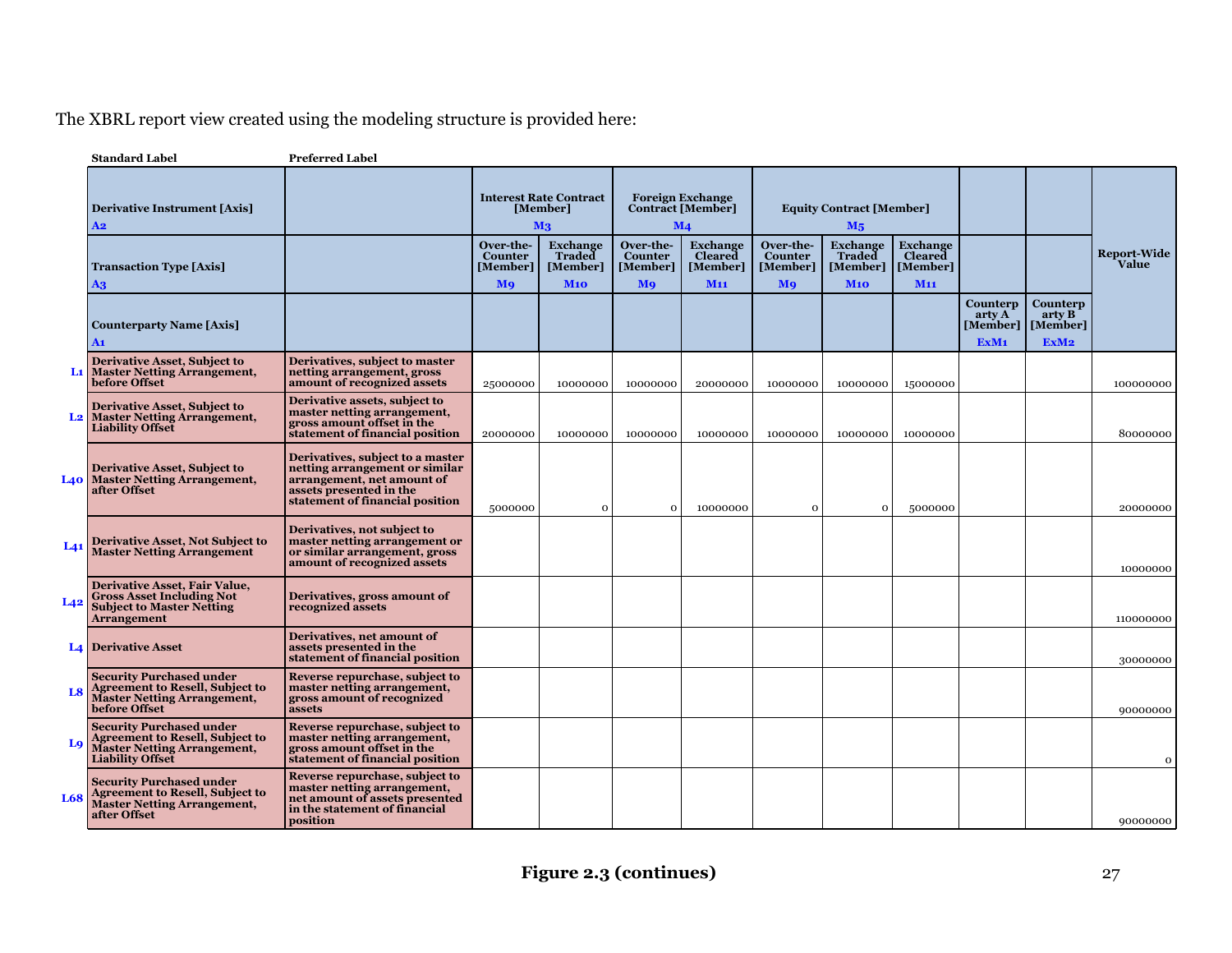|            | <b>Standard Label</b>                                                                                                                                                                                                                                         | <b>Preferred Label</b>                                                                                                                          |                                  |                                                             |                                  |                                                                       |                                  |                                              |                                               |                                        |                                                                   |                             |
|------------|---------------------------------------------------------------------------------------------------------------------------------------------------------------------------------------------------------------------------------------------------------------|-------------------------------------------------------------------------------------------------------------------------------------------------|----------------------------------|-------------------------------------------------------------|----------------------------------|-----------------------------------------------------------------------|----------------------------------|----------------------------------------------|-----------------------------------------------|----------------------------------------|-------------------------------------------------------------------|-----------------------------|
|            | <b>Derivative Instrument [Axis]</b><br>A <sub>2</sub>                                                                                                                                                                                                         |                                                                                                                                                 |                                  | <b>Interest Rate Contract</b><br>[Member]<br>M <sub>3</sub> |                                  | <b>Foreign Exchange</b><br><b>Contract [Member]</b><br>$\mathbf{M}$ 4 |                                  | <b>Equity Contract [Member]</b><br>$M_5$     |                                               |                                        |                                                                   |                             |
|            | <b>Transaction Type [Axis]</b>                                                                                                                                                                                                                                |                                                                                                                                                 | Over-the-<br>Counter<br>[Member] | <b>Exchange</b><br>Traded<br>[Member]                       | Over-the-<br>Counter<br>[Member] | <b>Exchange</b><br><b>Cleared</b><br>[Member]                         | Over-the-<br>Counter<br>[Member] | <b>Exchange</b><br><b>Traded</b><br>[Member] | <b>Exchange</b><br><b>Cleared</b><br>[Member] |                                        |                                                                   | <b>Report-Wide</b><br>Value |
|            | $\mathbf{A}$<br><b>Counterparty Name [Axis]</b><br>A1                                                                                                                                                                                                         |                                                                                                                                                 | <b>M</b> <sup>9</sup>            | M10                                                         | <b>Mo</b>                        | M <sub>11</sub>                                                       | <b>M</b> <sub>9</sub>            | M10                                          | M <sub>11</sub>                               | Counterp<br>arty A<br>ExM <sub>1</sub> | Counterp<br>$\arctv B$<br>[Member]   [Member]<br>ExM <sub>2</sub> |                             |
| L69        | <b>Securities Purchased under</b><br><b>Agreements to Resell, Not</b><br><b>Subject to Master Netting</b><br><b>Arrangement</b>                                                                                                                               | Reverse repurchase, not subject<br>to master netting arrangement,<br>gross amount of recognized<br>assets                                       |                                  |                                                             |                                  |                                                                       |                                  |                                              |                                               |                                        |                                                                   | $\Omega$                    |
| <b>L70</b> | <b>Securities Purchased under</b><br><b>Agreements to Resell, Gross</b><br><b>Including Not Subject to Master</b><br><b>Netting Arrangement</b>                                                                                                               | Reverse repurchase, gross<br>amount of recognized assets                                                                                        |                                  |                                                             |                                  |                                                                       |                                  |                                              |                                               |                                        |                                                                   | 90000000                    |
| $La$       | <b>Securities Purchased under</b><br><b>Agreements to Resell</b>                                                                                                                                                                                              | Reverse repurchase, net<br>amount of assets presented in<br>the statement of financial<br>position                                              |                                  |                                                             |                                  |                                                                       |                                  |                                              |                                               |                                        |                                                                   | 90000000                    |
|            | <b>Derivative Asset, Securities</b><br><b>Purchased under Agreements to</b><br>L <sub>14</sub> Resell, Securities Borrowed,<br><b>Gross Including Not Subject to</b><br><b>Master Netting Arrangement</b>                                                     | <b>Derivatives and reverse</b><br>repurchase, gross amount of<br>recognized assets                                                              |                                  |                                                             |                                  |                                                                       |                                  |                                              |                                               |                                        |                                                                   | 200000000                   |
|            | <b>Derivative Asset, Security</b><br><b>Purchased under Agreement to</b><br>L <sub>15</sub> Resell, and Security Borrowed,<br><b>Subject to Master Netting</b><br><b>Arrangement, Liability Offset</b>                                                        | <b>Derivatives and reverse</b><br>repurchase, gross amount<br>offset in the statement of<br>financial position                                  |                                  |                                                             |                                  |                                                                       |                                  |                                              |                                               |                                        |                                                                   | 80000000                    |
|            | <b>Derivative Asset, Securities</b><br>L <sub>16</sub> Purchased under Agreements to<br><b>Resell, Securities Borrowed</b>                                                                                                                                    | <b>Derivatives and reverse</b><br>repurchase, net amount of<br>assets presented in the<br>statement of financial position                       |                                  |                                                             |                                  |                                                                       |                                  |                                              |                                               | 30000000                               | 90000000                                                          | 120000000                   |
|            | <b>Derivative Asset, Security</b><br><b>Purchased under Agreement to</b><br><b>Resell, and Security Borrowed,</b><br><b>L<sub>17</sub></b> Subject to Master Netting<br>Arrangement, Collateral,<br><b>Obligation to Return Security Not</b><br><b>Offset</b> | <b>Derivatives and reverse</b><br>repurchase, securities<br>collateral, gross amount not<br>offset in the statement of<br>financial position    |                                  |                                                             |                                  |                                                                       |                                  |                                              |                                               | $\mathbf{o}$                           | 90000000                                                          | 90000000                    |
|            | <b>Derivative Asset, Security</b><br><b>Purchased under Agreement to</b><br><b>Resell, and Security Borrowed,</b><br><b>L18</b> Subject to Master Netting<br>Arrangement, Collateral,<br><b>Obligation to Return Cash Not</b><br><b>Offset</b>                | <b>Derivatives and reverse</b><br>repurchase, cash collateral<br>received, gross amount not<br>offset in the statement of<br>financial position |                                  |                                                             |                                  |                                                                       |                                  |                                              |                                               | 10000000                               | $\mathbf{O}$                                                      | 10000000                    |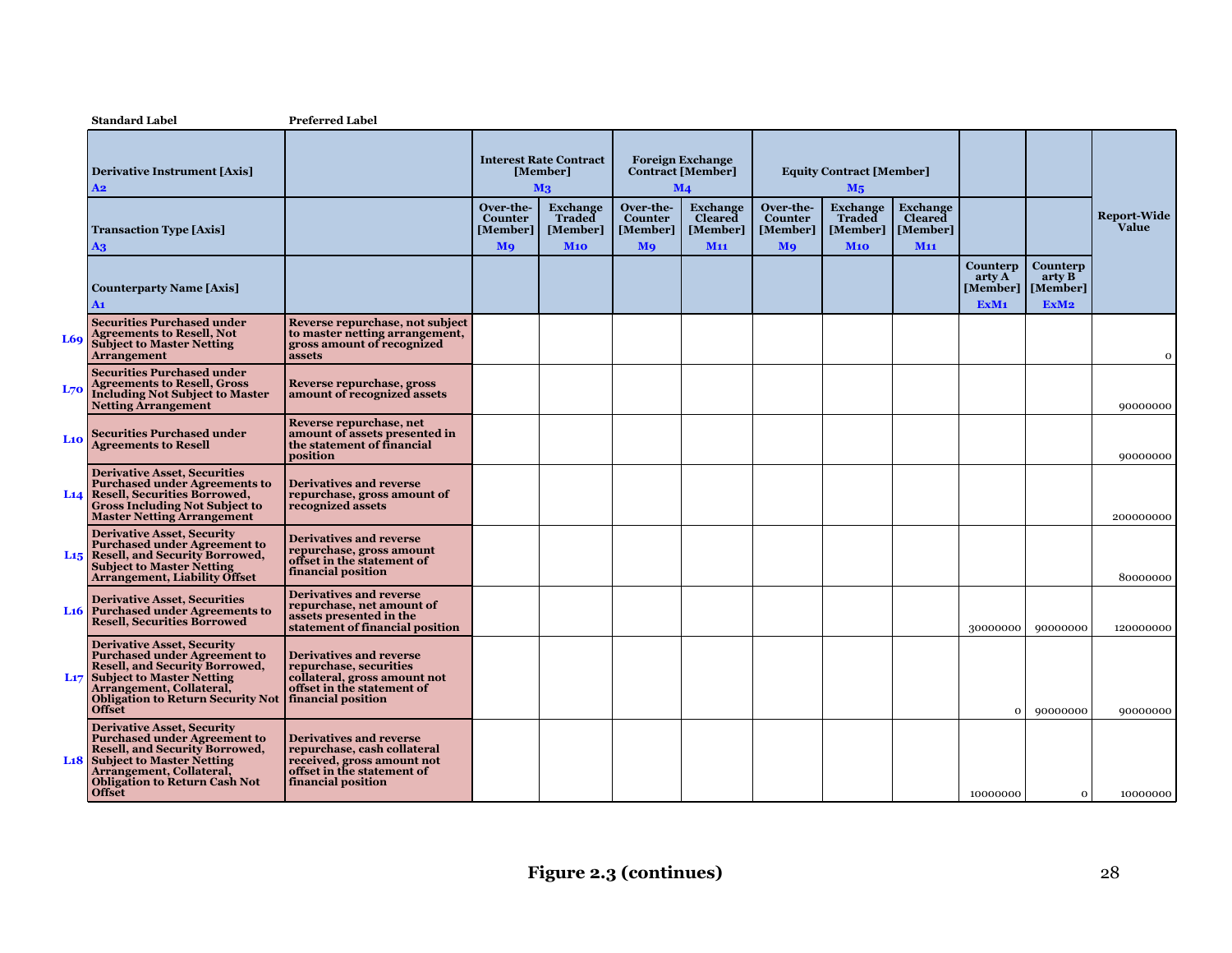|         | <b>Standard Label</b>                                                                                                                                                                                                    | <b>Preferred Label</b>                                  |                                                           |                                                             |                                                    |                                                                       |                                                    |                                                   |                                                           |                                                    |                                                    |                             |
|---------|--------------------------------------------------------------------------------------------------------------------------------------------------------------------------------------------------------------------------|---------------------------------------------------------|-----------------------------------------------------------|-------------------------------------------------------------|----------------------------------------------------|-----------------------------------------------------------------------|----------------------------------------------------|---------------------------------------------------|-----------------------------------------------------------|----------------------------------------------------|----------------------------------------------------|-----------------------------|
|         | <b>Derivative Instrument [Axis]</b><br>A <sub>2</sub>                                                                                                                                                                    |                                                         |                                                           | <b>Interest Rate Contract</b><br>[Member]<br>M <sub>3</sub> |                                                    | <b>Foreign Exchange</b><br><b>Contract [Member]</b><br>$\mathbf{M}$ 4 |                                                    | <b>Equity Contract [Member]</b><br>M <sub>5</sub> |                                                           |                                                    |                                                    |                             |
|         | <b>Transaction Type [Axis]</b><br>A3                                                                                                                                                                                     |                                                         | Over-the-<br>Counter<br>[Member]<br><b>M</b> <sup>9</sup> | Exchange<br><b>Traded</b><br>[Member]<br>M10                | Over-the-<br>Counter<br>[Member]<br>M <sub>9</sub> | Exchange<br><b>Cleared</b><br>[Member]<br>M11                         | Over-the-<br>Counter<br>[Member]<br>M <sub>9</sub> | <b>Exchange</b><br>Traded<br>[Member]<br>M10      | Exchange<br><b>Cleared</b><br>[Member]<br>M <sub>11</sub> |                                                    |                                                    | <b>Report-Wide</b><br>Value |
|         | <b>Counterparty Name [Axis]</b><br>A1                                                                                                                                                                                    |                                                         |                                                           |                                                             |                                                    |                                                                       |                                                    |                                                   |                                                           | Counterp<br>arty A<br>[Member]<br>ExM <sub>1</sub> | Counterp<br>arty B<br>[Member]<br>ExM <sub>2</sub> |                             |
| $L_1$ q | <b>Derivative Asset, Security</b><br><b>Purchased under Agreement to</b><br><b>Resell, and Security Borrowed,</b><br><b>Including Not Subject to Master</b><br>Netting Arrangement, after<br><b>Offset and Deduction</b> | Derivative assets and reverse<br>repurchase, net amount |                                                           |                                                             |                                                    |                                                                       |                                                    |                                                   |                                                           | 20000000                                           | $\circ$                                            | 20000000                    |

**Figure 2.3 (continued)**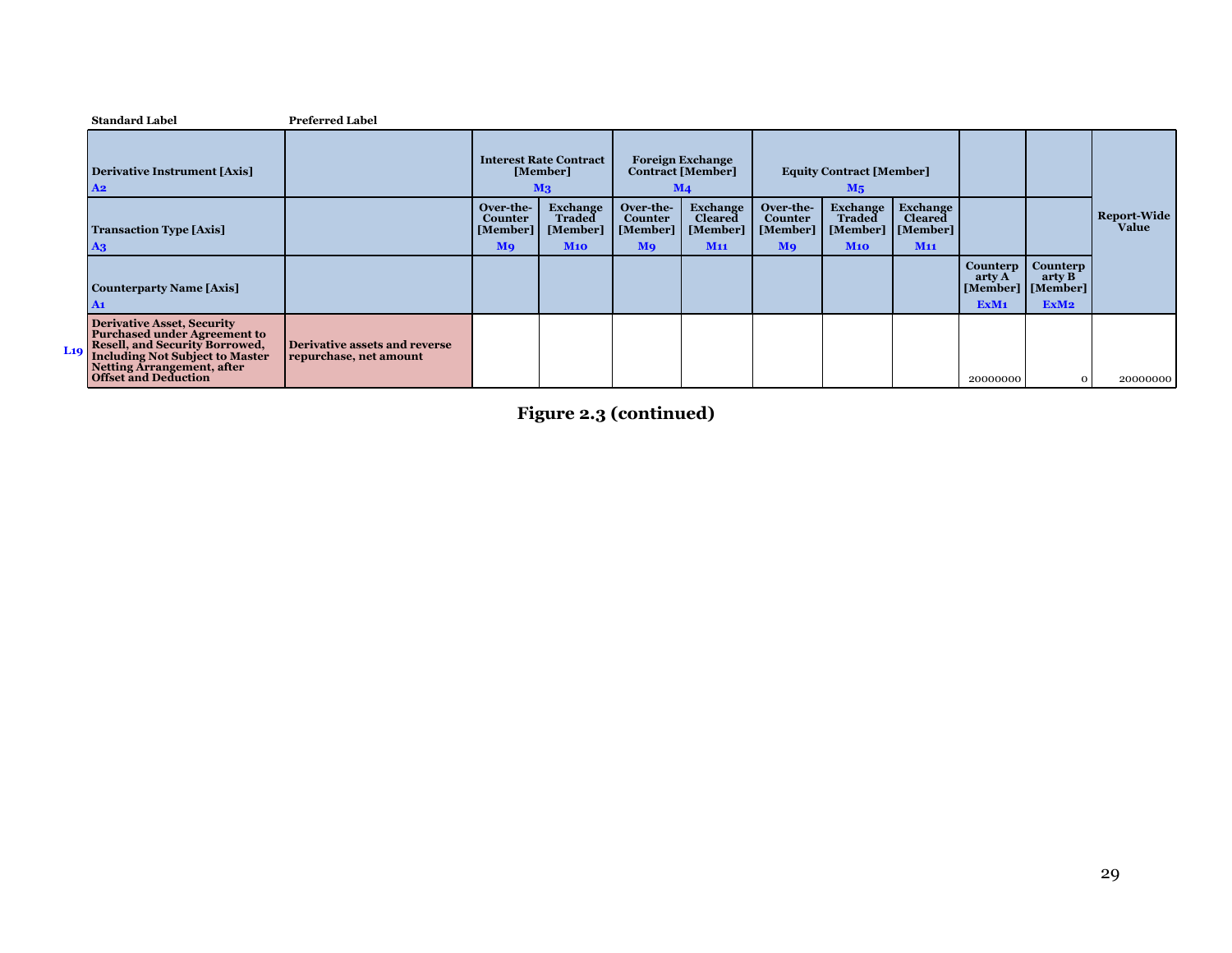Notes:

- "Derivative Instrument [Axis]" (**A2**), "Interest Rate Contract [Member]" (**M3**), "Foreign Exchange Contract [Member]" (**M4**), and "Equity Contract [Member]" (**M5**) are intended to be used to tag the value disaggregated by type of financial instrument. For example, the total \$100 million for derivative asset subject to an enforceable master netting arrangement or similar agreement is disaggregated to \$35 million for interest rate contract, which is the sum of \$25 million and \$10 million.
- "Transaction Type [Axis]" (**A3**), "Over-the-Counter [Member]" (**M9**), "Exchange Traded [Member]" (**M10**), and "Exchange Cleared [Member]" (**M11**) are intended to be used to tag the values of each type of financial instrument further disaggregated by the type of transaction. For example, the \$35 million for interest rate contract is further disaggregated to \$25 million for the over the counter and \$10 million for the exchange traded.
- "Counterparty Name [Axis]" (**A1**), "Counterparty A [Member]" (**ExM1**), and "Counterparty B [Member]" (**ExM2**) are intended to be used to tag the values disaggregated by counterparty. For example, \$120 million for total net amount of derivatives and reverse repurchase is disaggregated to \$30 million for counterparty A and \$90 million for counterparty B.
- For the assets not subject to master netting arrangement or similar agreement, the amounts disclosed for gross amount of recognized assets would equal net amount of assets presented in the statement of financial position. These values are consistently tagged with "Derivative Asset, Not Subject to Master Netting Arrangement" (**L41**) and "Securities Purchased under Agreements to Resell, Not Subject to Master Netting Arrangement" (**L69**) for derivative assets and reverse repurchase arrangement, respectively.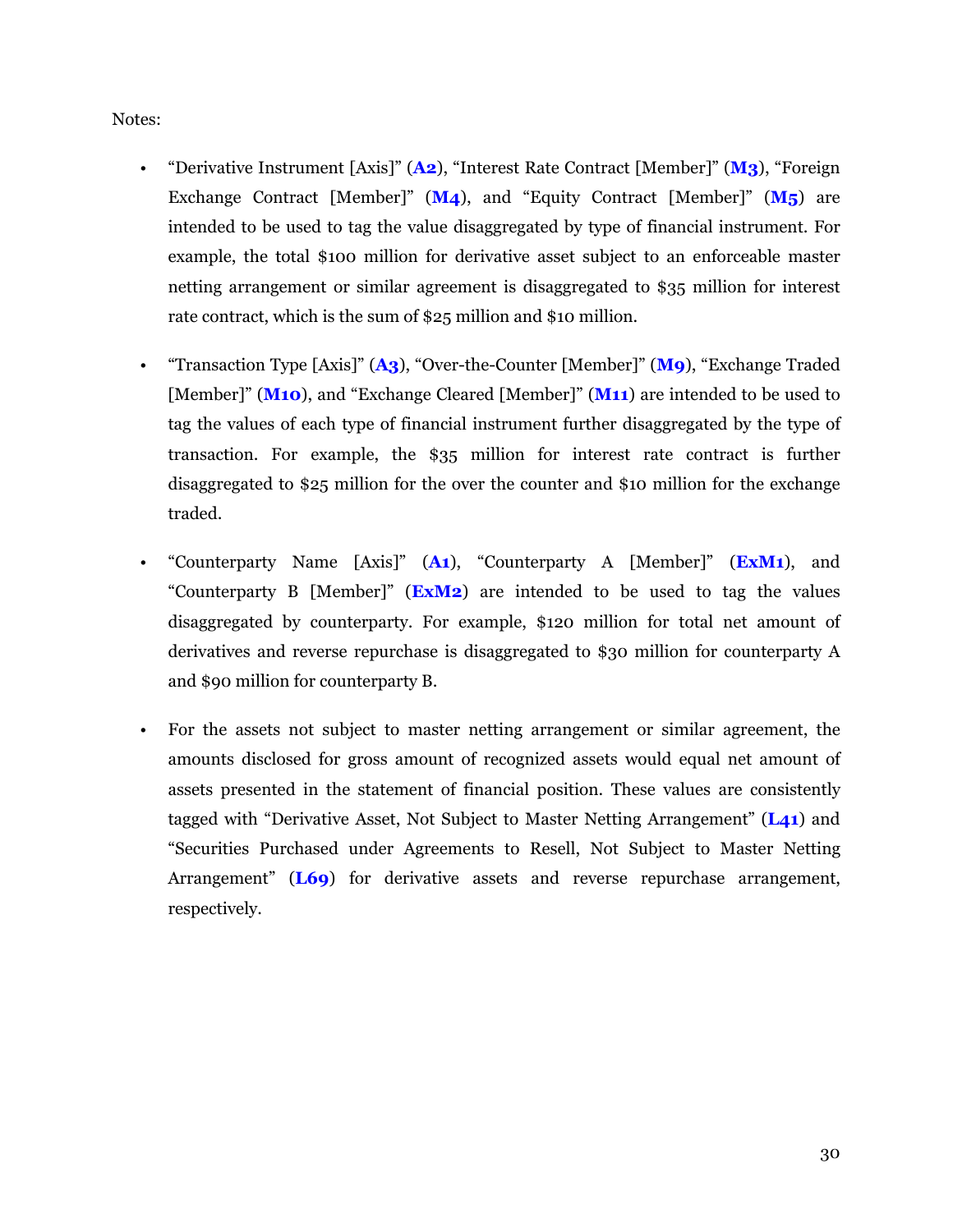# <span id="page-32-0"></span>**Example 3—Offsetting of Eligible Assets and Liabilities Disaggregated by Type of Transaction, Policy Election not to Offset Financial Instrument**

This Example illustrates the modeling for the disclosures of offsetting of eligible assets and liabilities disaggregated by type of transaction. The derivative instruments and securities borrowing and lending agreements are subject to master netting arrangements and collateral arrangements. The reporting entity makes an accounting policy election not to offset the financial instruments and recognize amounts subject to master netting arrangements on a gross basis in the statement of financial position.



**Figure 3.1(a)**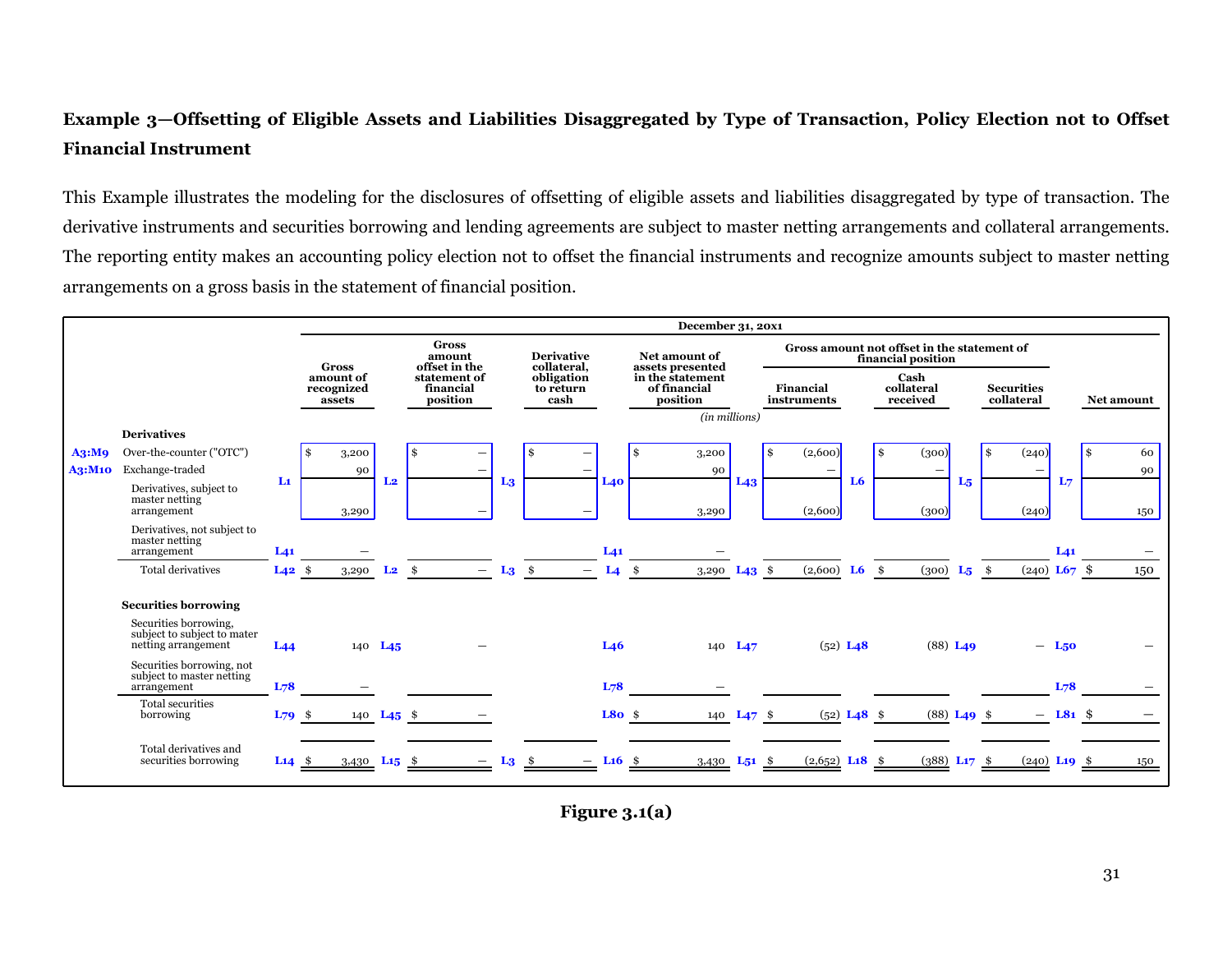|        |                                                                  |             |                              | December 31, 20x1 |                                                      |                        |  |                                                  |             |    |                              |     |                                                                   |                           |                                 |            |                   |     |
|--------|------------------------------------------------------------------|-------------|------------------------------|-------------------|------------------------------------------------------|------------------------|--|--------------------------------------------------|-------------|----|------------------------------|-----|-------------------------------------------------------------------|---------------------------|---------------------------------|------------|-------------------|-----|
|        |                                                                  |             | <b>Gross amount</b>          |                   | <b>Gross amount</b><br>offset in the<br>statement of |                        |  | Net amount of<br>liabilities<br>presented in the |             |    |                              |     | Gross amount not offset in the statement of<br>financial position |                           |                                 |            |                   |     |
|        |                                                                  |             | of recognized<br>liabilities |                   | financial<br>position                                |                        |  | statement of<br>financial position               |             |    | Financial<br>instruments     |     | Cash collateral<br>pledged                                        |                           | <b>Securities</b><br>collateral |            | <b>Net amount</b> |     |
|        |                                                                  |             |                              |                   |                                                      |                        |  |                                                  |             |    | (in millions)                |     |                                                                   |                           |                                 |            |                   |     |
|        | <b>Derivatives</b>                                               |             |                              |                   |                                                      |                        |  |                                                  |             |    |                              |     |                                                                   |                           |                                 |            |                   |     |
| A3:M9  | Over-the-counter ("OTC")                                         |             | 3,500                        |                   | \$.                                                  |                        |  | 3,500                                            |             | \$ | (2,700)                      |     | (400)<br>1 S                                                      |                           | (350)                           |            | -S                | 50  |
| A3:M10 | Exchange-traded                                                  | $L_{21}$    | 95                           | L22               |                                                      | $L_{72}$               |  | 95                                               | L52         |    | -                            | L25 | -                                                                 | L24                       | $\overline{\phantom{m}}$        | <b>L26</b> |                   | 95  |
|        | Derivatives, subject to master<br>netting arrangement            |             | 3,595                        |                   |                                                      |                        |  | 3,595                                            |             |    | (2,700)                      |     | (400)                                                             |                           | (350)                           |            |                   | 145 |
|        | Derivatives, not subject to<br>master netting arrangement        | $L_{73}$    |                              |                   |                                                      | $L_{73}$               |  |                                                  |             |    |                              |     |                                                                   |                           |                                 | L73        |                   |     |
|        | <b>Total derivatives</b>                                         | L62         | 3,595 L <sub>22</sub>        |                   | $-$                                                  | L <sub>23</sub>        |  | 3,595                                            | $L_{52}$ \$ |    | $(2,700)$ L <sub>25</sub> \$ |     | $(400)$ L <sub>24</sub> \$                                        |                           | $(350)$ L <sub>53</sub> \$      |            |                   | 145 |
|        | <b>Securities lending</b>                                        |             |                              |                   |                                                      |                        |  |                                                  |             |    |                              |     |                                                                   |                           |                                 |            |                   |     |
|        | Securities lending, subject to<br>master netting arrangement     | $L_{54}$    |                              | $135$ $L_{55}$    |                                                      | $- L_56$ \$            |  |                                                  |             |    | $(60)$ L <sub>5</sub> 8      |     |                                                                   | $(75)$ L <sub>59</sub>    |                                 | $-$ L60    |                   |     |
|        | Securities lending, not subject<br>to master netting arrangement | L82         |                              |                   |                                                      | L82                    |  |                                                  |             |    |                              |     |                                                                   |                           |                                 | L82        |                   |     |
|        | Total securities lending                                         | $L83$ \$    |                              | 135 $L_{55}$ \$   |                                                      | $-$ L84 \$             |  | 135 $L_{57}$ \$                                  |             |    | $(60)$ L <sub>5</sub> 8 \$   |     |                                                                   | $(75)$ L <sub>59</sub> \$ |                                 | $-$ L85 \$ |                   |     |
|        | Total derivatives and<br>securities lending                      | $L_{33}$ \$ | 3,730 <b>L34</b> \$          |                   |                                                      | $-$ L <sub>35</sub> \$ |  | 3,730 <b>L61</b> \$                              |             |    | $(2,760)$ L <sub>37</sub> \$ |     | $(475)$ <b>L36</b> \$                                             |                           | $(350)$ L <sub>3</sub> 8 \$     |            |                   | 145 |

**Figure 3.1(b)**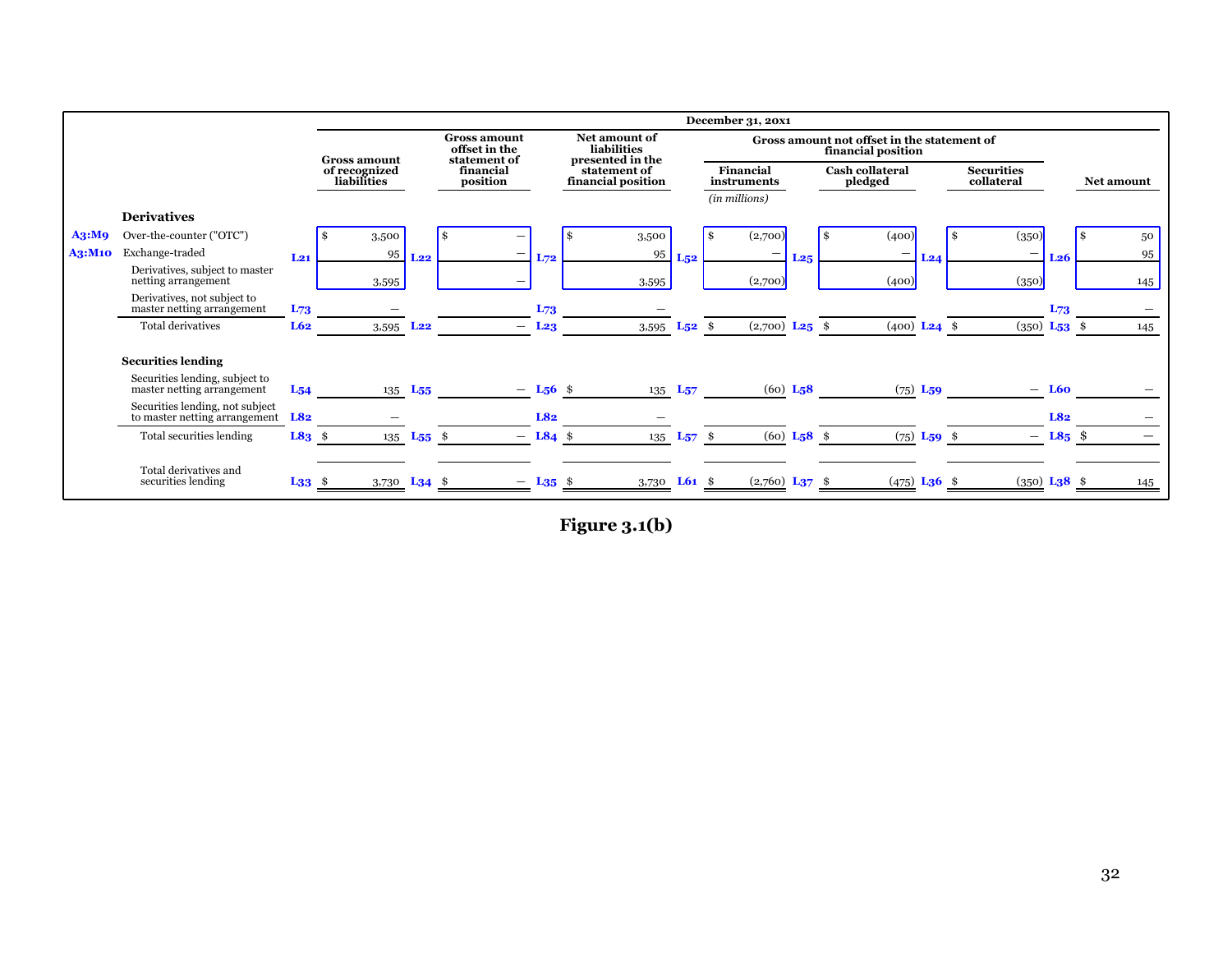The legend for the elements used to tag these facts follows:

|                       | <b>Standard Label</b>                                                                                                                                                                       | <b>Balance Type Period Type</b> |          | <b>Element Name</b>                                                                                                   |
|-----------------------|---------------------------------------------------------------------------------------------------------------------------------------------------------------------------------------------|---------------------------------|----------|-----------------------------------------------------------------------------------------------------------------------|
| A3                    | Transaction Type [Axis]                                                                                                                                                                     |                                 | Duration | TransactionTypeAxis                                                                                                   |
|                       | Transaction [Domain]                                                                                                                                                                        |                                 | Duration | <b>TransactionDomain</b>                                                                                              |
| <b>M</b> <sup>o</sup> | Over-the-Counter [Member]                                                                                                                                                                   |                                 | Duration | OverTheCounterMember                                                                                                  |
| <b>M10</b>            | <b>Exchange Traded [Member]</b>                                                                                                                                                             |                                 | Duration | ExchangeTradedMember                                                                                                  |
|                       |                                                                                                                                                                                             |                                 |          |                                                                                                                       |
| L1                    | Derivative Asset, Subject to Master Netting Arrangement,<br>before Offset                                                                                                                   | Debit                           | Instant  | DerivativeFairValueOfDerivativeAsset                                                                                  |
| L <sub>2</sub>        | Derivative Asset, Subject to Master Netting Arrangement,<br><b>Liability Offset</b>                                                                                                         | Credit                          | Instant  | DerivativeAssetFairValueGrossLiability                                                                                |
| L <sub>3</sub>        | Derivative Asset, Subject to Master Netting Arrangement,<br>Collateral, Obligation to Return Cash, Offset Against<br>Derivative Asset                                                       | Credit                          | Instant  | DerivativeAssetCollateralObligationToReturnCashOffset                                                                 |
| L <sub>4</sub>        | Derivative Asset                                                                                                                                                                            | Debit                           | Instant  | <b>DerivativeAssets</b>                                                                                               |
| $L_5$                 | Derivative Asset, Subject to Master Netting Arrangement,<br>Collateral, Obligation to Return Security Not Offset                                                                            | Credit                          | Instant  | DerivativeCollateralObligationToReturnSecurities                                                                      |
| L <sub>6</sub>        | Derivative Asset, Subject to Master Netting Arrangement,<br>Collateral, Obligation to Return Cash Not Offset                                                                                | Credit                          | Instant  | DerivativeCollateralObligationToReturnCash                                                                            |
| L <sub>7</sub>        | Derivative Asset, Subject to Master Netting Arrangement,<br>after Offset and Deduction                                                                                                      | Debit                           | Instant  | DerivativeAssetFairValueAfterOffsetAndDeductionSubjectTo<br>MasterNettingArrangement                                  |
| L14                   | Derivative Asset, Securities Purchased under Agreements to<br>Resell, Securities Borrowed, Gross Including Not Subject to<br><b>Master Netting Arrangement</b>                              | Debit                           | Instant  | DerivativeAssetSecuritiesPurchasedUnderAgreementsToRese<br>llSecuritiesBorrowedGross                                  |
| $L_{15}$              | Derivative Asset, Security Purchased under Agreement to<br>Resell, and Security Borrowed, Subject to Master Netting<br>Arrangement, Liability Offset                                        | Credit                          | Instant  | DerivativeAssetSecuritiesPurchasedUnderAgreementsToRese<br>llSecuritiesBorrowedLiability                              |
| L <sub>16</sub>       | Derivative Asset, Securities Purchased under Agreements to<br>Resell, Securities Borrowed                                                                                                   | Debit                           | Instant  | DerivativeAssetSecuritiesPurchasedUnderAgreementsToRese<br><b>llSecuritiesBorrowed</b>                                |
| L <sub>17</sub>       | Derivative Asset, Security Purchased under Agreement to<br>Resell, and Security Borrowed, Subject to Master Netting<br>Arrangement, Collateral, Obligation to Return Security Not<br>Offset | Credit                          | Instant  | DerivativeAssetSecuritiesPurchasedUnderAgreementsToRese<br>llSecuritiesBorrowedCollateralObligationToReturnSecurities |
| L18                   | Derivative Asset, Security Purchased under Agreement to<br>Resell, and Security Borrowed, Subject to Master Netting<br>Arrangement, Collateral, Obligation to Return Cash Not<br>Offset     | Credit                          | Instant  | DerivativeAssetSecuritiesPurchasedUnderAgreementsToRese<br>llSecuritiesBorrowedCollateralObligationToReturnCash       |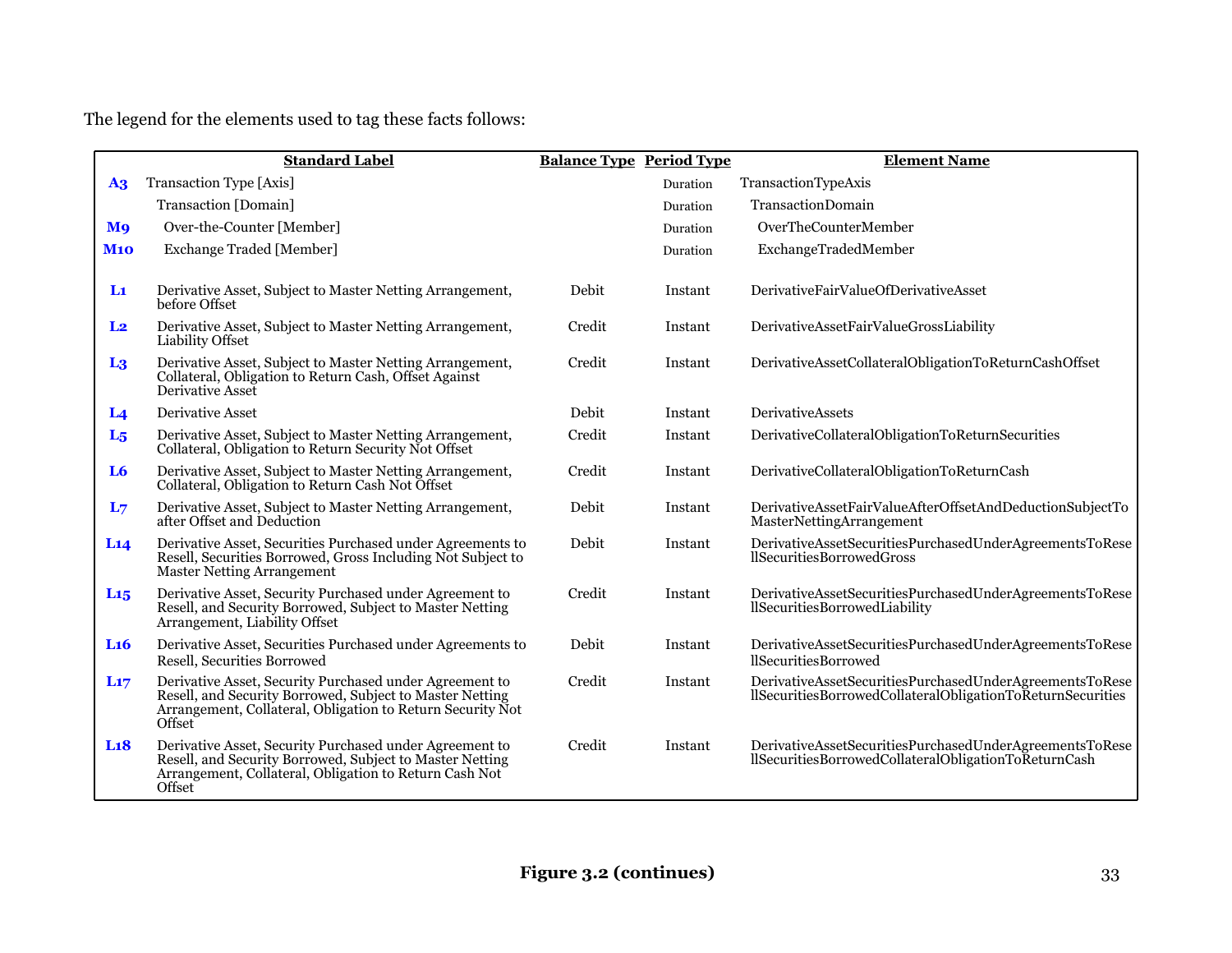|                 | <b>Standard Label</b>                                                                                                                                                                    | <b>Balance Type Period Type</b> |         | <b>Element Name</b>                                                                                            |
|-----------------|------------------------------------------------------------------------------------------------------------------------------------------------------------------------------------------|---------------------------------|---------|----------------------------------------------------------------------------------------------------------------|
| L <sub>19</sub> | Derivative Asset, Security Purchased under Agreement to<br>Resell, and Security Borrowed, Including Not Subject to<br>Master Netting Arrangement, after Offset and Deduction             | Debit                           | Instant | DerivativeAssetSecuritiesPurchasedUnderAgreementsToRese<br>llSecuritiesBorrowedAmountOffsetAgainstCollateral   |
| $L_{21}$        | Derivative Liability, Subject to Master Netting Arrangement,<br>before Offset                                                                                                            | Credit                          | Instant | DerivativeFairValueOfDerivativeLiability                                                                       |
| L <sub>22</sub> | Derivative Liability, Subject to Master Netting Arrangement,<br>Asset Offset                                                                                                             | Debit                           | Instant | DerivativeLiabilityFairValueGrossAsset                                                                         |
| L <sub>23</sub> | Derivative Liability                                                                                                                                                                     | Credit                          | Instant | DerivativeLiabilities                                                                                          |
| L24             | Derivative Liability, Subject to Master Netting Arrangement,<br>Collateral, Right to Reclaim Security Not Offset                                                                         | Debit                           | Instant | DerivativeCollateralRightToReclaimSecurities                                                                   |
| L <sub>25</sub> | Derivative Liability, Subject to Master Netting Arrangement,<br>Collateral, Right to Reclaim Cash Not Offset                                                                             | Debit                           | Instant | DerivativeCollateralRightToReclaimCash                                                                         |
| L <sub>26</sub> | Derivative Liability, Subject to Master Netting Arrangement,<br>after Offset and Deduction                                                                                               | Credit                          | Instant | DerivativeLiabilityFairValueAfterOffsetAndDeductionSubject<br>ToMasterNettingArrangement                       |
| L <sub>33</sub> | Derivative Liability, Securities Sold under Agreements to<br>Repurchase, Securities Loaned, Gross Including Not Subject<br>to Master Netting Arrangement                                 | Credit                          | Instant | DerivativeLiabilitySecuritiesSoldUnderAgreementsToResellS<br>ecuritiesLoanedGross                              |
| $L_{34}$        | Derivative Liability, Security Sold under Agreement to<br>Repurchase, and Security Loaned, Subject to Master Netting<br>Arrangement, Asset Offset                                        | Debit                           | Instant | DerivativeLiabilitySecuritiesSoldUnderAgreementsToResellS<br>ecuritiesLoanedAsset                              |
| $L_{35}$        | Derivative Liability, Securities Sold under Agreements to<br>Repurchase, Securities Loaned                                                                                               | Credit                          | Instant | DerivativeLiabilitySecuritiesSoldUnderAgreementsToResellS<br>ecuritiesLoaned                                   |
| L <sub>36</sub> | Derivative Liability, Security Sold under Agreement to<br>Repurchase, and Security Loaned, Subject to Master Netting<br>Arrangement, Collateral, Right to Reclaim Security Not<br>Offset | Debit                           | Instant | DerivativeLiabilitySecuritiesSoldUnderAgreementsToResellS<br>ecuritiesLoanedCollateralRightToReclaimSecurities |
| $L_{37}$        | Derivative Liability, Security Sold under Agreement to<br>Repurchase, and Security Loaned, Subject to Master Netting<br>Arrangement, Collateral, Right to Reclaim Cash Not Offset        | Debit                           | Instant | DerivativeLiabilitySecuritiesSoldUnderAgreementsToResellS<br>ecuritiesLoanedCollateralRightToReclaimCash       |
| L <sub>38</sub> | Derivative Liability, Security Sold under Agreement to<br>Repurchase, and Security Loaned, Including Not Subject to<br>Master Netting Arrangement, after Offset and Deduction            | Credit                          | Instant | DerivativeLiabilitySecuritiesSoldUnderAgreementsToResellS<br>ecuritiesLoanedAmountOffsetAgainstCollateral      |
| L40             | Derivative Asset, Subject to Master Netting Arrangement,<br>after Offset                                                                                                                 | Debit                           | Instant | DerivativeAssetAfterOffsetSubjectToMasterNettingArrangem<br>ent                                                |
| L <sub>41</sub> | Derivative Asset, Not Subject to Master Netting<br>Arrangement                                                                                                                           | Debit                           | Instant | DerivativeAssetNotSubjectToMasterNettingArrangement                                                            |
| $L_{42}$        | Derivative Asset, Fair Value, Gross Asset Including Not<br><b>Subject to Master Netting Arrangement</b>                                                                                  | Debit                           | Instant | DerivativeAssetFairValueGrossAssetIncludingNotSubjectTo<br>MasterNettingArrangement                            |
| $L_{43}$        | Derivative Asset, Subject to Master Netting Arrangement,<br>Deduction of Financial Instrument Not Offset                                                                                 | Credit                          | Instant | DerivativeAssetNotOffsetPolicyElectionDeduction                                                                |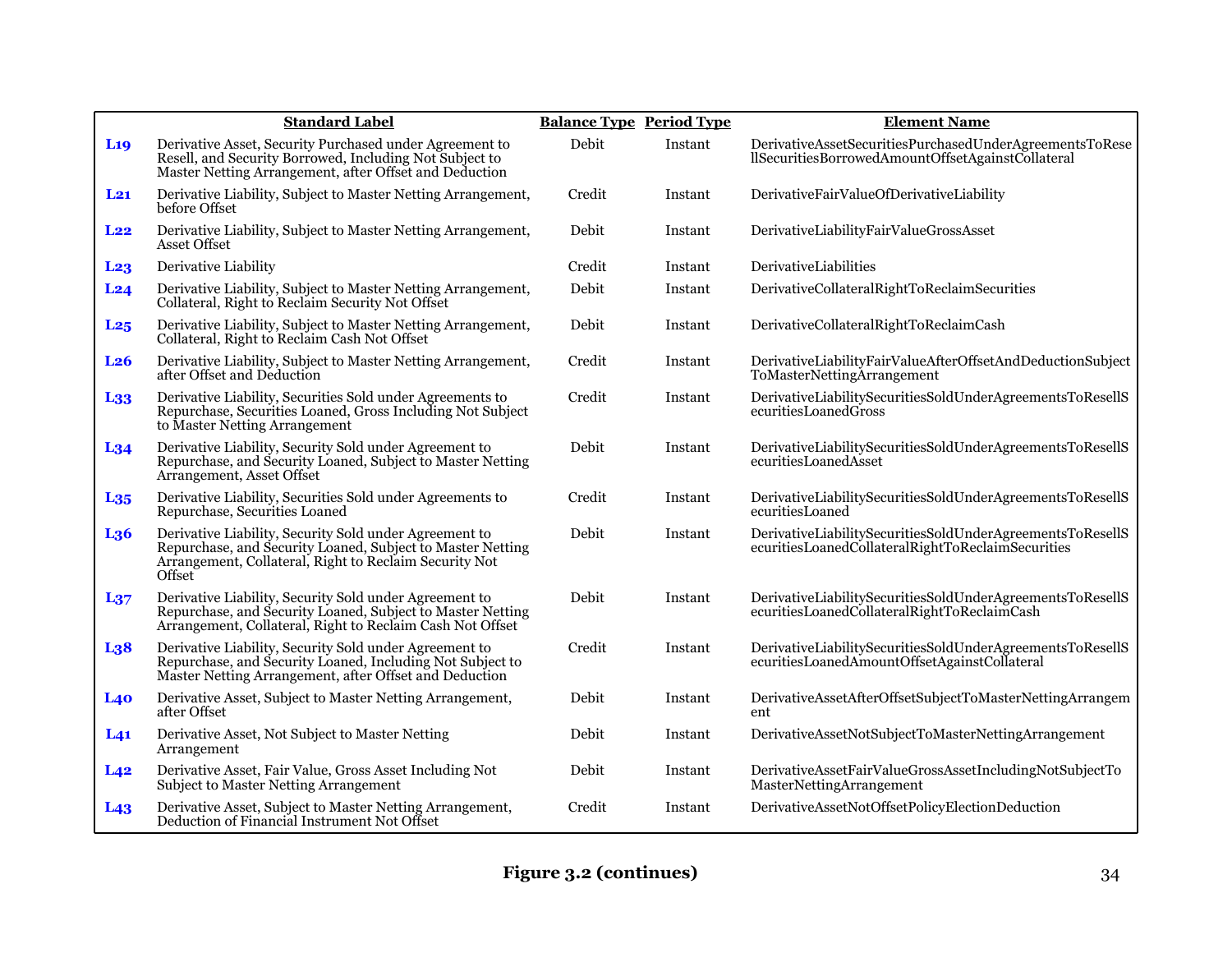|                  | <b>Standard Label</b>                                                                                                                                                             |        | <b>Balance Type Period Type</b> | <b>Element Name</b>                                                                                             |
|------------------|-----------------------------------------------------------------------------------------------------------------------------------------------------------------------------------|--------|---------------------------------|-----------------------------------------------------------------------------------------------------------------|
| L44              | Security Borrowed, Subject to Master Netting Arrangement,<br>before Offset                                                                                                        | Debit  | Instant                         | SecuritiesBorrowedGross                                                                                         |
| $L_{45}$         | Security Borrowed, Subject to Master Netting Arrangement,<br>Liability Offset                                                                                                     | Credit | Instant                         | SecuritiesBorrowedLiability                                                                                     |
| L <sub>46</sub>  | Security Borrowed, Subject to Master Netting Arrangement,<br>after Offset                                                                                                         | Debit  | Instant                         | SecurityBorrowedAfterOffsetSubjectToMasterNettingArrange<br>ment                                                |
| L47              | Security Borrowed, Subject to Master Netting Arrangement, Deduction of Financial Instrument Not Offset                                                                            | Credit | Instant                         | SecuritiesBorrowedNotOffsetPolicyElectionDeduction                                                              |
| L <sub>48</sub>  | Security Borrowed, Subject to Master Netting Arrangement, Collateral, Obligation to Return Cash Not Offset                                                                        | Credit | Instant                         | SecuritiesBorrowedCollateralObligationToReturnCash                                                              |
| L <sub>49</sub>  | Security Borrowed, Subject to Master Netting Arrangement,<br>Collateral, Obligation to Return Security Not Offset                                                                 | Credit | Instant                         | SecuritiesBorrowedCollateralObligationToReturnSecurities                                                        |
| L <sub>50</sub>  | Security Borrowed, Subject to Master Netting Arrangement,<br>after Offset and Deduction                                                                                           | Debit  | Instant                         | SecurityBorrowedAfterOffsetAndDeductionSubjectToMaster<br>NettingArrangement                                    |
| $L_{51}$         | Derivative Asset, Security Purchased under Agreement to<br>Resell, and Security Borrowed, Subject to Master Netting<br>Arrangement, Deduction of Financial Instrument Not Offset  | Credit | Instant                         | DerivativeAssetSecuritiesPurchasedUnderAgreementsToRese<br>llSecuritiesBorrowedNotOffsetPolicyElectionDeduction |
| $L_{52}$         | Derivative Liability, Subject to Master Netting Arrangement,<br>Deduction of Financial Instrument Not Offset                                                                      | Debit  | Instant                         | DerivativeLiabilityNotOffsetPolicyElectionDeduction                                                             |
| L <sub>53</sub>  | Derivative Liability, Including Not Subject to Master Netting<br>Arrangement, after Offset and Deduction                                                                          | Credit | Instant                         | DerivativeFairValueOfDerivativeLiabilityAmountOffsetAgains<br>tCollateral                                       |
| $L_{54}$         | Security Loaned, Subject to Master Netting Arrangement,<br>before Offset                                                                                                          | Credit | Instant                         | SecuritiesLoanedGross                                                                                           |
| $L_{55}$         | Security Loaned, Subject to Master Netting Arrangement,<br>Asset Offset                                                                                                           | Debit  | Instant                         | SecuritiesLoanedAsset                                                                                           |
| L <sub>5</sub> 6 | Security Loaned, Subject to Master Netting Arrangement,<br>after Offset                                                                                                           | Credit | Instant                         | SecurityLoanedAfterOffsetSubjectToMasterNettingArrangem<br>ent                                                  |
| $L_{57}$         | Security Loaned, Subject to Master Netting Arrangement,<br>Deduction of Financial Instrument Not Offset                                                                           | Debit  | Instant                         | SecuritiesLoanedNotOffsetPolicyElectionDeduction                                                                |
| L <sub>5</sub> 8 | Security Loaned, Subject to Master Netting Arrangement,<br>Collateral, Right to Reclaim Cash Not Offset                                                                           | Debit  | Instant                         | SecuritiesLoanedCollateralRightToReclaimCash                                                                    |
| $L_{59}$         | Security Loaned, Subject to Master Netting Arrangement,<br>Collateral, Right to Reclaim Security Not Offset                                                                       | Debit  | Instant                         | SecuritiesLoanedCollateralRightToReclaimSecurities                                                              |
| L60              | Security Loaned, Subject to Master Netting Arrangement,<br>after Offset and Deduction                                                                                             | Credit | Instant                         | SecurityLoanedAfterOffsetAndDeductionSubjectToMasterNet<br>tingArrangement                                      |
| L61              | Derivative Liability, Security Sold under Agreement to<br>Repurchase, and Security Loaned, Subject to Master Netting<br>Arrangement, Deduction of Financial Instrument Not Offset | Debit  | Instant                         | DerivativeLiabilitySecuritiesSoldUnderAgreementsToResellS<br>ecuritiesLoanedNotOffsetPolicyElectionDeduction    |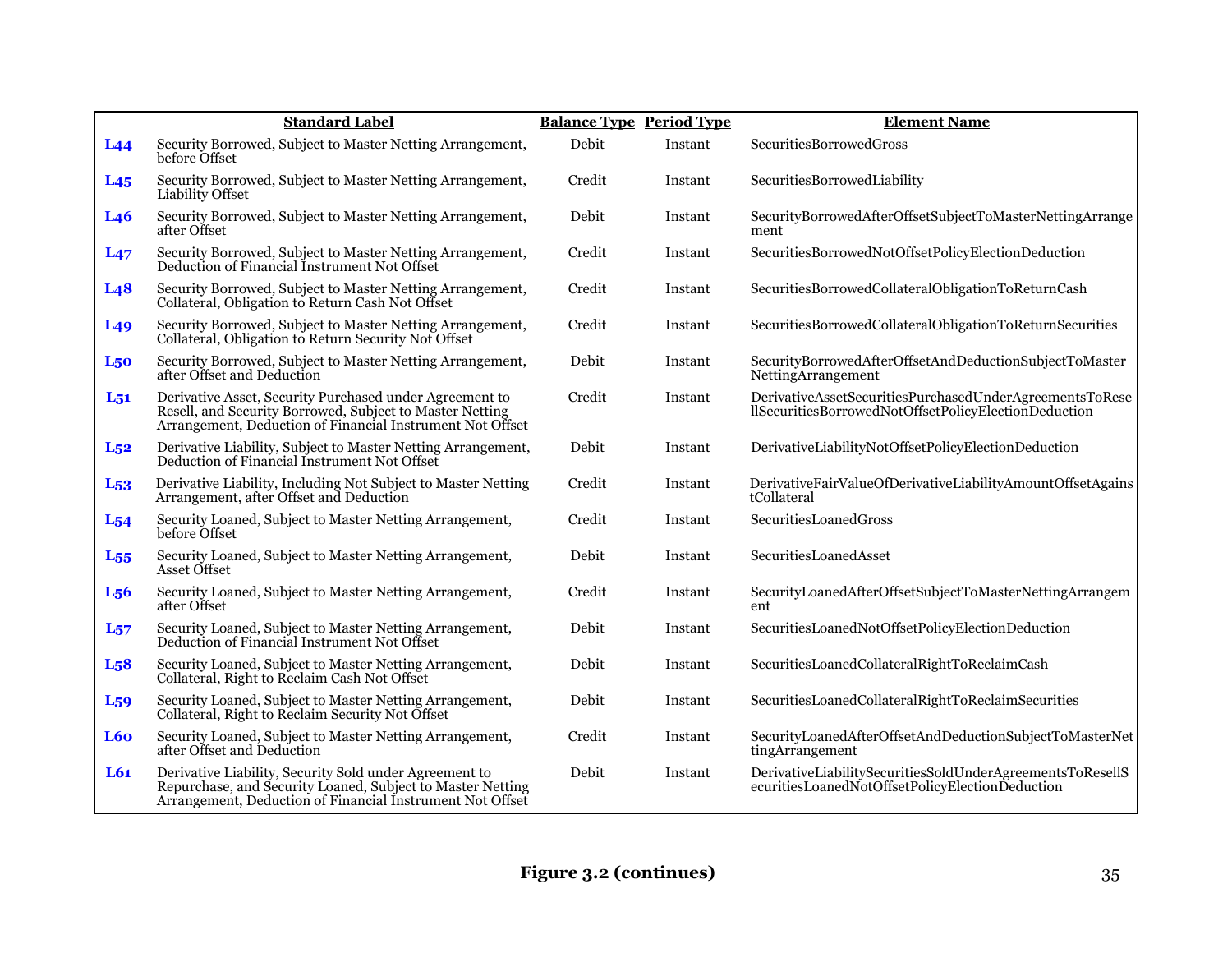|                 | <b>Standard Label</b>                                                                                    | <b>Balance Type Period Type</b> |         | <b>Element Name</b>                                                                         |
|-----------------|----------------------------------------------------------------------------------------------------------|---------------------------------|---------|---------------------------------------------------------------------------------------------|
| L62             | Derivative Liability, Fair Value, Gross Liability Including<br>Not Subject to Master Netting Arrangement | Credit                          | Instant | DerivativeLiabilityFairValueGrossLiabilityIncludingNotSubje<br>ctToMasterNettingArrangement |
| L67             | Derivative Asset, Including Not Subject to Master Netting<br>Arrangement, after Offset and Deduction     | Debit                           | Instant | DerivativeFairValueOfDerivativeAssetAmountOffsetAgainstC<br>ollateral                       |
| $L_{72}$        | Derivative Liability, Subject to Master Netting Arrangement,<br>after Offset                             | Credit                          | Instant | DerivativeLiabilityAfterOffsetSubjectToMasterNettingArrang<br>ement                         |
| $L_{73}$        | Derivative Liability, Not Subject to Master Netting<br>Arrangement                                       | Credit                          | Instant | DerivativeLiabilityNotSubjectToMasterNettingArrangement                                     |
| $L_{78}$        | Securities Borrowed, Not Subject to Master Netting<br>Arrangement                                        | Debit                           | Instant | SecuritiesBorrowedNotSubjectToMasterNettingArrangement                                      |
| $L_{79}$        | Securities Borrowed, Gross Including Not Subject to Master<br>Netting Arrangement                        | Debit                           | Instant | SecuritiesBorrowedGrossIncludingNotSubjectToMasterNetti<br>ngArrangement                    |
| L8o             | <b>Securities Borrowed</b>                                                                               | Debit                           | Instant | <b>SecuritiesBorrowed</b>                                                                   |
| L81             | Security Borrowed, Including Not Subject to Master Netting<br>Arrangement, after Offset and Deduction    | Debit                           | Instant | SecuritiesBorrowedAmountOffsetAgainstCollateral                                             |
| L82             | Securities Loaned, Not Subject to Master Netting<br>Arrangement                                          | Credit                          | Instant | SecuritiesLoanedNotSubjectToMasterNettingArrangement                                        |
| L83             | Securities Loaned, Gross Including Not Subject to Master<br>Netting Arrangement                          | Credit                          | Instant | SecuritiesLoanedGrossIncludingNotSubjectToMasterNetting<br>Arrangement                      |
| L84             | Securities Loaned                                                                                        | Credit                          | Instant | SecuritiesLoaned                                                                            |
| L8 <sub>5</sub> | Security Loaned, Including Not Subject to Master Netting<br>Arrangement, after Offset and Deduction      | Credit                          | Instant | SecuritiesLoanedAmountOffsetAgainstCollateral                                               |

**Figure 3.2 (continued)**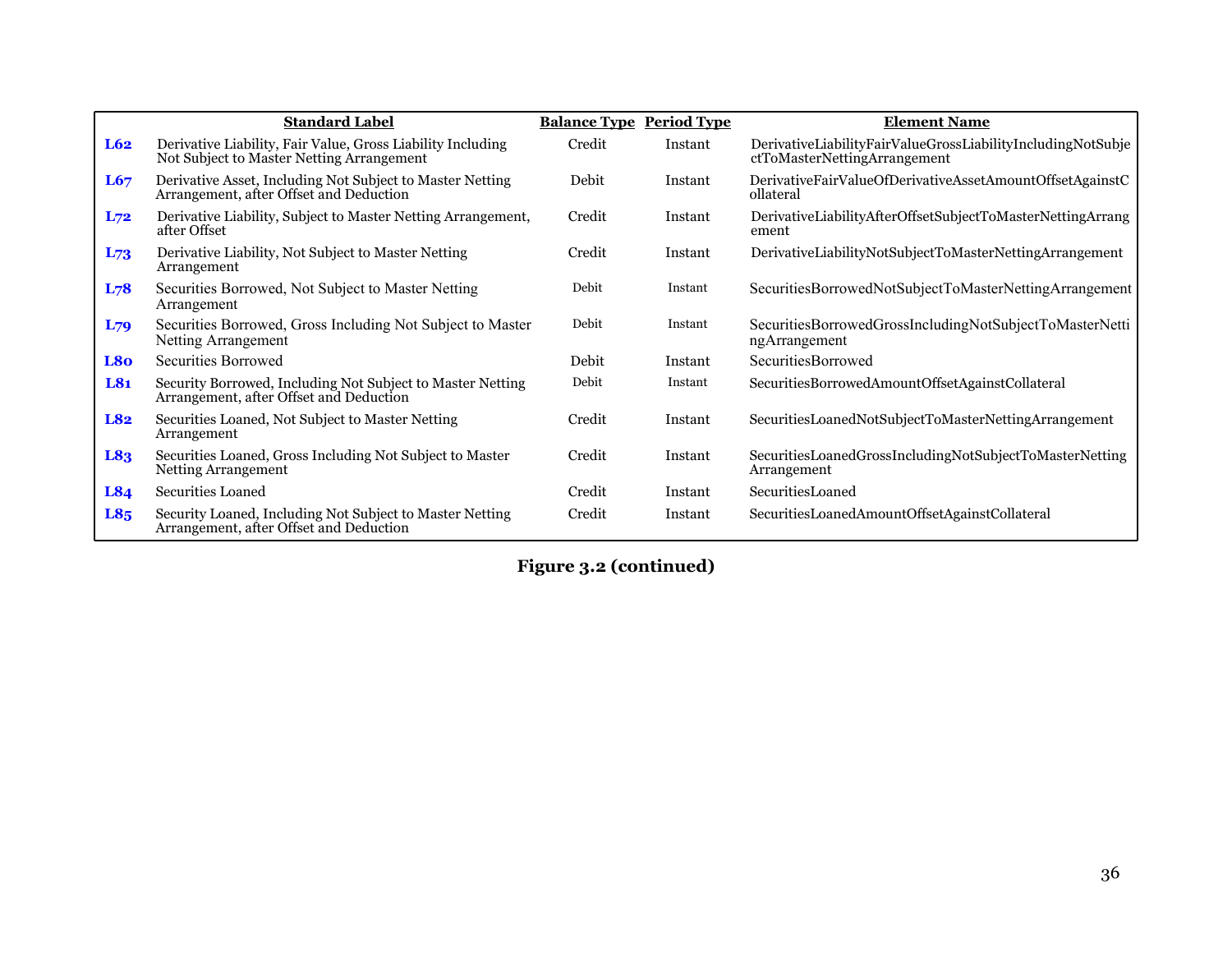The XBRL report view created using the modeling structure is provided here:

|                 | <b>Standard Label</b>                                                                                                                                  | <b>Preferred Label</b>                                                                                                                   |                                         |                                              |                             |
|-----------------|--------------------------------------------------------------------------------------------------------------------------------------------------------|------------------------------------------------------------------------------------------------------------------------------------------|-----------------------------------------|----------------------------------------------|-----------------------------|
|                 | <b>Transaction Type [Axis]</b>                                                                                                                         |                                                                                                                                          | Over-the-<br><b>Counter</b><br>[Member] | <b>Exchange</b><br><b>Traded</b><br>[Member] | <b>Report-Wide</b><br>Value |
|                 | A3                                                                                                                                                     |                                                                                                                                          | <b>M</b> <sup>o</sup>                   | <b>M10</b>                                   |                             |
| L1              | <b>Derivative Asset, Subject to Master Netting</b><br><b>Arrangement, before Offset</b>                                                                | Derivatives, subject to master netting arrangement,<br>gross amount of recognized assets                                                 | 3200000000                              | 90000000                                     | 3290000000                  |
| L <sub>2</sub>  | <b>Derivative Asset, Subject to Master Netting</b><br>Arrangement, Liability Offset                                                                    | Derivative assets, subject to master netting<br>arrangement, gross amount offset in the statement<br>of financial position               | $\Omega$                                | $\mathbf 0$                                  | $\mathbf 0$                 |
|                 | <b>Derivative Asset, Subject to Master Netting</b><br>L3 Arrangement, Collateral, Obligation to Return<br><b>Cash, Offset Against Derivative Asset</b> | Derivatives, derivative collateral, obligation to<br>return cash                                                                         | $\Omega$                                | $\mathbf 0$                                  | $\mathbf 0$                 |
| <b>L40</b>      | <b>Derivative Asset, Subject to Master Netting</b><br>Arrangement, after Offset                                                                        | Derivatives, subject to master netting arrangement,<br>net amount of assets presented in the statement of<br>financial position          | 3200000000                              | 90000000                                     | 3290000000                  |
|                 | <b>Derivative Asset, Subject to Master Netting</b><br>L43 Arrangement, Deduction of Financial Instrument<br><b>Not Offset</b>                          | Derivative assets, financial instruments, gross<br>amount not offset in the statement of financial<br>position                           | 2600000000                              | $\mathbf{O}$                                 | 2600000000                  |
|                 | <b>Derivative Asset, Subject to Master Netting</b><br>L6 Arrangement, Collateral, Obligation to Return<br><b>Cash Not Offset</b>                       | Derivatives, cash collateral received, gross amount<br>not offset in the statement of financial position                                 | 300000000                               | $\mathbf{o}$                                 | 300000000                   |
|                 | <b>Derivative Asset, Subject to Master Netting</b><br>L <sub>5</sub> Arrangement, Collateral, Obligation to Return<br><b>Security Not Offset</b>       | Derivative assets, securities collateral, gross<br>amount not offset in the statement of financial<br>position                           | 240000000                               | $\mathbf 0$                                  | 240000000                   |
| $L_{7}$         | <b>Derivative Asset, Subject to Master Netting</b><br><b>Arrangement, after Offset and Deduction</b>                                                   | Derivative assets, subject to master netting<br>arrangement, net amount                                                                  | 60000000                                | 90000000                                     | 150000000                   |
| L <sub>41</sub> | <b>Derivative Asset, Not Subject to Master Netting</b><br><b>Arrangement</b>                                                                           | Derivatives, not subject to master netting<br>arrangement, gross amount of recognized assets                                             |                                         |                                              | $\mathbf 0$                 |
| L42             | Derivative Asset, Fair Value, Gross Asset Including<br><b>Not Subject to Master Netting Arrangement</b>                                                | Derivatives, gross amount of recognized assets                                                                                           |                                         |                                              | 3290000000                  |
|                 | <b>L4 Derivative Asset</b>                                                                                                                             | Derivatives, net amount of assets presented in the<br>statement of financial position                                                    |                                         |                                              | 3290000000                  |
| L67             | <b>Derivative Asset, Including Not Subject to Master</b><br><b>Netting Arrangement, after Offset and Deduction</b>                                     | Derivatives, net amount                                                                                                                  |                                         |                                              | 150000000                   |
| $L_{44}$        | <b>Security Borrowed, Subject to Master Netting</b><br>Arrangement, before Offset                                                                      | Securities borrowing, subject to master netting<br>arrangement, gross amount of recognized assets                                        |                                         |                                              | 140000000                   |
| $L_{45}$        | <b>Security Borrowed, Subject to Master Netting</b><br>Arrangement, Liability Offset                                                                   | Securities borrowing, subject to master netting<br>arrangement, gross amount offset in the statement<br>of financial position            |                                         |                                              | $\mathbf 0$                 |
|                 | <b>Security Borrowed, Subject to Master Netting</b><br><b>Arrangement, after Offset</b>                                                                | Securities borrowing, subject to master netting<br>arrangement, net amount of assets presented in the<br>statement of financial position |                                         |                                              | 140000000                   |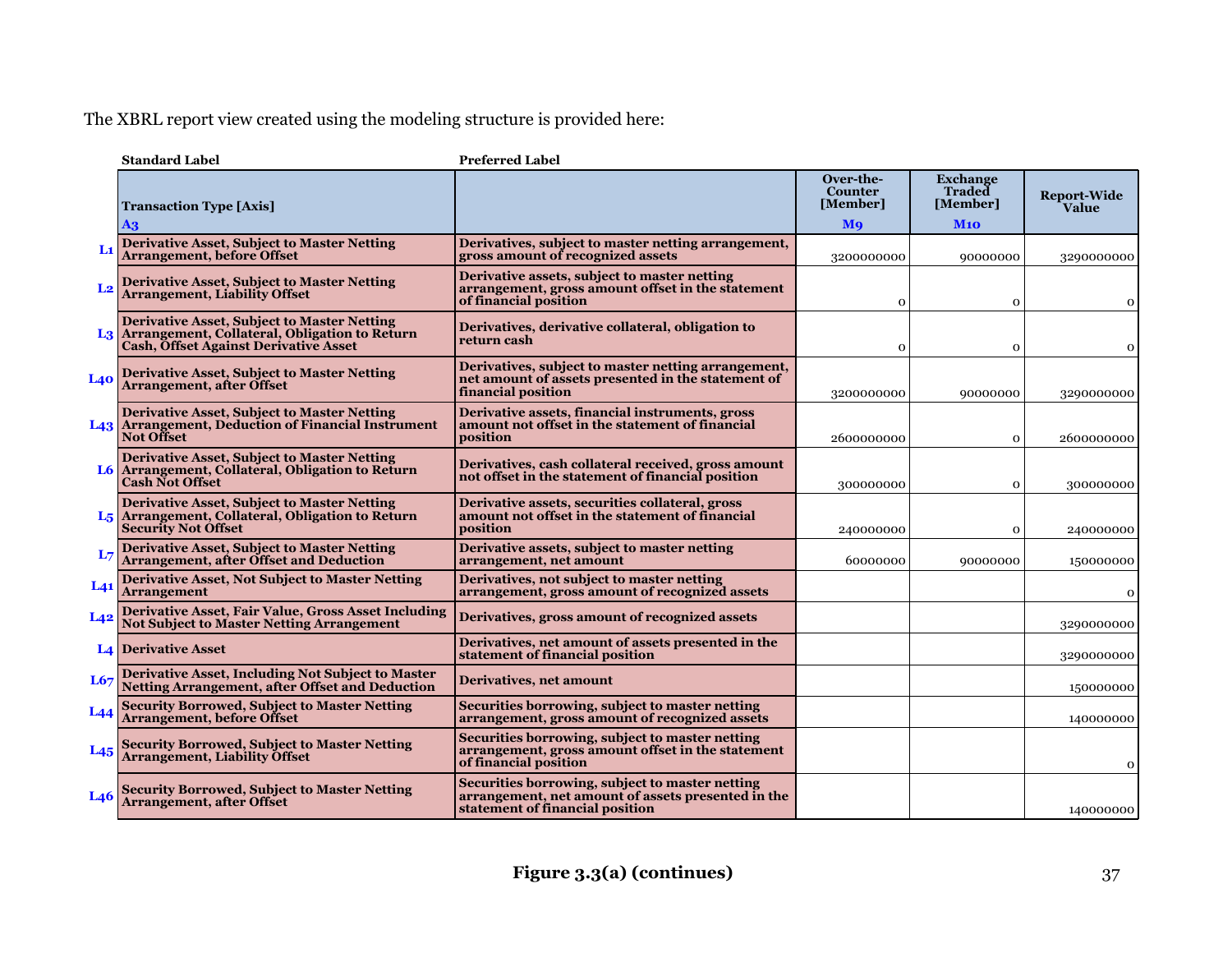|                 | <b>Standard Label</b>                                                                                                                                                                                               | <b>Preferred Label</b>                                                                                                               |                                                                  |                                                     |                      |
|-----------------|---------------------------------------------------------------------------------------------------------------------------------------------------------------------------------------------------------------------|--------------------------------------------------------------------------------------------------------------------------------------|------------------------------------------------------------------|-----------------------------------------------------|----------------------|
|                 | <b>Transaction Type [Axis]</b><br>A3                                                                                                                                                                                |                                                                                                                                      | Over-the-<br><b>Counter</b><br>[Member]<br><b>M</b> <sub>9</sub> | <b>Exchange</b><br><b>Traded</b><br>[Member]<br>M10 | Report-Wide<br>Value |
|                 | <b>Security Borrowed, Subject to Master Netting</b><br>L <sub>47</sub> Arrangement, Deduction of Financial Instrument<br><b>Not Offset</b>                                                                          | Securities borrowing, financial instruments, gross<br>amount not offset in the statement of financial<br>position                    |                                                                  |                                                     | 52000000             |
|                 | <b>Security Borrowed, Subject to Master Netting</b><br>L48   Arrangement, Collateral, Obligation to Return<br><b>Cash Not Offset</b>                                                                                | Securities borrowing, cash collateral received,<br>gross amount not offset in the statement of<br>financial position                 |                                                                  |                                                     | 88000000             |
|                 | <b>Security Borrowed, Subject to Master Netting</b><br>L <sub>49</sub> Arrangement, Collateral, Obligation to Return<br><b>Security Not Offset</b>                                                                  | Securities borrowing, securities collateral, gross<br>amount not offset in the statement of financial<br>position                    |                                                                  |                                                     | $\mathbf 0$          |
| L50             | <b>Security Borrowed, Subject to Master Netting</b><br><b>Arrangement, after Offset and Deduction</b>                                                                                                               | Securities borrowing, subject to master netting<br>arrangement, net amount                                                           |                                                                  |                                                     | 0                    |
| L <sub>78</sub> | <b>Securities Borrowed, Not Subject to Master Netting</b><br><b>Arrangement</b>                                                                                                                                     | Securities borrowing, not subject to master netting<br>arrangement, gross amount of recognized assets                                |                                                                  |                                                     | $\mathbf 0$          |
| $L_{79}$        | <b>Securities Borrowed, Gross Including Not Subject</b><br>to Master Netting Arrangement                                                                                                                            | Securities borrowing, gross amount of recognized<br>assets                                                                           |                                                                  |                                                     | 140000000            |
|                 | <b>L80 Securities Borrowed</b>                                                                                                                                                                                      | Securities borrowing, net amount of assets<br>presented in the statement of financial position                                       |                                                                  |                                                     | 140000000            |
|                 | <b>Security Borrowed, Including Not Subject to</b><br><b>L81</b> Master Netting Arrangement, after Offset and<br><b>Deduction</b>                                                                                   | Securities borrowing, net amount                                                                                                     |                                                                  |                                                     | 0                    |
| L14             | <b>Derivative Asset, Securities Purchased under</b><br><b>Agreements to Resell, Securities Borrowed, Gross</b><br><b>Including Not Subject to Master Netting</b><br>Arrangement                                     | Derivatives and securities borrowing, gross amount<br>of recognized assets                                                           |                                                                  |                                                     | 3430000000           |
| $L_{15}$        | <b>Derivative Asset, Security Purchased under</b><br><b>Agreement to Resell, and Security Borrowed,</b><br><b>Subject to Master Netting Arrangement, Liability</b><br><b>Offset</b>                                 | Derivatives and securities borrowing, gross amount<br>offset in the statement of financial position                                  |                                                                  |                                                     | 0                    |
| L <sub>16</sub> | <b>Derivative Asset, Securities Purchased under</b><br><b>Agreements to Resell, Securities Borrowed</b>                                                                                                             | Derivatives and securities borrowing, net amount<br>of assets presented in the statement of financial<br>position                    |                                                                  |                                                     | 3430000000           |
| L <sub>51</sub> | <b>Derivative Asset, Security Purchased under</b><br><b>Agreement to Resell, and Security Borrowed,</b><br><b>Subject to Master Netting Arrangement, Deduction</b><br>of Financial Instrument Not Offset            | Derivatives and securities borrowing, financial<br>instruments, gross amount not offset in the<br>statement of financial position    |                                                                  |                                                     | 2652000000           |
| L <sub>18</sub> | <b>Derivative Asset, Security Purchased under</b><br><b>Agreement to Resell, and Security Borrowed,</b><br><b>Subject to Master Netting Arrangement, Collateral,</b><br><b>Obligation to Return Cash Not Offset</b> | Derivatives and securities borrowing, cash<br>collateral received, gross amount not offset in the<br>statement of financial position |                                                                  |                                                     | 388000000            |
| L17             | <b>Derivative Asset, Security Purchased under</b><br><b>Agreement to Resell, and Security Borrowed,</b><br>Subject to Master Netting Arrangement, Collateral,<br><b>Obligation to Return Security Not Offset</b>    | Derivatives and securities borrowing, securities<br>collateral, gross amount not offset in the statement<br>of financial position    |                                                                  |                                                     | 240000000            |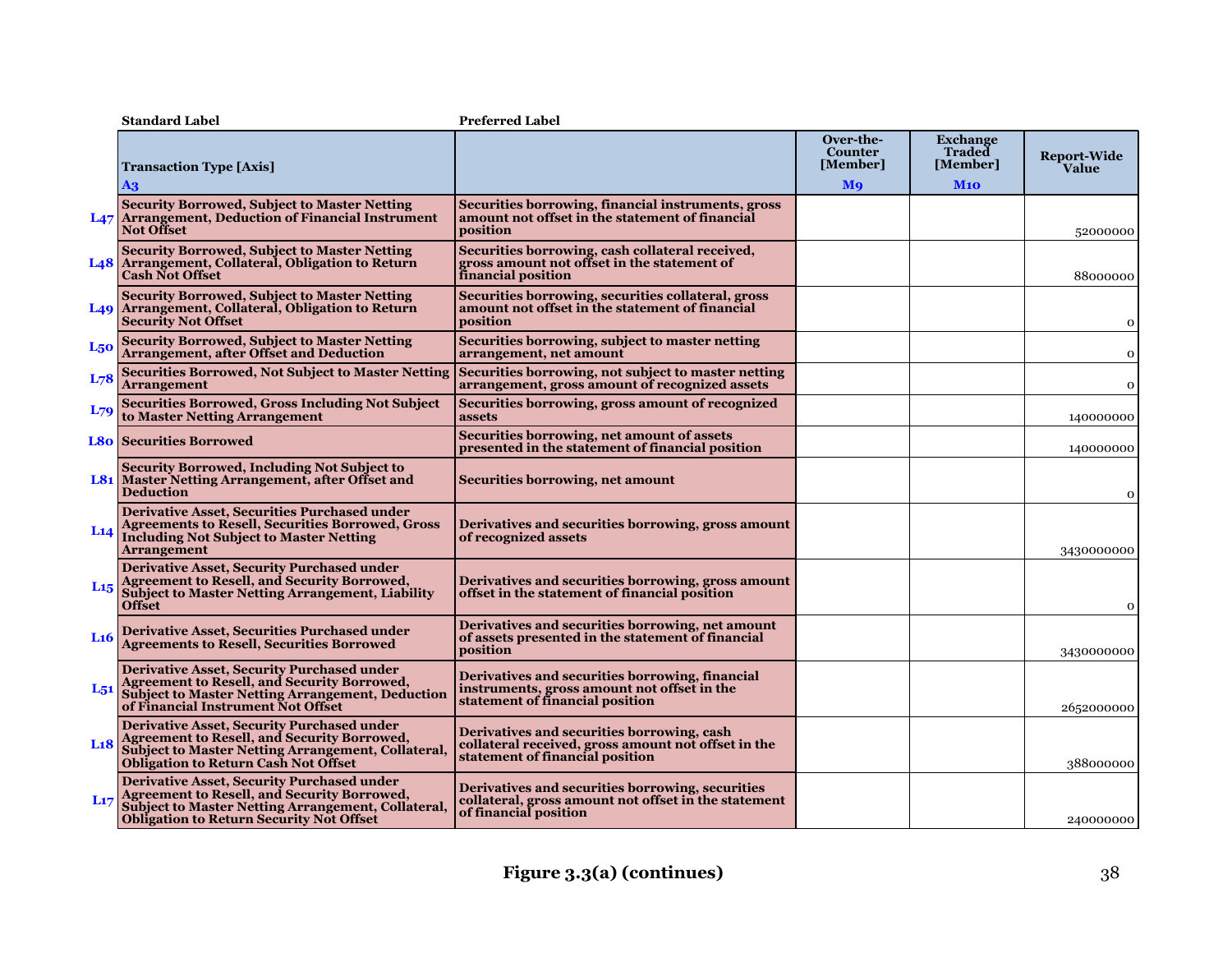| <b>Standard Label</b>                                                                                                                      | <b>Preferred Label</b>                           |                                  |                                              |                    |
|--------------------------------------------------------------------------------------------------------------------------------------------|--------------------------------------------------|----------------------------------|----------------------------------------------|--------------------|
| <b>Transaction Type [Axis]</b>                                                                                                             |                                                  | Over-the-<br>Counter<br>[Member] | <b>Exchange</b><br><b>Traded</b><br>[Member] | <b>Report-Wide</b> |
|                                                                                                                                            |                                                  |                                  |                                              | Value              |
|                                                                                                                                            |                                                  | Mq                               | M10                                          |                    |
| Derivative Asset, Security Purchased under<br>L19   Agreement to Resell, and Security Borrowed,<br>Including Not Subject to Master Netting | Derivatives and securities borrowing, net amount |                                  |                                              |                    |
| Arrangement, after Offset and Deduction                                                                                                    |                                                  |                                  |                                              | 150000000          |

**Figure 3.3(a) (continued)**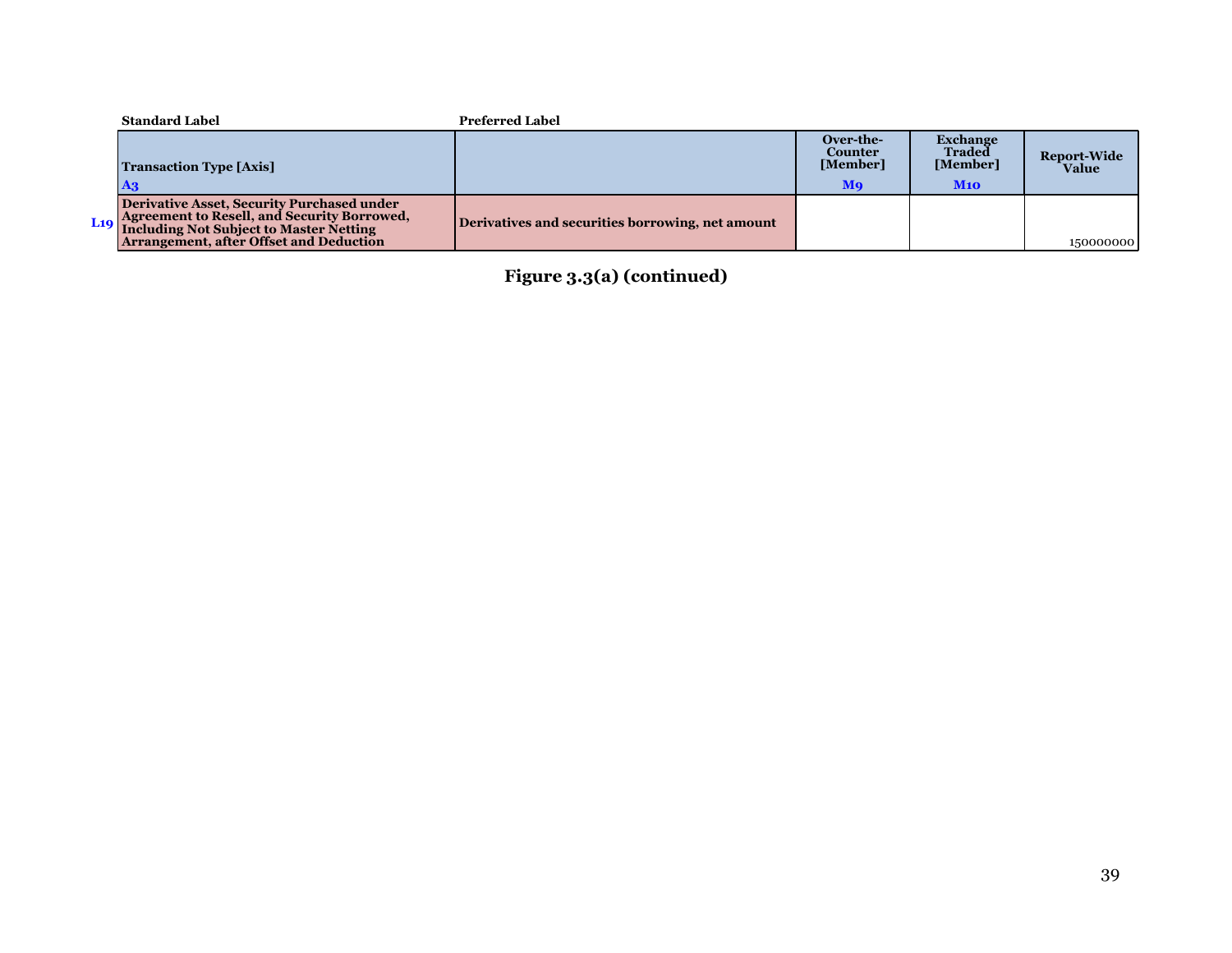The XBRL report view created using the modeling structure is provided here:

|                  | <b>Standard Label</b>                                                                                                                         | <b>Preferred Label</b>                                                                                                                  |                                         |                                              |                             |
|------------------|-----------------------------------------------------------------------------------------------------------------------------------------------|-----------------------------------------------------------------------------------------------------------------------------------------|-----------------------------------------|----------------------------------------------|-----------------------------|
|                  | <b>Transaction Type [Axis]</b>                                                                                                                |                                                                                                                                         | Over-the-<br><b>Counter</b><br>[Member] | <b>Exchange</b><br><b>Traded</b><br>[Member] | <b>Report-Wide</b><br>Value |
|                  | A3                                                                                                                                            |                                                                                                                                         | Mo                                      | M10                                          |                             |
| $L_{21}$         | <b>Derivative Liability, Subject to Master Netting</b><br><b>Arrangement, before Offset</b>                                                   | Derivatives, subject to master netting arrangement,<br>gross amounts of recognized liabilities                                          | 3500000000                              | 95000000                                     | 3595000000                  |
| L22              | <b>Derivative Liability, Subject to Master Netting</b><br><b>Arrangement, Asset Offset</b>                                                    | Derivative liabilities, subject to master netting<br>arrangement, gross amount offset in the statement of<br>financial position         | $\mathbf{o}$                            | $\mathbf 0$                                  | $\mathbf{o}$                |
| L72              | <b>Derivative Liability, Subject to Master Netting</b><br><b>Arrangement, after Offset</b>                                                    | Derivatives, subject to master netting arrangement, net<br>amount of liabilities presented in the statement of<br>financial position    | 3500000000                              | 95000000                                     | 3595000000                  |
|                  | <b>Derivative Liability, Subject to Master Netting</b><br>L <sub>52</sub> Arrangement, Deduction of Financial Instrument Not<br><b>Offset</b> | Derivative liabilities, financial instruments, gross<br>amount not offset in the statement of financial position                        | 2700000000                              | $\mathbf 0$                                  | 2700000000                  |
| $L_{25}$         | <b>Derivative Liability, Subject to Master Netting</b><br>Arrangement, Collateral, Right to Reclaim Cash Not Offset                           | Derivatives, cash collateral pledged, gross amount not<br>offset in the statement of financial position                                 | 400000000                               | $\mathbf{o}$                                 | 400000000                   |
|                  | <b>Derivative Liability, Subject to Master Netting</b><br>L24 Arrangement, Collateral, Right to Reclaim Security Not<br><b>Offset</b>         | Derivative liabilities, securities collateral, gross<br>amount not offset in the statement of financial position                        | 350000000                               | $\mathbf 0$                                  | 350000000                   |
| L <sub>26</sub>  | <b>Derivative Liability, Subject to Master Netting</b><br><b>Arrangement, after Offset and Deduction</b>                                      | Derivative liabilities, subject to master netting<br>arrangement, net amount                                                            | 50000000                                | 95000000                                     | 145000000                   |
| $L_{73}$         | <b>Derivative Liability, Not Subject to Master Netting</b><br><b>Arrangement</b>                                                              | Derivatives, not subject to master netting arrangement,<br>gross amounts of recognized liabilities                                      |                                         |                                              | $\mathbf{o}$                |
| L62              | Derivative Liability, Fair Value, Gross Liability Including<br><b>Not Subject to Master Netting Arrangement</b>                               | Derivatives, gross amounts of recognized liabilities                                                                                    |                                         |                                              | 3595000000                  |
|                  | <b>L23</b> Derivative Liability                                                                                                               | Derivatives, net amount of liabilities presented in the<br>statement of financial position                                              |                                         |                                              | 3595000000                  |
| $L_{53}$         | Derivative Liability, Including Not Subject to Master<br><b>Netting Arrangement, after Offset and Deduction</b>                               | Derivative liabilities, net amount                                                                                                      |                                         |                                              | 145000000                   |
| $L_{54}$         | <b>Security Loaned, Subject to Master Netting Arrangement,</b><br>before Offset                                                               | Securities lending, subject to master netting<br>arrangement, gross amount of recognized liabilities                                    |                                         |                                              | 135000000                   |
| L <sub>55</sub>  | <b>Security Loaned, Subject to Master Netting Arrangement,</b><br><b>Asset Offset</b>                                                         | Securities lending, subject to master netting<br>arrangement, gross amount offset in the statement of<br>financial position             |                                         |                                              | $\mathbf 0$                 |
| L <sub>56</sub>  | <b>Security Loaned, Subject to Master Netting Arrangement,</b><br>after Offset                                                                | Securities lending, subject to master netting<br>arrangement, net amount of liabilities presented in<br>statement of financial position |                                         |                                              | 135000000                   |
| L <sub>57</sub>  | <b>Security Loaned, Subject to Master Netting Arrangement,</b><br><b>Deduction of Financial Instrument Not Offset</b>                         | Securities lending, financial instruments, gross amount<br>not offset in the statement of financial position                            |                                         |                                              | 60000000                    |
| L <sub>5</sub> 8 | Security Loaned, Subject to Master Netting Arrangement,<br><b>Collateral, Right to Reclaim Cash Not Offset</b>                                | Securities lending, cash collateral pledged, gross<br>amount not offset in the statement of financial position                          |                                         |                                              | 75000000                    |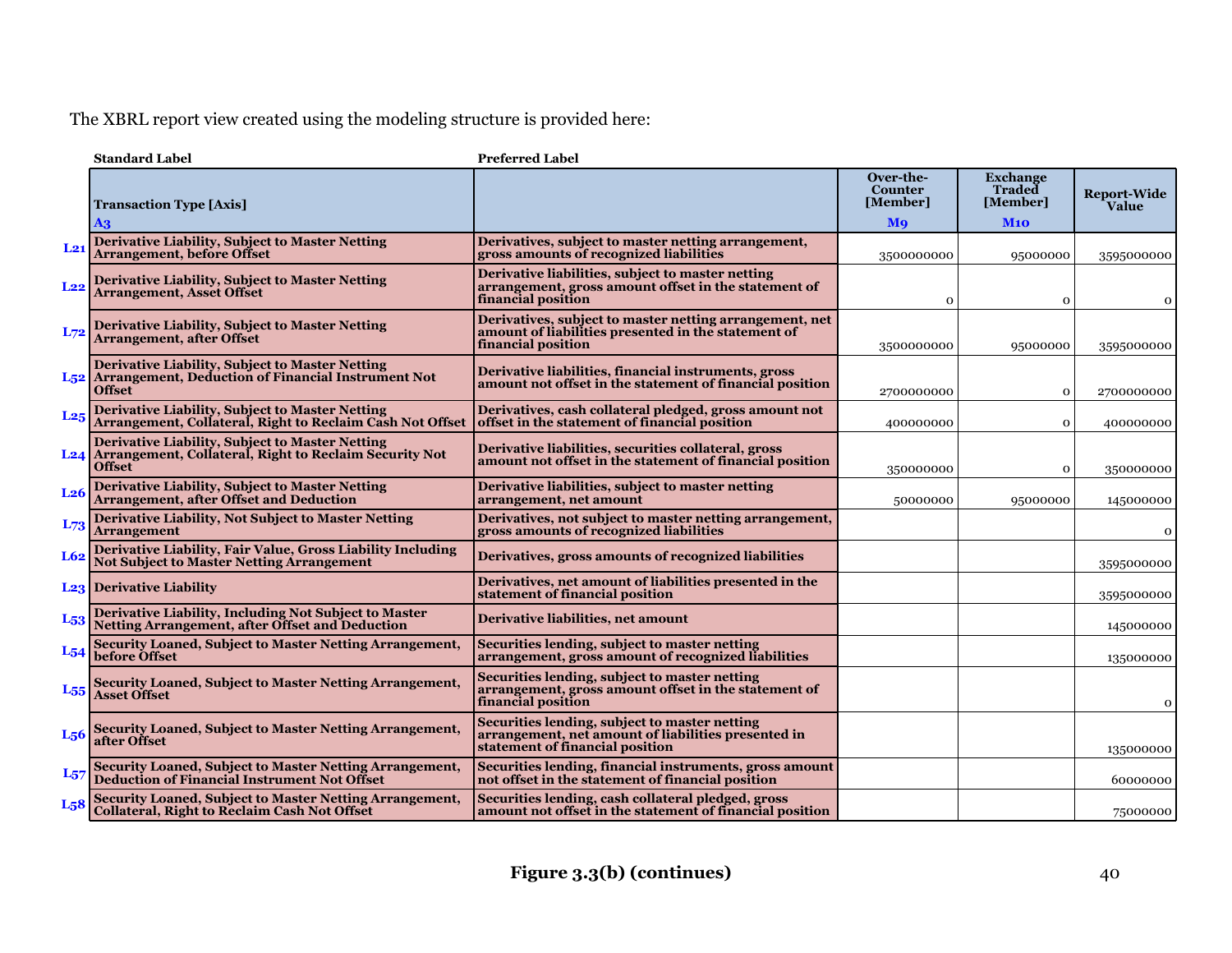|                 | <b>Standard Label</b>                                                                                                                                                                                  | <b>Preferred Label</b>                                                                                                            |                                         |                                              |                             |
|-----------------|--------------------------------------------------------------------------------------------------------------------------------------------------------------------------------------------------------|-----------------------------------------------------------------------------------------------------------------------------------|-----------------------------------------|----------------------------------------------|-----------------------------|
|                 | <b>Transaction Type [Axis]</b>                                                                                                                                                                         |                                                                                                                                   | Over-the-<br><b>Counter</b><br>[Member] | <b>Exchange</b><br><b>Traded</b><br>[Member] | <b>Report-Wide</b><br>Value |
|                 | $\mathbf{A}$ 3                                                                                                                                                                                         |                                                                                                                                   | <b>M</b> <sub>9</sub>                   | M10                                          |                             |
| L <sub>59</sub> | Security Loaned, Subject to Master Netting Arrangement,<br>Collateral, Right to Reclaim Security Not Offset                                                                                            | Securities lending, securities collateral, gross amount<br>not offset in the statement of financial position                      |                                         |                                              | $\mathbf{o}$                |
| L60             | <b>Security Loaned, Subject to Master Netting Arrangement,<br/>after Offset and Deduction</b>                                                                                                          | Securities lending, subject to master netting<br>arrangement, net amount                                                          |                                         |                                              | $\mathbf 0$                 |
| L82             | <b>Securities Loaned, Not Subject to Master Netting</b><br><b>Arrangement</b>                                                                                                                          | Securities lending, not subject to master netting<br>arrangement, gross amount of recognized liabilities                          |                                         |                                              | $\mathbf 0$                 |
| L83             | Securities Loaned, Gross Including Not Subject to Master<br><b>Netting Arrangement</b>                                                                                                                 | Securities lending, gross amount of recognized<br>liabilities                                                                     |                                         |                                              | 135000000                   |
|                 | <b>L84 Securities Loaned</b>                                                                                                                                                                           | Securities lending, net amount of liabilities presented<br>in statement of financial position                                     |                                         |                                              | 135000000                   |
| L8 <sub>5</sub> | <b>Security Loaned, Including Not Subject to Master Netting</b><br><b>Arrangement, after Offset and Deduction</b>                                                                                      | Securities lending, net amount                                                                                                    |                                         |                                              | $\mathbf{o}$                |
|                 | Derivative Liability, Securities Sold under Agreements to<br>L33 Repurchase, Securities Loaned, Gross Including Not<br><b>Subject to Master Netting Arrangement</b>                                    | Derivatives and securities lending, gross amount of<br>recognized liabilities                                                     |                                         |                                              | 3730000000                  |
|                 | Derivative Liability, Security Sold under Agreement to<br>L34 Repurchase, and Security Loaned, Subject to Master<br><b>Netting Arrangement, Asset Offset</b>                                           | Derivatives and securities lending, gross amount offset<br>in the statement of financial position                                 |                                         |                                              | $\mathbf 0$                 |
| $L_{35}$        | Derivative Liability, Securities Sold under Agreements to<br>Repurchase, Securities Loaned                                                                                                             | Derivatives and securities lending, net amount of<br>liabilities presented in statement of financial position                     |                                         |                                              | 3730000000                  |
| L61             | Derivative Liability, Security Sold under Agreement to<br>Repurchase, and Security Loaned, Subject to Master<br><b>Netting Arrangement, Deduction of Financial Instrument</b><br><b>Not Offset</b>     | Derivatives and securities lending, financial<br>instruments, gross amount not offset in the statement<br>of financial position   |                                         |                                              | 2760000000                  |
| L <sub>37</sub> | Derivative Liability, Security Sold under Agreement to<br>Repurchase, and Security Loaned, Subject to Master<br>Netting Arrangement, Collateral, Right to Reclaim Cash<br><b>Not Offset</b>            | Derivatives and securities lending, cash collateral<br>pledged, gross amount not offset in the statement of<br>financial position |                                         |                                              | 475000000                   |
| L <sub>36</sub> | Derivative Liability, Security Sold under Agreement to<br>Repurchase, and Security Loaned, Subject to Master<br><b>Netting Arrangement, Collateral, Right to Reclaim</b><br><b>Security Not Offset</b> | Derivative and securities lending, securities collateral,<br>gross amount not offset in the statement of financial<br>position    |                                         |                                              | 350000000                   |
| L <sub>38</sub> | Derivative Liability, Security Sold under Agreement to<br>Repurchase, and Security Loaned, Including Not Subject<br>to Master Netting Arrangement, after Offset and<br><b>Deduction</b>                | Derivatives and securities lending, net amount                                                                                    |                                         |                                              | 145000000                   |
|                 |                                                                                                                                                                                                        |                                                                                                                                   |                                         |                                              |                             |

**Figure 3.3(b) (continued)**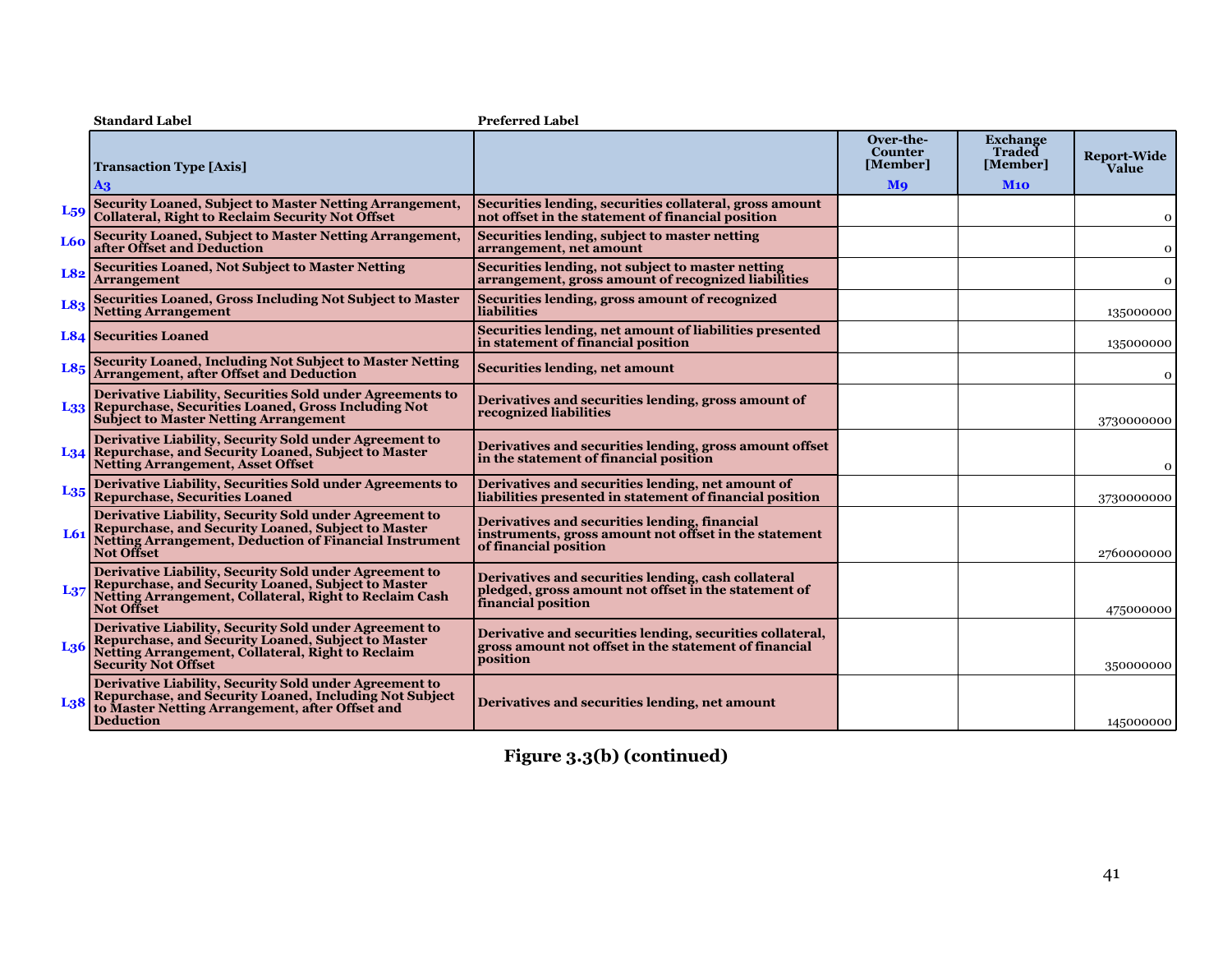Notes:

- The values of financial instruments the reporting entity elects not to offset are tagged with "Derivative Asset, Subject to Master Netting Arrangement, Deduction of Financial Instrument Not Offset" (**L43**), "Security Borrowed, Subject to Master Netting Arrangement, Deduction of Financial Instrument Not Offset" (**L47**), "Derivative Liability, Subject to Master Netting Arrangement, Deduction of Financial Instrument Not Offset" (**L52**), and "Security Loaned, Subject to Master Netting Arrangement, Deduction of Financial Instrument Not Offset" (**L57**) for the derivative assets, securities borrowed, derivative liabilities, and securities loaned, respectively.
- For the assets (liabilities) not subject to master netting arrangement or similar agreement, the amounts disclosed for gross amount recognized assets (liabilities), would equal net amount of assets (liabilities) presented in the statement of financial position and net amount of assets (liabilities) after offset and deduction of amount not offset in the statement of financial position. These values are consistently tagged with "Derivative Asset, Not Subject to Master Netting Arrangement" (**L41**) and "Securities Borrowed, Not Subject to Master Netting Arrangement" (**L78**) for derivative assets and securities borrowed, respectively, and ("Derivative Liability, Not Subject to Master Netting Arrangement" (**L73**) and "Securities Loaned, Not Subject to Master Netting Arrangement" (**L82**) for derivative liability and securities loaned, respectively).
- "Transaction Type [Axis]" (**A3**), "Over-the-Counter [Member]" (**M9**) and "Exchange Traded [Member]" (**M10**) are intended to be used to tag the amounts disaggregated by types of transaction.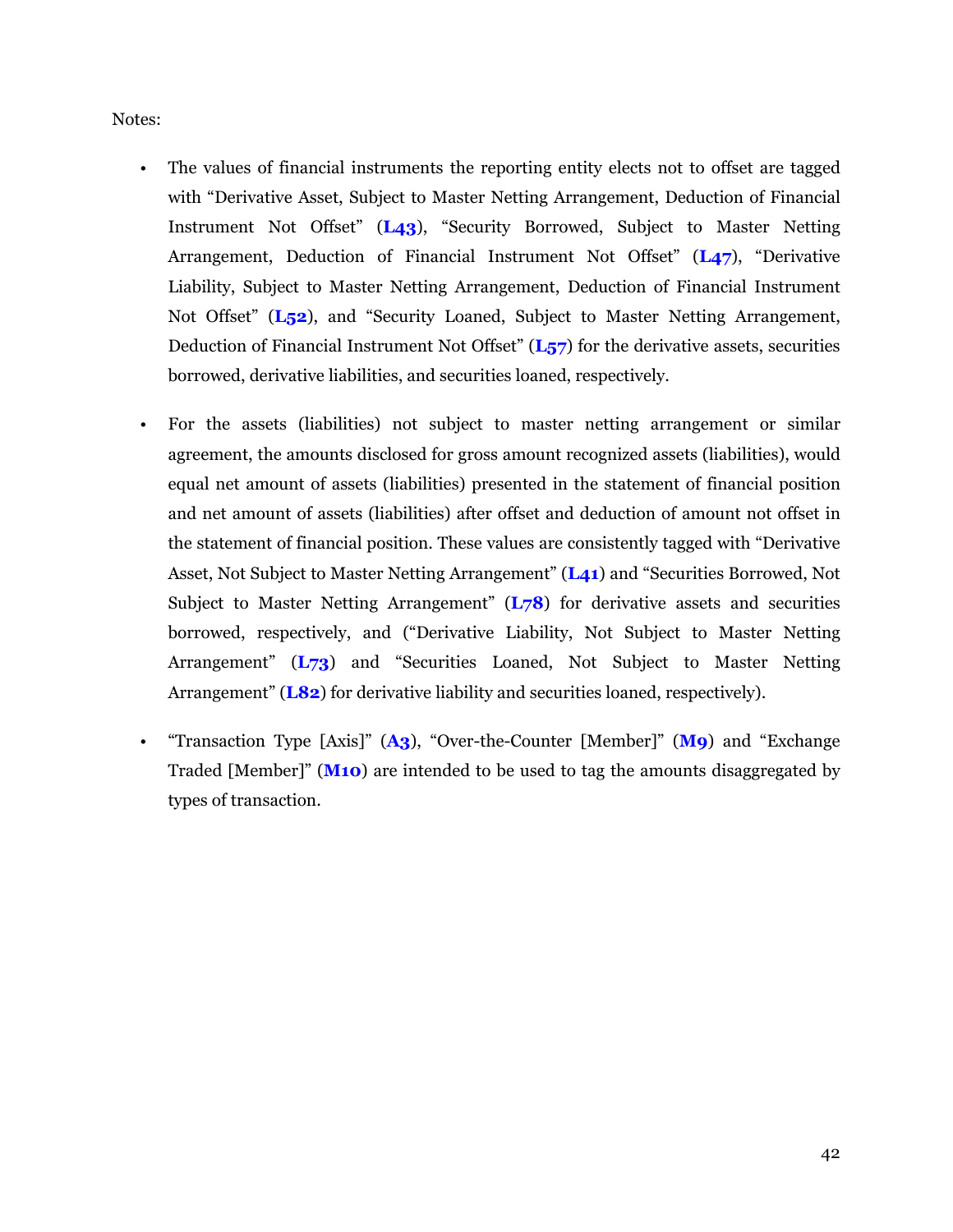# <span id="page-44-0"></span>**Example 4—Offsetting of Eligible Derivative Liabilities Disaggregated by Type of Instrument, Financial Instrument not Eligible to be offset**

This Example illustrates a disclosure of offsetting of eligible derivative liabilities disaggregated by type of instrument. The financial instruments in a master netting arrangement are not qualified to be offset in the statement of financial position.



**Figure 4.1**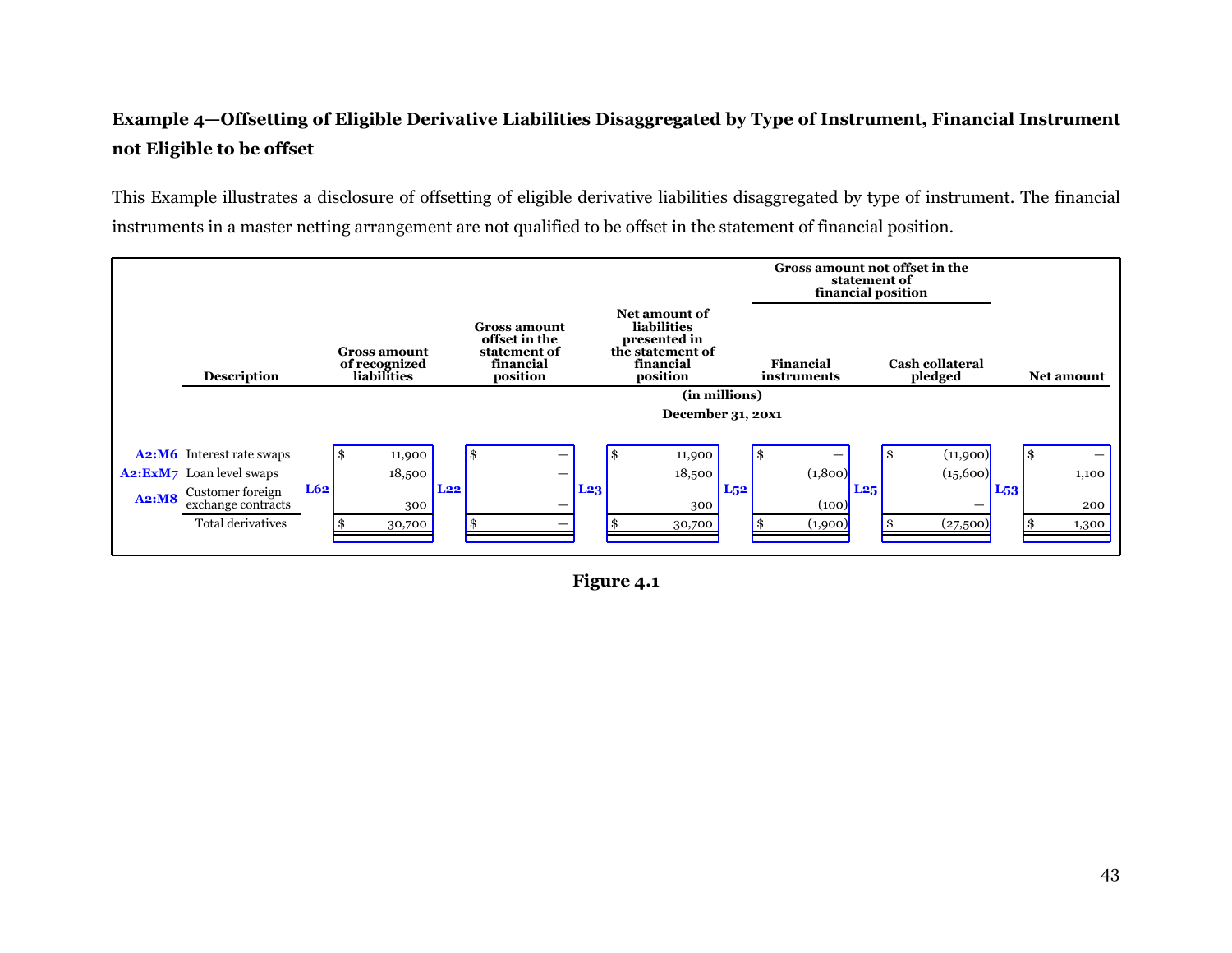The legend for the elements used to tag these facts follows:

|                 | <b>Standard Label</b>                                                                                        | <b>Balance Type Period Type</b> |          | <b>Element Name</b>                                                                         |
|-----------------|--------------------------------------------------------------------------------------------------------------|---------------------------------|----------|---------------------------------------------------------------------------------------------|
| A <sub>2</sub>  | Derivative Instrument [Axis]                                                                                 |                                 | Duration | DerivativeInstrumentRiskAxis                                                                |
|                 | Derivative Contract [Domain]                                                                                 |                                 | Duration | DerivativeContractTypeDomain                                                                |
| <b>M6</b>       | Interest Rate Swap [Member]                                                                                  |                                 | Duration | <b>InterestRateSwapMember</b>                                                               |
| ExM7            | Loan Level Swap [Member]                                                                                     |                                 | Duration | LoanLevelSwapMember                                                                         |
| <b>M8</b>       | Foreign Exchange [Member]                                                                                    |                                 | Duration | ForeignExchangeMember                                                                       |
|                 |                                                                                                              |                                 |          |                                                                                             |
| L22             | Derivative Liability, Subject to Master Netting Arrangement,<br>Asset Offset                                 | Debit                           | Instant  | DerivativeLiabilityFairValueGrossAsset                                                      |
| L <sub>23</sub> | Derivative Liability                                                                                         | Credit                          | Instant  | <b>DerivativeLiabilities</b>                                                                |
| L <sub>25</sub> | Derivative Liability, Subject to Master Netting Arrangement,<br>Collateral, Right to Reclaim Cash Not Offset | Debit                           | Instant  | DerivativeCollateralRightToReclaimCash                                                      |
| $L_{52}$        | Derivative Liability, Subject to Master Netting Arrangement,<br>Deduction of Financial Instrument Not Offset | Debit                           | Instant  | DerivativeLiabilityNotOffsetPolicyElectionDeduction                                         |
| $L_{53}$        | Derivative Liability, Including Not Subject to Master Netting<br>Arrangement, after Offset and Deduction     | Credit                          | Instant  | DerivativeFairValueOfDerivativeLiabilityAmountOffsetAgainst<br>Collateral                   |
| L62             | Derivative Liability, Fair Value, Gross Liability Including Not<br>Subject to Master Netting Arrangement     | Credit                          | Instant  | DerivativeLiabilityFairValueGrossLiabilityIncludingNotSubject<br>ToMasterNettingArrangement |

**Figure 4.2**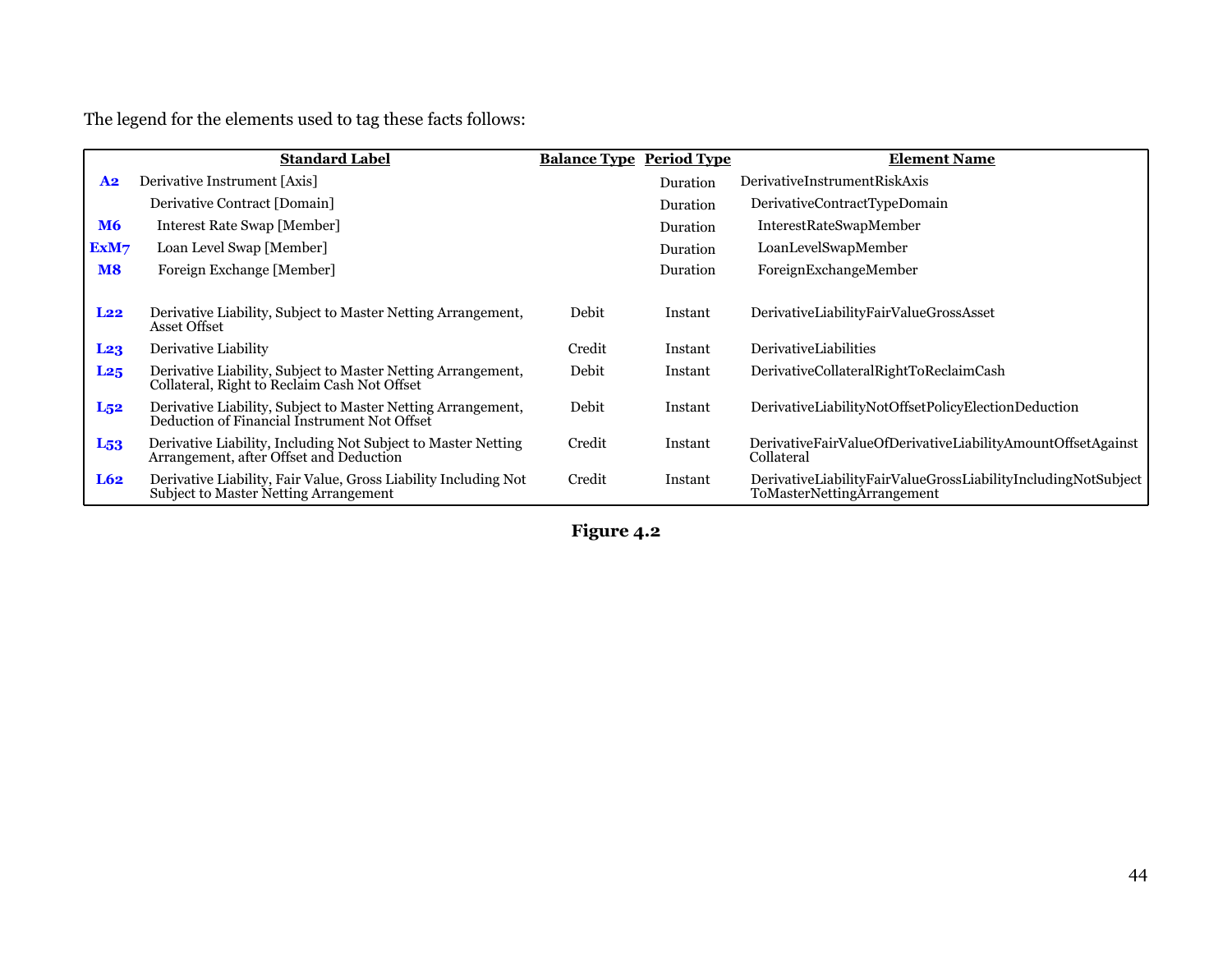The XBRL report view created using the modeling structure is provided here:

|     | <b>Standard Label</b>                                                                                                                         | <b>Preferred Label</b>                                                                                                          |                                                              |                                                      |                                                                 |                                    |
|-----|-----------------------------------------------------------------------------------------------------------------------------------------------|---------------------------------------------------------------------------------------------------------------------------------|--------------------------------------------------------------|------------------------------------------------------|-----------------------------------------------------------------|------------------------------------|
|     | <b>Derivative Instrument [Axis]</b><br>A2                                                                                                     |                                                                                                                                 | <b>Interest Rate</b><br><b>Swap</b><br>[Member]<br><b>M6</b> | <b>Loan Level</b><br><b>Swap</b><br>[Member]<br>ExM7 | <b>Foreign Exchange</b><br>[Member]<br>$\overline{\mathbf{M8}}$ | <b>Report-Wide</b><br><b>Value</b> |
|     | <b>Derivative Liability, Fair Value, Gross Liability<br/>L62 Including Not Subject to Master Netting</b><br><b>Arrangement</b>                | Derivatives, gross amount of recognized<br><b>liabilities</b>                                                                   | 11900000000                                                  | 18500000000                                          | 300000000                                                       | 30700000000                        |
| L22 | Derivative Liability, Subject to Master Netting<br>Arrangement, Asset Offset                                                                  | Derivative liabilities, subject to master<br>netting arrangement, gross amount offset<br>in the statement of financial position | 0                                                            | $\Omega$                                             | $\Omega$                                                        |                                    |
|     | <b>L23</b> Derivative Liability                                                                                                               | Derivatives, net amount of liabilities<br>presented in the statement of financial<br>position                                   | 11900000000                                                  | 18500000000                                          | 300000000                                                       | 30700000000                        |
|     | <b>Derivative Liability, Subject to Master Netting</b><br>L <sub>52</sub> Arrangement, Deduction of Financial<br><b>Instrument Not Offset</b> | Derivative liabilities, financial<br>instruments, gross amount not offset in<br>the statement of financial position             | $\Omega$                                                     | 1800000000                                           | 100000000                                                       | 1900000000                         |
| L25 | Derivative Liability, Subject to Master Netting<br>Arrangement, Collateral, Right to Reclaim<br><b>Cash Not Offset</b>                        | Derivatives, cash collateral pledged, gross<br>amount not offset in the statement of<br>financial position                      | 11900000000                                                  | 15600000000                                          | $\Omega$                                                        | 27500000000                        |
|     | <b>Derivative Liability, Including Not Subject to</b><br>L <sub>53</sub> Master Netting Arrangement, after Offset and<br><b>Deduction</b>     | Derivative liabilities, net amount                                                                                              |                                                              | 1100000000                                           | 200000000                                                       | 1300000000                         |

**Figure 4.3**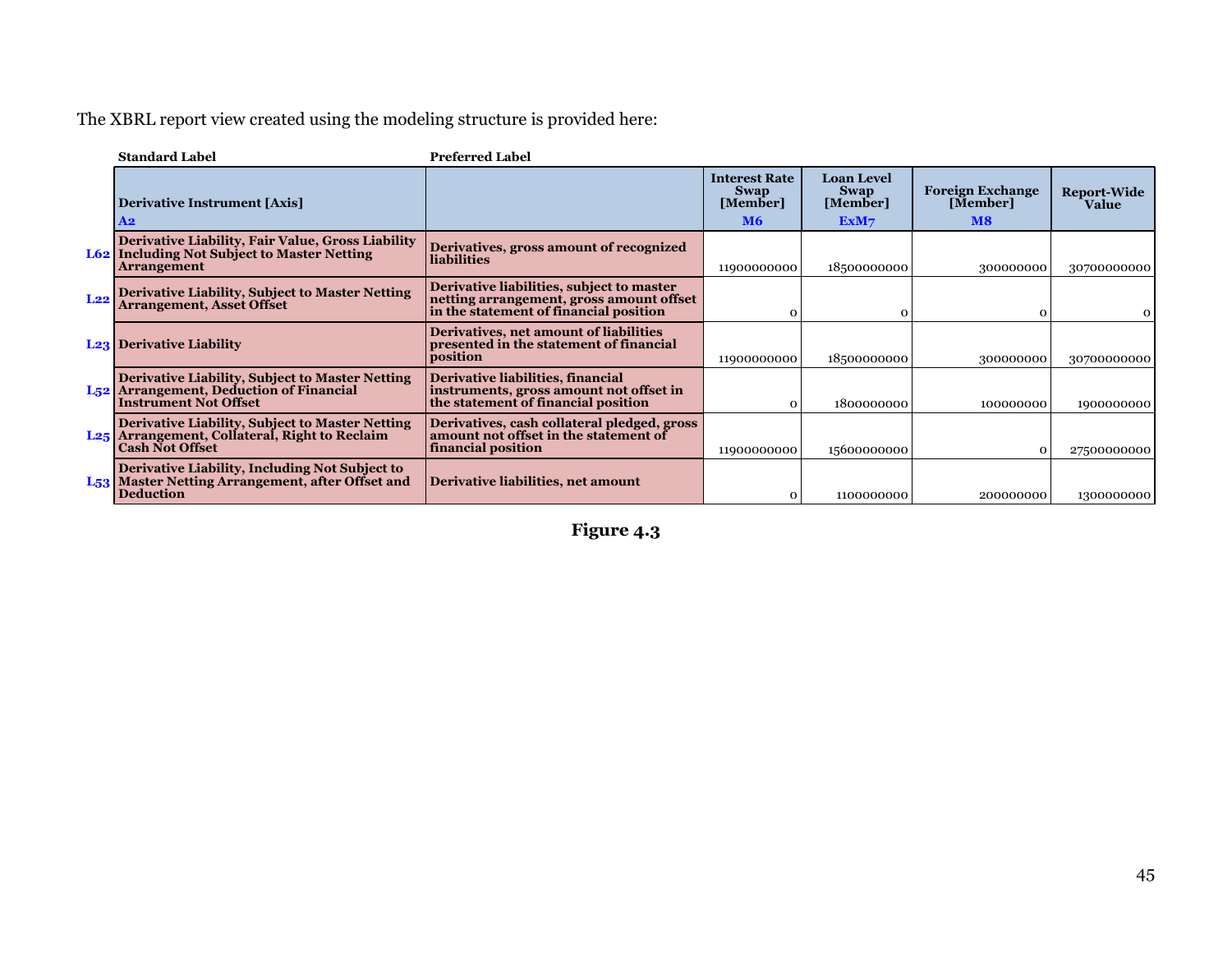Notes:

- "Derivative Liability, Subject to Master Netting Arrangement, Deduction of Financial Instrument Not Offset" (**L52**) is intended to be used to tag the value of financial instrument not qualified to be offset in the statement of financial position.
- "Derivative Liability, Fair Value, Gross Liability Including Not Subject to Master Netting Arrangement" (**L62**) is intended to be used to tag the gross amount of derivative liability including not subject to master netting arrangement. "Derivative Liability" (**L23**) is intended to be used to tag the net amount of liability presented in the statement of financial position. "Derivative Liability, Including Not Subject to Master Netting Arrangement, after Offset and Deduction" (**L53**) is intended to be used to tag the net amount of derivative liability after offset and deduction of financial instrument and cash collateral pledged not offset in the statement of financial position.
- "Derivative Instrument [Axis]" (**A2**), "Interest Rate Swap [Member]" (**M6**), "Loan Level Swap [Member]" (**ExM7**) and "Foreign Exchange [Member]" (**M8**) are intended to be used to tag the amounts of derivative liabilities disaggregated by type of derivative instrument.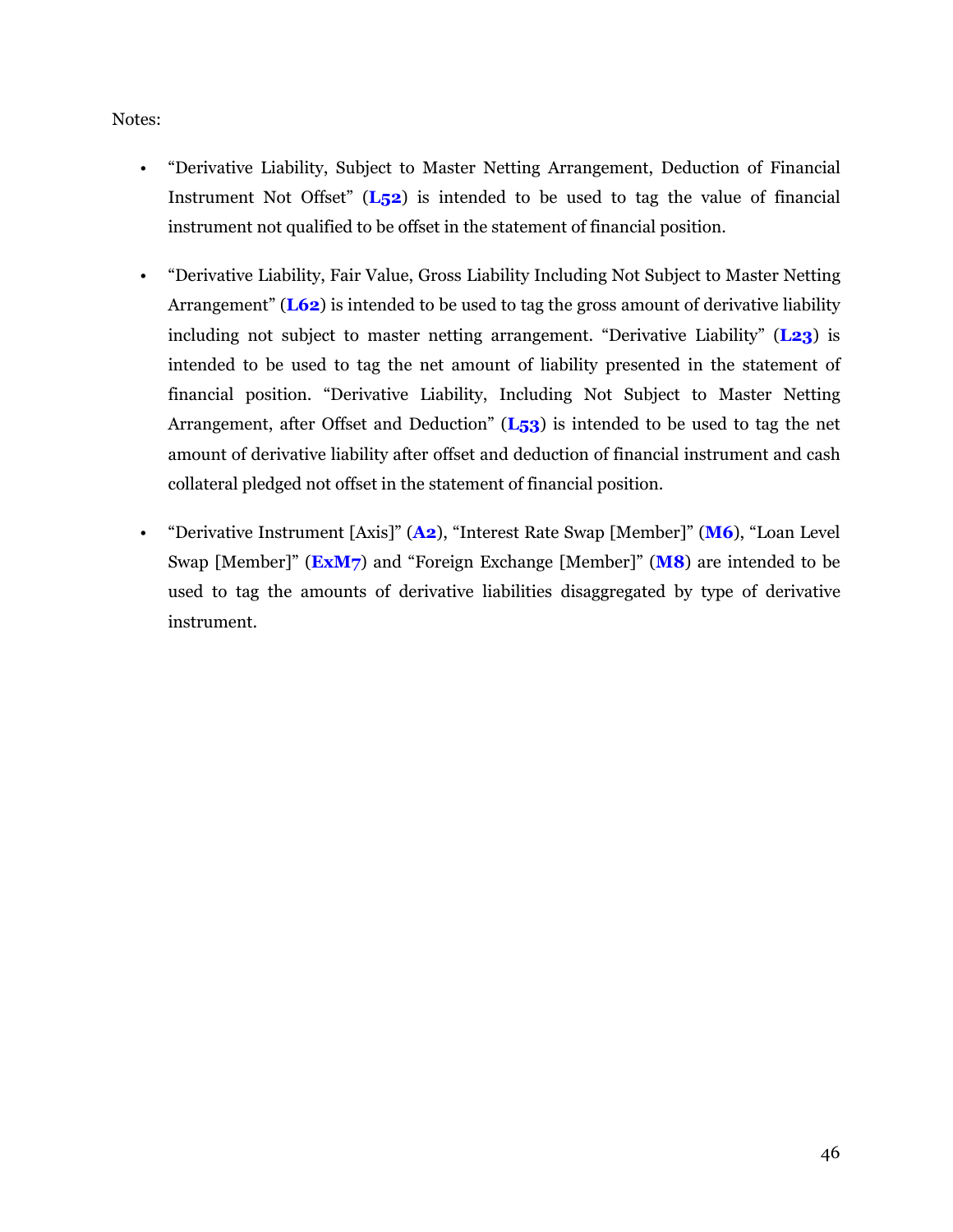| <b>Example</b><br>Number(s) or<br><b>Section</b> | Figure(s)                                             | <b>Explanation</b>  | 2016<br>Reference | 2016 Element                                                                                      | 2016 Standard Label                                                                                      | 2022<br>Reference | 2022 Element                                                                                                    | 2022 Standard Label                                                                                                         |  |
|--------------------------------------------------|-------------------------------------------------------|---------------------|-------------------|---------------------------------------------------------------------------------------------------|----------------------------------------------------------------------------------------------------------|-------------------|-----------------------------------------------------------------------------------------------------------------|-----------------------------------------------------------------------------------------------------------------------------|--|
| Example 1                                        | 1.1(a), 1.2, 1.3(a)                                   | Replaced<br>Element | A1                | CounterpartyNameA<br>xis                                                                          | <b>Counterparty Name</b><br>[Axis]                                                                       | XL63              | <b>DerivativeAssetCounter</b><br>partyNameExtensibleLi                                                          | Derivative Asset.<br><b>Counterparty Name</b>                                                                               |  |
|                                                  |                                                       |                     | ExM <sub>1</sub>  | CounterpartyAMemb<br>er                                                                           | Counterparty A<br>[Member]                                                                               |                   | st                                                                                                              | [Extensible Enumeration]                                                                                                    |  |
| Example 1                                        | 1.1(a), 1.2, 1.3(a)                                   | Replaced<br>Element | A <sub>1</sub>    | CounterpartyNameA<br>xis                                                                          | <b>Counterparty Name</b><br>[Axis]                                                                       | XL64              | SecuritiesPurchasedUn<br>derAgreementsToResell                                                                  | <b>Securities Purchased</b><br>under Agreements to                                                                          |  |
|                                                  |                                                       |                     | ExM <sub>2</sub>  | CounterpartyBMemb<br>er                                                                           | Counterparty B<br>[Member]                                                                               |                   | CounterpartyNameExte<br>nsibleList                                                                              | Resell, Counterparty Name<br>[Extensible Enumeration]                                                                       |  |
| Example 1                                        | $1.1(b)$ , 1.2, 1.3(b)                                | Replaced<br>Element | A <sub>1</sub>    | CounterpartyNameA<br>xis                                                                          | <b>Counterparty Name</b><br><b>LAxis</b>                                                                 | XL65              | DerivativeLiabilityCoun<br>terpartyNameExtensibl                                                                | Derivative Liability,<br><b>Counterparty Name</b>                                                                           |  |
|                                                  |                                                       |                     | ExM <sub>1</sub>  | CounterpartyAMemb<br>er                                                                           | Counterparty A<br>[Member]                                                                               |                   | eList                                                                                                           | [Extensible Enumeration]                                                                                                    |  |
| Example 1                                        | $1.1(b)$ , 1.2, 1.3(b)                                | Replaced<br>Element | A <sub>1</sub>    | CounterpartyNameA<br>xis                                                                          | <b>Counterparty Name</b><br><b>LAxis</b>                                                                 | <b>XL66</b>       | SecuritiesSoldUnderAg<br>reementsToRepurchase<br>CounterpartyNameExte                                           | Securities Sold under<br>Agreements to<br>Repurchase, Counterparty                                                          |  |
|                                                  |                                                       |                     | ExM <sub>2</sub>  | CounterpartyBMemb<br>er                                                                           | Counterparty B<br>[Member]                                                                               |                   | nsibleList                                                                                                      | Name [Extensible<br>Enumeration]                                                                                            |  |
| Example 4<br>General<br>Information              | 4.1, 4.2, 4.3<br>(1)                                  | Replaced<br>Element | ExM8              | CustomerForeignExc<br>hangeContractMemb<br>er                                                     | <b>Customer Foreign</b><br>Exchange Contract<br>[Member]                                                 | <b>M8</b>         | ForeignExchangeMemb<br>er                                                                                       | Foreign Exchange<br>[Member]                                                                                                |  |
| Example 1<br>Example 3                           | $1.1(a)$ , 1.2, 1.3(a)<br>$3.1(a)$ , $3.2$ , $3.3(a)$ | Replaced<br>Element | L <sub>4</sub>    | <b>DerivativeAssets</b>                                                                           | Derivative Asset                                                                                         | L40               | <b>DerivativeAssetAfterOff</b><br>setSubjectToMasterNet<br>tingArrangement                                      | Derivative Asset, Subject<br>to Master Netting<br>Arrangement, after Offset                                                 |  |
| Example 1                                        | 1.1(a), 1.2, 1.3(a)                                   | Replaced<br>Element | L <sub>7</sub>    | DerivativeFairValue<br><b>OfDerivativeAssetA</b><br>mountOffsetAgainst<br>Collateral              | Derivative Asset, Fair<br>Value, Amount Offset<br><b>Against Collateral</b>                              | L <sub>7</sub>    | DerivativeAssetFairVal<br>ueAfterOffsetAndDeduc to Master Netting<br>ttingArrangement                           | Derivative Asset, Subject<br>tionSubjectToMasterNe Arrangement, after Offset<br>and Deduction                               |  |
| Example 1                                        | 1.1(a), 1.2, 1.3(a)<br>$2.1(a)$ , 2.2, 2.3            | Replaced<br>Element | L10               | <b>SecuritiesPurchased</b><br>UnderAgreementsTo<br>Resell                                         | Securities Purchased<br>under Agreements to<br>Resell                                                    | <b>L68</b>        | SecurityPurchasedUnde<br>rAgreementToResellAft<br>erOffsetSubjectToMaste<br>rNettingArrangement                 | Security Purchased under<br>Agreement to Resell,<br><b>Subject to Master Netting</b><br>Arrangement, after Offset           |  |
| Example 1                                        | 1.1(a), 1.2, 1.3(a)                                   | Replaced<br>Element | L <sub>13</sub>   | <b>SecuritiesPurchased</b><br>UnderAgreementsTo<br><b>ResellAmountOffset</b><br>AgainstCollateral | <b>Securities Purchased</b><br>under Agreements to<br>Resell, Amount Offset<br><b>Against Collateral</b> | L <sub>13</sub>   | SecurityPurchasedUnde<br>rAgreementToResellAft<br>erOffsetAndDeductionS<br>ubjectToMasterNetting<br>Arrangement | Security Purchased under<br>Agreement to Resell,<br>Subject to Master Netting<br>Arrangement, after Offset<br>and Deduction |  |

Appendix A—Changes to 2022 Taxonomy Implementation Guide version 3.0 from 2016 Taxonomy Implementation Guide version 2.0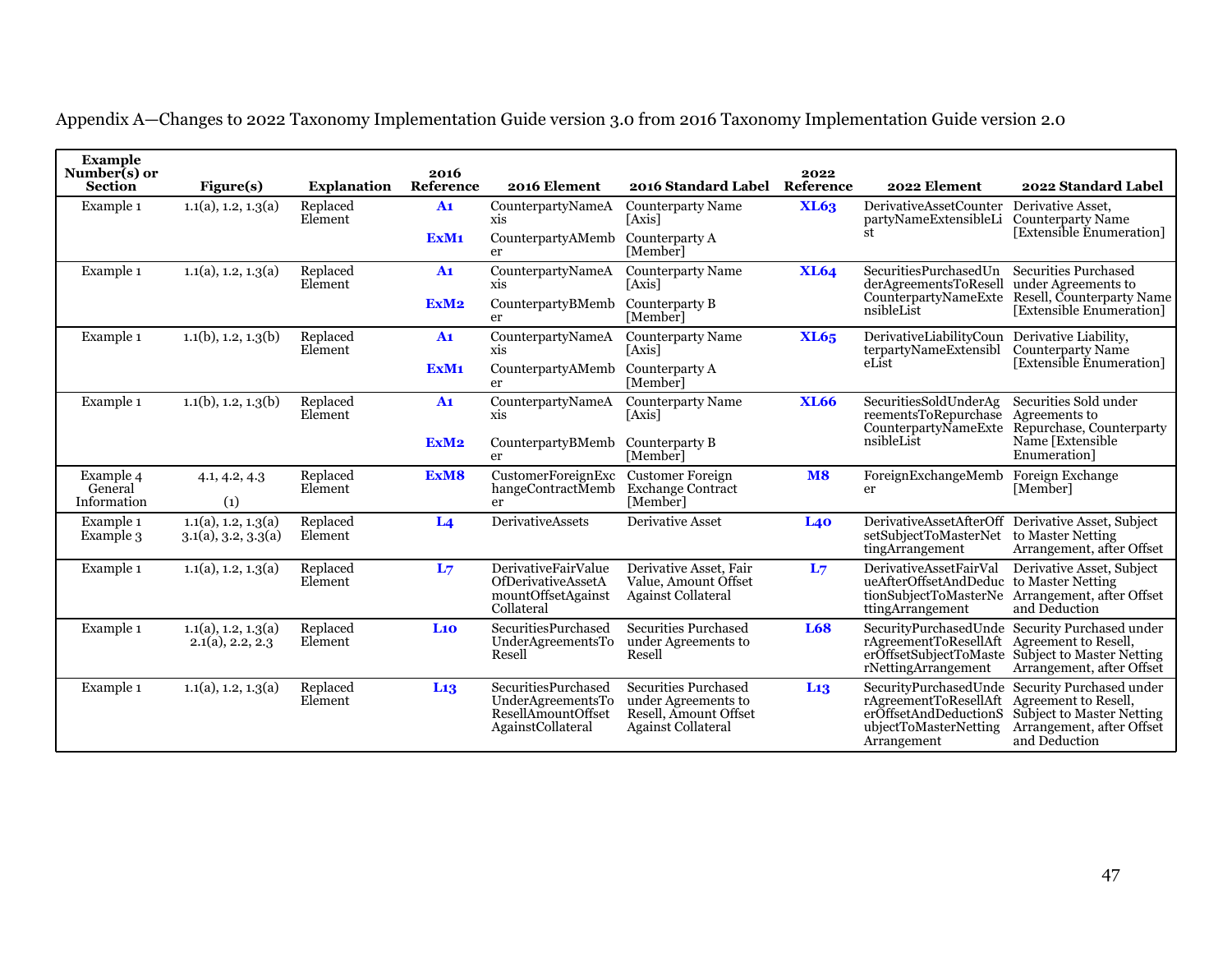| <b>Example</b><br>Number(s) or<br>Section | Figure(s)                                                           | <b>Explanation</b>  | 2016<br>Reference | 2016 Element                                                                                                               | 2016 Standard Label                                                                                                                              | 2022<br>Reference | 2022 Element                                                                                                                                      | 2022 Standard Label                                                                                                                                                                         |
|-------------------------------------------|---------------------------------------------------------------------|---------------------|-------------------|----------------------------------------------------------------------------------------------------------------------------|--------------------------------------------------------------------------------------------------------------------------------------------------|-------------------|---------------------------------------------------------------------------------------------------------------------------------------------------|---------------------------------------------------------------------------------------------------------------------------------------------------------------------------------------------|
| Example 1<br>Example 2<br>Example 3       | 1.1(a), 1.2, 1.3(a)<br>$2.1(a)$ , $2.2, 2.3$<br>3.1(a), 3.2, 3.3(a) | Replaced<br>Element | L14               | <b>DerivativeAssetSecur</b><br>itiesPurchasedUnder<br>AgreementsToResell<br><b>SecuritiesBorrowedG</b><br>ross             | Derivative Asset,<br><b>Securities Purchased</b><br>under Agreements to<br>Resell, Securities<br>Borrowed, Gross                                 | L14               | DerivativeAssetSecuriti<br>esPurchasedUnderAgre<br>ementsToResellSecuriti<br>esBorrowedGrossInclud<br>ingNotSubjectToMaster<br>NettingArrangement | Derivative Asset, Securities<br>Purchased under<br>Agreements to Resell,<br>Securities Borrowed, Gross<br>Including Not Subject to<br>Master Netting<br>Arrangement                         |
| Example 1<br>Example 3                    | $1.1(b)$ , 1.2, 1.3(b)<br>$3.1(b)$ , $3.2$ , $3.3(b)$               | Replaced<br>Element | L <sub>23</sub>   | DerivativeLiabilities                                                                                                      | Derivative Liability                                                                                                                             | $L_{72}$          | DerivativeLiabilityAfter<br>OffsetSubjectToMaster<br>NettingArrangement                                                                           | Derivative Liability,<br>Subject to Master Netting<br>Arrangement, after Offset                                                                                                             |
| Example 1                                 | $1.1(b)$ , 1.2, 1.3(b)                                              | Replaced<br>Element | L <sub>26</sub>   | DerivativeFairValue<br>OfDerivativeLiability<br>AmountOffsetAgains<br>tCollateral                                          | Derivative Liability, Fair<br>Value, Amount Offset<br>Against Collateral                                                                         | L <sub>26</sub>   | DerivativeLiabilityFair<br>ValueAfterOffsetAndDe<br>ductionSubjectToMaste<br>rNettingArrangement                                                  | Derivative Liability,<br>Subject to Master Netting<br>Arrangement, after Offset<br>and Deduction                                                                                            |
| Example 1                                 | $1.1(b)$ , 1.2, 1.3(b)                                              | Replaced<br>Element | L <sub>29</sub>   | SecuritiesSoldUnder<br>AgreementsToRepur<br>chase                                                                          | Securities Sold under<br>Agreements to<br>Repurchase                                                                                             | L <sub>29</sub>   | SecuritySoldUnderAgre<br>ementToRepurchaseAft<br>erOffsetSubjectToMaste<br>rNettingArrangement                                                    | Security Sold under<br>Agreement to Repurchase,<br>Subject to Master Netting<br>Arrangement, after Offset                                                                                   |
| Example 1                                 | $1.1(b)$ , 1.2, 1.3(b)                                              | Replaced<br>Element | L <sub>32</sub>   | SecuritiesSoldUnder<br>AgreementsToRepur<br>chaseAmountOffsetA<br>gainstCollateral                                         | Securities Sold under<br>Agreements to<br>Repurchase, Amount<br>Offset Against Collateral                                                        | L <sub>32</sub>   | SecuritySoldUnderAgre<br>ementToRepurchaseAft<br>erOffsetAndDeductionS<br>ubjectToMasterNetting<br>Arrangement                                    | Security Sold under<br>Agreement to Repurchase,<br>Subject to Master Netting<br>Arrangement, after Offset<br>and Deduction                                                                  |
| Example 1<br>Example 3                    | $1.1(b)$ , 1.2, 1.3(b)<br>$3.1(b)$ , $3.2$ , $3.3(b)$               | Replaced<br>Element | L <sub>33</sub>   | DerivativeLiabilitySe<br>curitiesSoldUnderAg<br>reementsToResellSec<br>uritiesLoanedGross                                  | Derivative Liability,<br>Securities Sold under<br>Agreements to<br>Repurchase, Securities<br>Loaned. Gross                                       | L <sub>33</sub>   | DerivativeLiabilitySecu<br>ritiesSoldUnderAgreem<br>entsToResellSecuritiesL<br>oanedGrossIncludingN<br>ngArrangement                              | Derivative Liability,<br>Securities Sold under<br>Agreements to<br>Repurchase, Securities<br>otSubjectToMasterNetti Loaned, Gross Including<br>Not Subject to Master<br>Netting Arrangement |
| Example 2                                 | $2.1(a)$ , 2.2, 2.3                                                 | Replaced<br>Element | L40               | DerivativeFairValue<br>OfDerivativeAssetA<br>mountNotOffsetAgai<br>nstCollateral                                           | Derivative Asset, Fair<br>Value, Amount Not<br>Offset Against Collateral                                                                         | L40               | <b>DerivativeAssetAfterOff</b><br>setSubjectToMasterNet<br>tingArrangement                                                                        | Derivative Asset, Subject<br>to Master Netting<br>Arrangement, after Offset                                                                                                                 |
| Example 3                                 | $3.1(a)$ , $3.2$ , $3.3(a)$                                         | Replaced<br>Element | L44               | DerivativeAssetFairV<br>alueOffsetAgainstCol<br>lateralNetOfNotSubj<br>ectToMasterNetting<br>ArrangementPolicyEl<br>ection | Derivative Asset, Fair<br>Value, Offset Against<br>Collateral, Net of Not<br><b>Subject to Master</b><br>Netting Arrangement,<br>Policy Election | L <sub>7</sub>    | DerivativeAssetFairVal<br>ueAfterOffsetAndDeduc to Master Netting<br>ttingArrangement                                                             | Derivative Asset, Subject<br>tionSubjectToMasterNe Arrangement, after Offset<br>and Deduction                                                                                               |
| Example 3                                 | $3.1(a)$ , $3.2$ , $3.3(a)$                                         | Replaced<br>Element | L47               | <b>SecuritiesBorrowed</b>                                                                                                  | Securities Borrowed                                                                                                                              | L <sub>46</sub>   | SecurityBorrowedAfter<br>OffsetSubjectToMaster<br>NettingArrangement                                                                              | Security Borrowed, Subject<br>to Master Netting<br>Arrangement, after Offset                                                                                                                |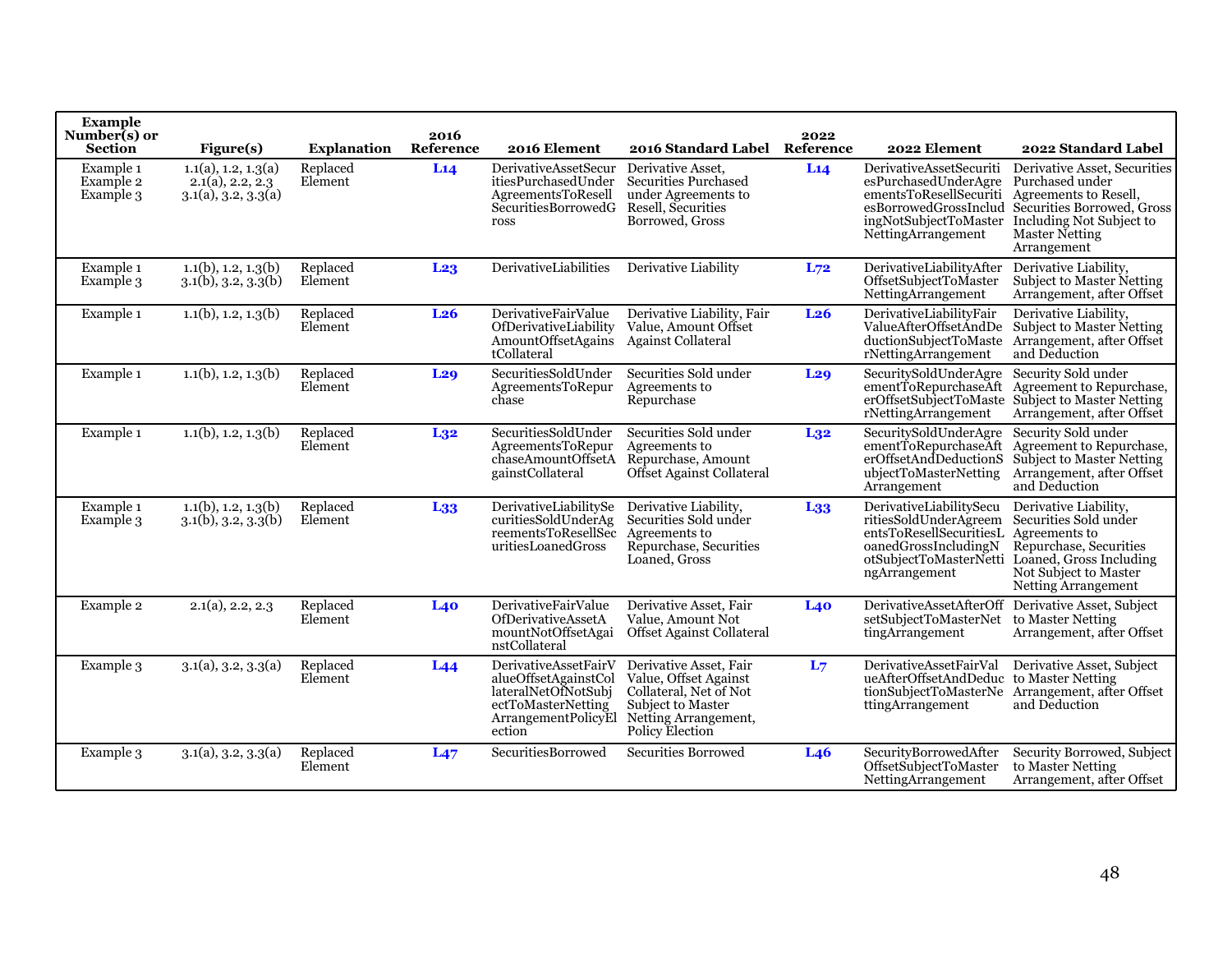| <b>Example</b><br>Number(s) or<br><b>Section</b> | Figure(s)                   | <b>Explanation</b>  | 2016<br>Reference | 2016 Element                                                                                                                                                                     | 2016 Standard Label                                                                                                                                                                                                                     | 2022<br>Reference | 2022 Element                                                                                                             | 2022 Standard Label                                                                                                                                                                          |
|--------------------------------------------------|-----------------------------|---------------------|-------------------|----------------------------------------------------------------------------------------------------------------------------------------------------------------------------------|-----------------------------------------------------------------------------------------------------------------------------------------------------------------------------------------------------------------------------------------|-------------------|--------------------------------------------------------------------------------------------------------------------------|----------------------------------------------------------------------------------------------------------------------------------------------------------------------------------------------|
| Example 3                                        | 3.1(a), 3.2, 3.3(a)         | Replaced<br>Element | $L_{51}$          | SecuritiesBorrowedO<br>ffsetAgainstCollatera<br>INetOfNotSubjectTo<br>MasterNettingArrang MasterNetting<br>ementPolicyElection                                                   | Securities Borrowed,<br>Offset Against Collateral,<br>Net of Not Subject to<br>Arrangement, Policy<br>Election                                                                                                                          | L <sub>50</sub>   | SecurityBorrowedAfter<br>OffsetAndDeductionSu<br>bjectToMasterNettingA<br>rrangement                                     | Security Borrowed, Subject<br>to Master Netting<br>Arrangement, after Offset<br>and Deduction                                                                                                |
| Example 3                                        | $3.1(a)$ , $3.2$ , $3.3(a)$ | Replaced<br>Element | $L_{53}$          | <b>DerivativeAssetSecur</b><br>itiesPurchasedUnder<br>AgreementsToResell<br>Securities BorrowedO<br>ffsetAgainstCollatera<br>lNetOfNotSubjectTo<br>ementPolicyElection           | Derivative Asset,<br><b>Securities Purchased</b><br>under Agreements to<br>Resell, Securities<br>Borrowed, Offset<br>Against Collateral, Net<br>MasterNettingArrang of Not Subject to Master<br>Netting Arrangement,<br>Policy Election | L <sub>19</sub>   | DerivativeAssetSecuriti<br>esPurchasedUnderAgre<br>ementsToResellSecuriti<br>esBorrowedAmountOff<br>setAgainstCollateral | Derivative Asset, Security<br>Purchased under<br>Agreement to Resell, and<br>Security Borrowed,<br>Including Not Subject to<br>Master Netting<br>Arrangement, after Offset<br>and Deduction  |
| Example 3                                        | $3.1(b)$ , $3.2$ , $3.3(b)$ | Replaced<br>Element | $L_{55}$          | DerivativeLiabilityFa<br>irValueOffsetAgainst<br>CollateralNetOfNotS<br>ubjectToMasterNetti<br>ngArrangementPolic<br>vElection                                                   | Derivative Liability, Fair<br>Value, Offset Against<br>Collateral, Net of Not<br>Subject to Master<br>Netting Arrangement,<br>Policy Election                                                                                           | L <sub>26</sub>   | DerivativeLiabilityFair<br>ValueAfterOffsetAndDe<br>ductionSubjectToMaste<br>rNettingArrangement                         | Derivative Liability,<br><b>Subject to Master Netting</b><br>Arrangement, after Offset<br>and Deduction                                                                                      |
| Example 4                                        | 4.1, 4.2, 4.3               | Replaced<br>Element | $L_{55}$          | DerivativeLiabilityFa<br>irValueOffsetAgainst<br>CollateralNetOfNotS<br>ubjectToMasterNetti<br>ngArrangementPolic<br>vElection                                                   | Derivative Liability, Fair<br>Value, Offset Against<br>Collateral, Net of Not<br><b>Subject to Master</b><br>Netting Arrangement,<br>Policy Election                                                                                    | L <sub>53</sub>   | DerivativeFairValueOf<br>DerivativeLiabilityAmo<br>untOffsetAgainstCollate<br>ral                                        | Derivative Liability,<br>Including Not Subject to<br>Master Netting<br>Arrangement, after Offset<br>and Deduction                                                                            |
| Example 3                                        | $3.1(b)$ , $3.2$ , $3.3(b)$ | Replaced<br>Element | L <sub>5</sub> 8  | SecuritiesLoaned                                                                                                                                                                 | Securities Loaned                                                                                                                                                                                                                       | L <sub>56</sub>   | setSubjectToMasterNet to Master Netting<br>tingArrangement                                                               | SecurityLoanedAfterOff Security Loaned, Subject<br>Arrangement, after Offset                                                                                                                 |
| Example 3                                        | $3.1(b)$ , $3.2$ , $3.3(b)$ | Replaced<br>Element | L62               | <b>SecuritiesLoanedOffs</b><br>etAgainstCollateralN<br>etOfNotSubjectToMa<br>sterNettingArrangem<br>entPolicyElection                                                            | Securities Loaned, Offset<br>Against Collateral, Net<br>of Not Subject to Master<br>Netting Arrangement,<br>Policy Election                                                                                                             | L60               | setAndDeductionSubjec<br>gement                                                                                          | SecurityLoanedAfterOff Security Loaned, Subject<br>to Master Netting<br>tToMasterNettingArran Arrangement, after Offset<br>and Deduction                                                     |
| Example 3                                        | $3.1(b)$ , $3.2$ , $3.3(b)$ | Replaced<br>Element | L64               | DerivativeLiabilitySe<br>curitiesSoldUnderAg<br>reementsToResellSec Agreements to<br>gainstCollateralNetO<br><i>i</i> NotSubjectToMaster<br>NettingArrangement<br>PolicyElection | Derivative Liability,<br>Securities Sold under<br>uritiesLoanedOffsetA Repurchase, Securities<br>Loaned, Offset Against<br>Collateral, Net of Not<br>Subject to Master<br>Netting Arrangement,<br>Policy Election                       | L <sub>3</sub> 8  | DerivativeLiabilitySecu<br>ritiesSoldUnderAgreem<br>entsToResellSecuritiesL<br>oanedAmountOffsetAga<br>instCollateral    | Derivative Liability,<br>Security Sold under<br>Agreement to Repurchase,<br>and Security Loaned,<br>Including Not Subject to<br>Master Netting<br>Arrangement, after Offset<br>and Deduction |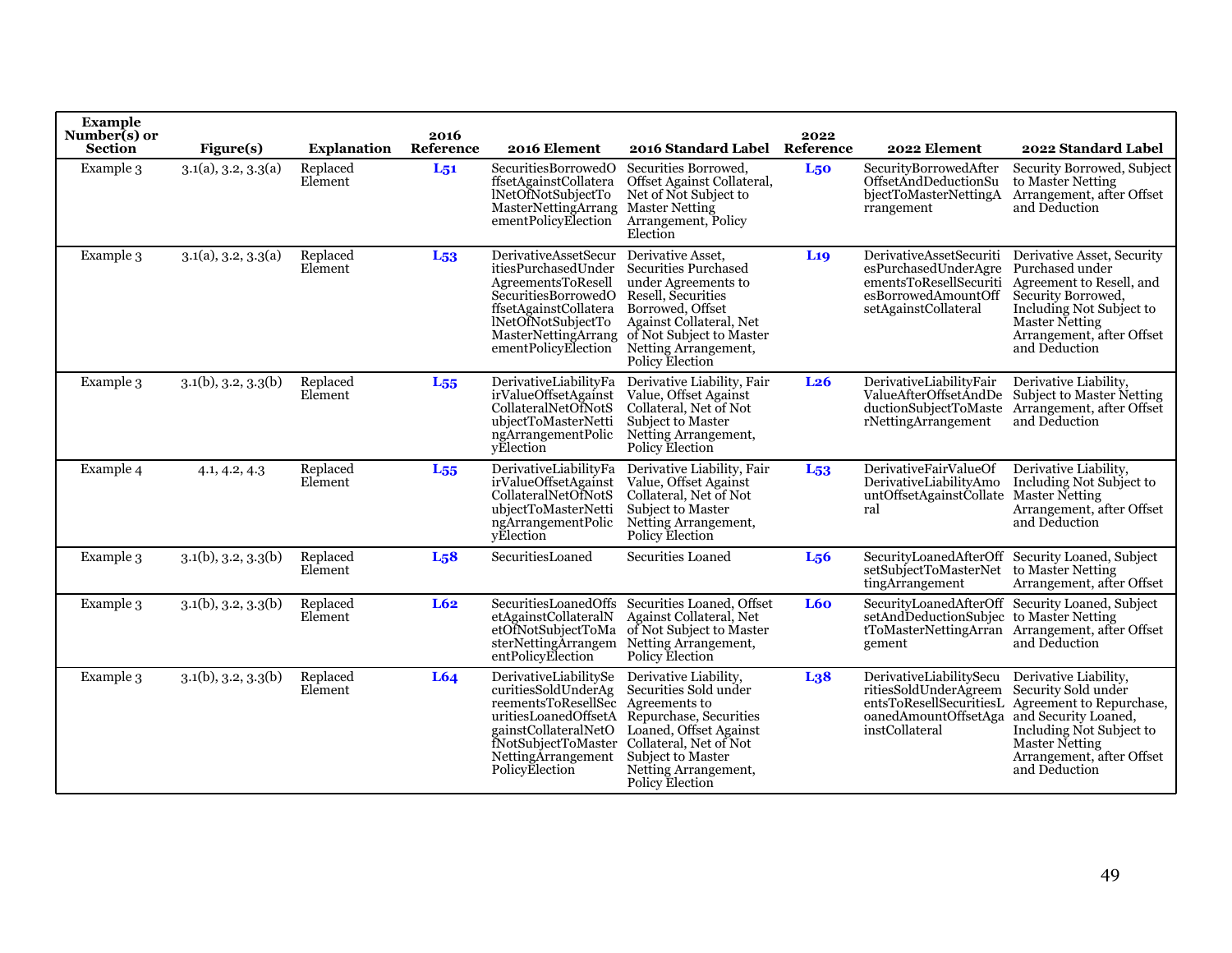| Example<br>Number(s) or<br><b>Section</b>                    | Figure(s)                                                           | <b>Explanation</b>               | 2016<br>Reference | 2016 Element                                                                                            | 2016 Standard Label Reference                                                                                   | 2022           | 2022 Element                                                                                 | 2022 Standard Label                                                                                                                                             |
|--------------------------------------------------------------|---------------------------------------------------------------------|----------------------------------|-------------------|---------------------------------------------------------------------------------------------------------|-----------------------------------------------------------------------------------------------------------------|----------------|----------------------------------------------------------------------------------------------|-----------------------------------------------------------------------------------------------------------------------------------------------------------------|
| Example 4                                                    | 4.1, 4.2, 4.3                                                       | Replaced<br>Element              | <b>L66</b>        | tSubjectToMasterNet<br>tingArrangementDed<br>uction                                                     | DerivativeLiabilityNo Derivative Liability, Not<br>Subject to Master<br>Netting Arrangement<br>Deduction        | $L_{52}$       | DerivativeLiabilityNotO<br>ffsetPolicyElectionDedu<br>ction                                  | Derivative Liability.<br>Subject to Master Netting<br>Arrangement, Deduction<br>of Financial Instrument<br>Not Offset                                           |
| Example 1<br>Example 2<br>Example 3                          | 1.1(a), 1.2, 1.3(a)<br>$2.1(a)$ , $2.2, 2.3$<br>3.1(a), 3.2, 3.3(a) | Updated<br>Standard Label        | $\mathbf{L}$      | DerivativeFairValue<br><b>OfDerivativeAsset</b>                                                         | Derivative Asset, Fair<br>Value, Gross Asset                                                                    | $\mathbf{L}$   | DerivativeFairValueOf<br>DerivativeAsset                                                     | Derivative Asset, Subject<br>to Master Netting<br>Arrangement, before<br>Offset                                                                                 |
| Example 1<br>Example 2<br>Example 3                          | 1.1(a), 1.2, 1.3(a)<br>$2.1(a)$ , 2.2, 2.3<br>3.1(a), 3.2, 3.3(a)   | Updated<br>Standard Label        | L <sub>2</sub>    | DerivativeAssetFairV<br>alueGrossLiability                                                              | Derivative Asset, Fair<br>Value, Gross Liability                                                                | L <sub>2</sub> | DerivativeAssetFairVal<br>ueGrossLiability                                                   | Derivative Asset, Subject<br>to Master Netting<br>Arrangement, Liability<br>Offset                                                                              |
| Overview of<br>Modeling<br>Example <sub>1</sub>              | 1.1(a), 1.2, 1.3(a)                                                 | Updated<br>Standard Label        | L <sub>3</sub>    | DerivativeAssetCollat Derivative Asset,<br>eralObligationToRet<br>urnCashOffset                         | Collateral, Obligation to<br>Return Cash, Offset                                                                | L <sub>3</sub> | DerivativeAssetCollater<br>alObligationToReturnC<br>ashOffset                                | Derivative Asset, Subject<br>to Master Netting<br>Arrangement, Collateral,<br>Obligation to Return Cash,<br>Offset Against Derivative<br>Asset                  |
| Example 1<br>Example 3                                       | 1.1(a), 1.2, 1.3(a)<br>3.1(a), 3.2, 3.3(a)                          | Updated<br>Standard Label        | $L_5$             | DerivativeCollateral<br>ObligationToReturnS<br>ecurities                                                | Derivative, Collateral,<br><b>Obligation to Return</b><br>Securities                                            | L <sub>5</sub> | DerivativeCollateralObl<br>igationToReturnSecurit to Master Netting<br>ies                   | Derivative Asset, Subject<br>Arrangement, Collateral,<br>Obligation to Return<br>Security Not Offset                                                            |
| Overview of<br>Modeling<br>Example <sub>1</sub><br>Example 3 | 1.1(a), 1.2, 1.3(a)<br>$3.1(a)$ , $3.2$ , $3.3(a)$                  | Updated<br>Standard Label        | L6                | DerivativeCollateral<br>ObligationToReturn<br>Cash                                                      | Derivative, Collateral,<br>Obligation to Return<br>Cash                                                         | L6             | DerivativeCollateralObl<br>igationToReturnCash                                               | Derivative Asset, Subject<br>to Master Netting<br>Arrangement, Collateral,<br>Obligation to Return Cash<br>Not Offset                                           |
| Example 1<br>Example 2                                       | 1.1(a), 1.2, 1.3(a)<br>$2.1(a)$ , 2.2, 2.3                          | Updated<br><b>Standard Label</b> | L8                | <b>SecuritiesPurchased</b><br>UnderAgreementsTo<br>ResellGross                                          | <b>Securities Purchased</b><br>under Agreements to<br>Resell, Gross                                             | L8             | SecuritiesPurchasedUn<br>derAgreementsToResell<br>Gross                                      | Security Purchased under<br>Agreement to Resell,<br>Subject to Master Netting<br>Arrangement, before<br>Offset                                                  |
| Example 1<br>Example 2                                       | 1.1(a), 1.2, 1.3(a)<br>$2.1(a)$ , 2.2, 2.3                          | Updated<br>Standard Label        | L <sub>9</sub>    | <b>SecuritiesPurchased</b><br>UnderAgreementsTo<br>ResellLiability                                      | Securities Purchased<br>under Agreements to<br>Resell, Liability                                                | Lo             | SecuritiesPurchasedUn<br>derAgreementsToResell Agreement to Resell.<br>Liability             | Security Purchased under<br>Subject to Master Netting<br>Arrangement, Liability<br>Offset                                                                       |
| Example 1                                                    | 1.1(a), 1.2, 1.3(a)                                                 | Updated<br>Standard Label        | L11               | <b>SecuritiesPurchased</b><br>UnderAgreementsTo<br>ResellCollateralOblig<br>ationToReturnSecuri<br>ties | <b>Securities Purchased</b><br>under Agreements to<br>Resell, Collateral,<br>Obligation to Return<br>Securities | L11            | SecuritiesPurchasedUn<br>derAgreementsToResell<br>CollateralObligationTo<br>ReturnSecurities | Security Purchased under<br>Agreement to Resell,<br>Subject to Master Netting<br>Arrangement, Collateral,<br>Obligation to Return<br><b>Security Not Offset</b> |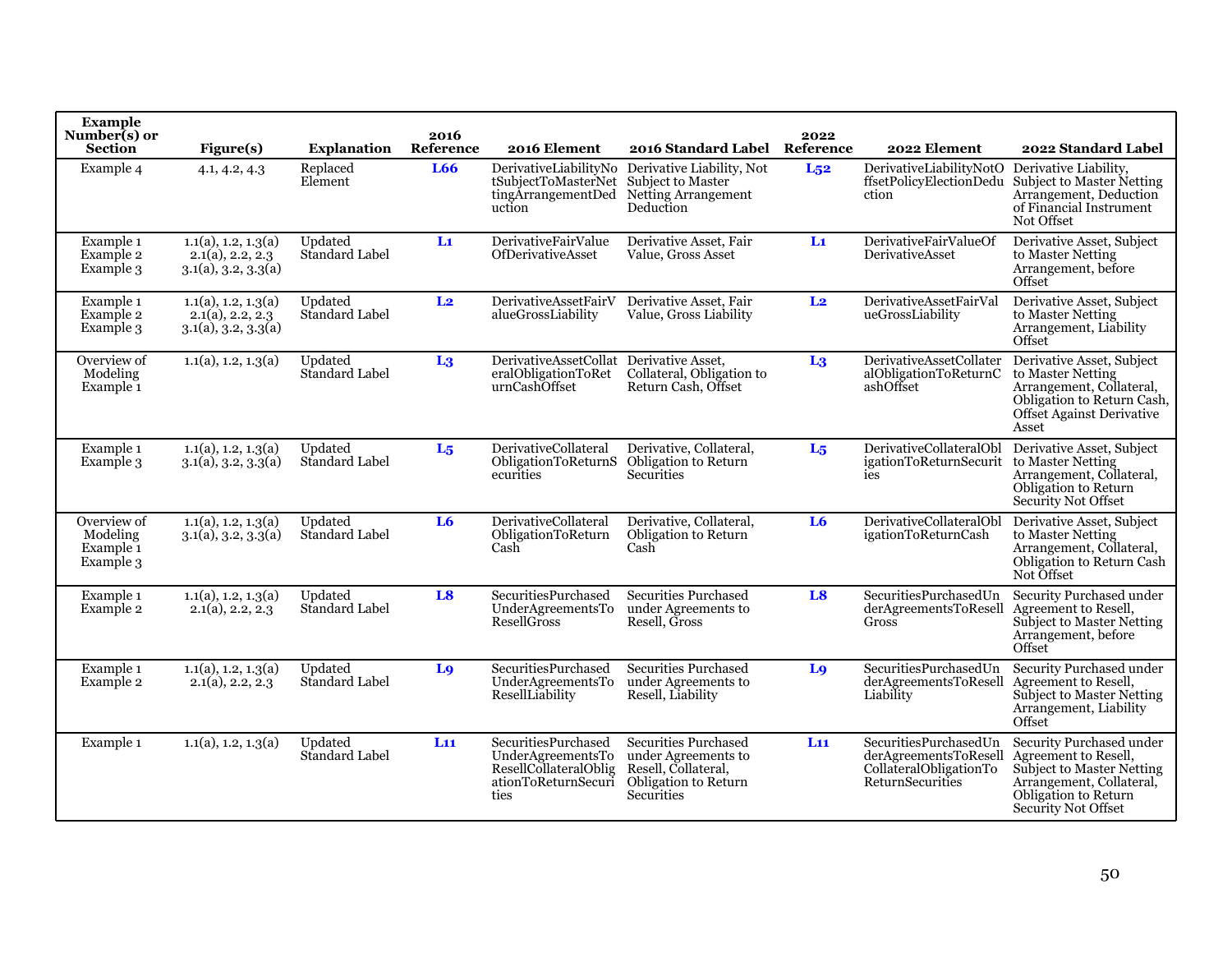| <b>Example</b><br>Number(s) or<br><b>Section</b> | Figure(s)                                                           | <b>Explanation</b>               | 2016<br>Reference | 2016 Element                                                                                                                                        | 2016 Standard Label                                                                                                                                                 | 2022<br>Reference | 2022 Element                                                                                                                                            | 2022 Standard Label                                                                                                                                                                                 |
|--------------------------------------------------|---------------------------------------------------------------------|----------------------------------|-------------------|-----------------------------------------------------------------------------------------------------------------------------------------------------|---------------------------------------------------------------------------------------------------------------------------------------------------------------------|-------------------|---------------------------------------------------------------------------------------------------------------------------------------------------------|-----------------------------------------------------------------------------------------------------------------------------------------------------------------------------------------------------|
| Example 1                                        | 1.1(a), 1.2, 1.3(a)                                                 | Updated<br>Standard Label        | Li <sub>2</sub>   | <b>SecuritiesPurchased</b><br>UnderAgreementsTo<br><b>ResellCollateralOblig</b><br>ationToReturnCash                                                | <b>Securities Purchased</b><br>under Agreements to<br>Resell, Collateral,<br>Obligation to Return<br>Cash                                                           | Li <sub>2</sub>   | SecuritiesPurchasedUn<br>derAgreementsToResell<br>CollateralObligationTo<br>ReturnCash                                                                  | Security Purchased under<br>Agreement to Resell,<br>Subject to Master Netting<br>Arrangement, Collateral,<br><b>Obligation to Return Cash</b><br>Not Offset                                         |
| Example 1<br>Example 2<br>Example 3              | 1.1(a), 1.2, 1.3(a)<br>$2.1(a)$ , 2.2, 2.3<br>3.1(a), 3.2, 3.3(a)   | Updated<br>Standard Label        | L15               | <b>DerivativeAssetSecur</b><br>itiesPurchasedUnder<br>AgreementsToResell<br>SecuritiesBorrowedL<br>iability                                         | Derivative Asset.<br><b>Securities Purchased</b><br>under Agreements to<br>Resell, Securities<br>Borrowed, Liability                                                | L <sub>15</sub>   | DerivativeAssetSecuriti<br>esPurchasedUnderAgre<br>ementsToResellSecuriti<br>esBorrowedLiability                                                        | Derivative Asset, Security<br>Purchased under<br>Agreement to Resell, and<br>Security Borrowed, Subject<br>to Master Netting<br>Arrangement, Liability<br>Offset                                    |
| Example 1<br>Example 2<br>Example 3              | 1.1(a), 1.2, 1.3(a)<br>$2.1(b)$ , $2.2, 2.3$<br>3.1(a), 3.2, 3.3(a) | Updated<br>Standard Label        | L17               | DerivativeAssetSecur<br>itiesPurchasedUnder<br>AgreementsToResell<br>Securities Borrowed C<br>ollateralObligationTo<br>ReturnSecurities             | Derivative Asset.<br><b>Securities Purchased</b><br>under Agreements to<br>Resell, Securities<br>Borrowed, Collateral,<br>Obligation to Return<br><b>Securities</b> | L17               | DerivativeAssetSecuriti<br>esPurchasedUnderAgre<br>ementsToResellSecuriti<br>esBorrowedCollateralO<br>bligationToReturnSecur to Master Netting<br>ities | Derivative Asset, Security<br>Purchased under<br>Agreement to Resell, and<br>Security Borrowed, Subject<br>Arrangement, Collateral,<br>Obligation to Return<br><b>Security Not Offset</b>           |
| Example 1<br>Example 2<br>Example 3              | 1.1(a), 1.2, 1.3(a)<br>$2.1(b)$ , 2.2, 2.3<br>3.1(a), 3.2, 3.3(a)   | Updated<br>Standard Label        | L <sub>18</sub>   | DerivativeAssetSecur Derivative Asset.<br>itiesPurchasedUnder<br>AgreementsToResell<br>Securities Borrowed C<br>ollateralObligationTo<br>ReturnCash | <b>Securities Purchased</b><br>under Agreements to<br>Resell, Securities<br>Borrowed, Collateral,<br>Obligation to Return<br>Cash                                   | Li8               | DerivativeAssetSecuriti<br>esPurchasedUnderAgre<br>ementsToResellSecuriti<br>esBorrowedCollateralO<br>bligationToReturnCash                             | Derivative Asset, Security<br>Purchased under<br>Agreement to Resell, and<br>Security Borrowed, Subject<br>to Master Netting<br>Arrangement, Collateral,<br>Obligation to Return Cash<br>Not Offset |
| Example 2                                        | 1.1(a), 1.2, 1.3(a)<br>$2.1(b)$ , 2.2, 2.3                          | Updated<br>Standard Label        | L <sub>19</sub>   | <b>DerivativeAssetSecur</b><br>itiesPurchasedUnder<br>AgreementsToResell<br>SecuritiesBorrowedA<br>mountOffsetAgainst<br>Collateral                 | Derivative Asset,<br><b>Securities Purchased</b><br>under Agreements to<br>Resell, Securities<br>Borrowed, Amount<br>Offset Against Collateral                      | L <sub>19</sub>   | DerivativeAssetSecuriti<br>esPurchasedUnderAgre<br>ementsToResellSecuriti<br>esBorrowedAmountOff<br>setAgainstCollateral                                | Derivative Asset, Security<br>Purchased under<br>Agreement to Resell, and<br>Security Borrowed,<br>Including Not Subject to<br>Master Netting<br>Arrangement, after Offset<br>and Deduction         |
| Example 1<br>Example 3                           | $1.1(b)$ , 1.2, 1.3(b)<br>$3.1(b)$ , $3.2$ , $3.3(b)$               | Updated<br><b>Standard Label</b> | $L_{21}$          | DerivativeFairValue<br>OfDerivativeLiability                                                                                                        | Derivative Liability, Fair<br>Value, Gross Liability                                                                                                                | $L_{21}$          | DerivativeFairValueOf<br>DerivativeLiability                                                                                                            | Derivative Liability,<br><b>Subject to Master Netting</b><br>Arrangement, before<br>Offset                                                                                                          |
| Example 1<br>Example 3                           | $1.1(b)$ , 1.2, 1.3(b)<br>$3.1(b)$ , $3.2$ , $3.3(b)$               | Updated<br>Standard Label        | $L_{22}$          | DerivativeLiabilityFa<br>irValueGrossAsset                                                                                                          | Derivative Liability, Fair<br>Value, Gross Asset                                                                                                                    | L22               | DerivativeLiabilityFair<br>ValueGrossAsset                                                                                                              | Derivative Liability,<br>Subject to Master Netting<br>Arrangement, Asset Offset                                                                                                                     |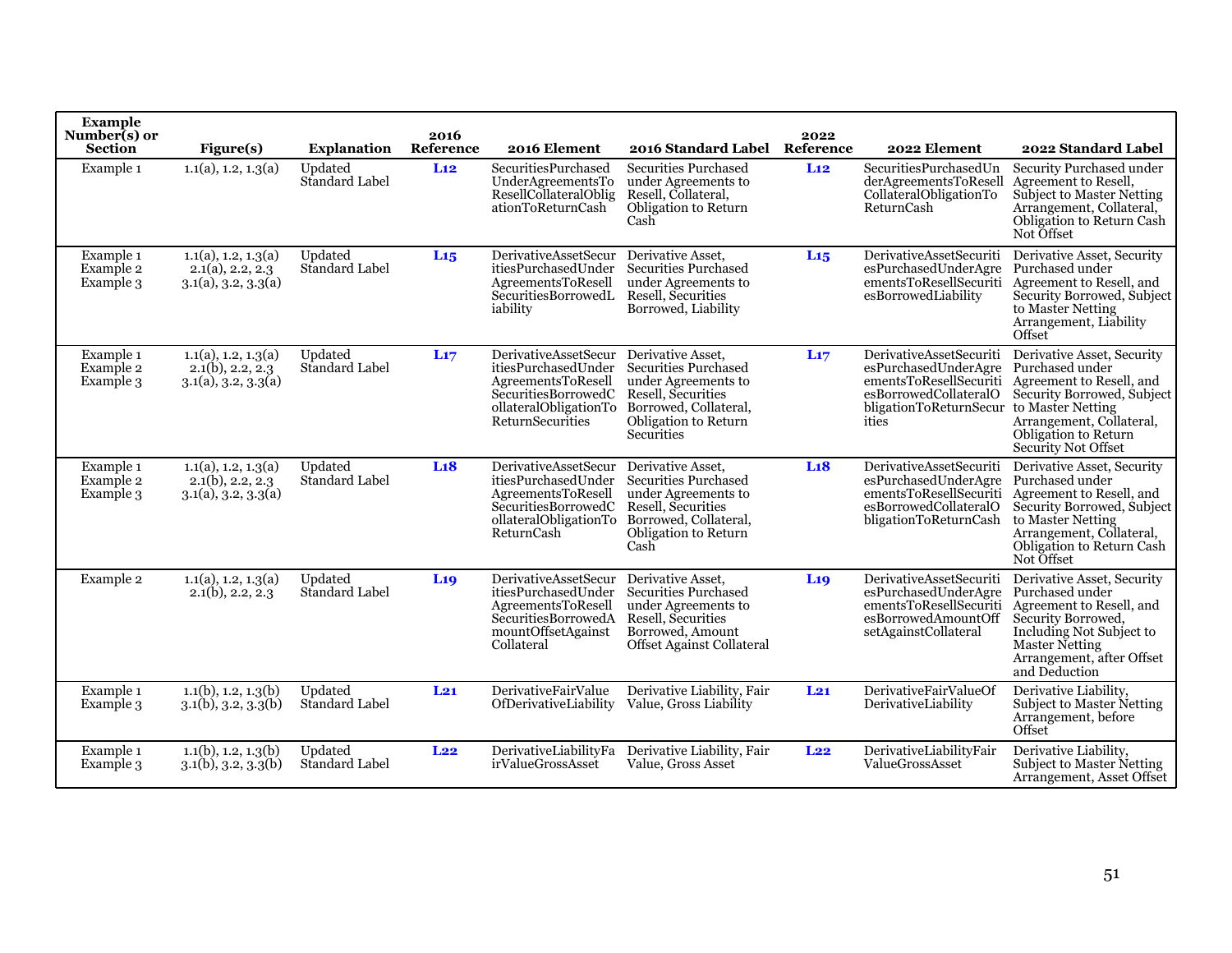| <b>Example</b><br>Number(s) or<br><b>Section</b> | Figure(s)                                                              | <b>Explanation</b>        | 2016<br>Reference | 2016 Element                                                                                            | 2016 Standard Label                                                                                                                                                 | 2022<br>Reference | 2022 Element                                                                                                               | 2022 Standard Label                                                                                                                                                                                         |
|--------------------------------------------------|------------------------------------------------------------------------|---------------------------|-------------------|---------------------------------------------------------------------------------------------------------|---------------------------------------------------------------------------------------------------------------------------------------------------------------------|-------------------|----------------------------------------------------------------------------------------------------------------------------|-------------------------------------------------------------------------------------------------------------------------------------------------------------------------------------------------------------|
| Example 1<br>Example 3                           | $1.1(b)$ , 1.2, 1.3(b)<br>$3.1(b)$ , $3.2$ , $3.3(b)$                  | Updated<br>Standard Label | L24               | DerivativeCollateral<br>RightToReclaimSecu<br>rities                                                    | Derivative, Collateral,<br>Right to Reclaim<br>Securities                                                                                                           | L24               | DerivativeCollateralRig<br>htToReclaimSecurities                                                                           | Derivative Liability,<br><b>Subject to Master Netting</b><br>Arrangement, Collateral,<br>Right to Reclaim Security<br>Not Offset                                                                            |
| Example 1<br>Example 3<br>Example 4              | $1.1(b)$ , 1.2, 1.3(b)<br>$3.1(b)$ , $3.2$ , $3.3(b)$<br>4.1, 4.2, 4.3 | Updated<br>Standard Label | L <sub>25</sub>   | <b>DerivativeCollateral</b><br><b>RightToReclaimCash</b>                                                | Derivative, Collateral,<br>Right to Reclaim Cash                                                                                                                    | L25               | DerivativeCollateralRig<br>htToReclaimCash                                                                                 | Derivative Liability,<br>Subject to Master Netting<br>Arrangement, Collateral,<br>Right to Reclaim Cash Not<br>Offset                                                                                       |
| Example 1                                        | $1.1(b)$ , 1.2, 1.3(b)                                                 | Updated<br>Standard Label | L27               | SecuritiesSoldUnder<br>AgreementsToRepur<br>chaseGross                                                  | Securities Sold under<br>Agreements to<br>Repurchase, Gross                                                                                                         | L27               | SecuritiesSoldUnderAg<br>reementsToRepurchase<br>Gross                                                                     | Security Sold under<br>Agreement to Repurchase,<br>Subject to Master Netting<br>Arrangement, before<br>Offset                                                                                               |
| Example 1                                        | $1.1(b)$ , 1.2, 1.3(b)                                                 | Updated<br>Standard Label | L <sub>28</sub>   | SecuritiesSoldUnder<br>AgreementsToRepur<br>chaseAsset                                                  | Securities Sold under<br>Agreements to<br>Repurchase, Asset                                                                                                         | L <sub>28</sub>   | SecuritiesSoldUnderAg<br>reementsToRepurchase<br>Asset                                                                     | Security Sold under<br>Agreement to Repurchase,<br>Subject to Master Netting<br>Arrangement, Asset Offset                                                                                                   |
| Example 1                                        | $1.1(b)$ , 1.2, 1.3(b)                                                 | Updated<br>Standard Label | L30               | SecuritiesSoldUnder<br>AgreementsToRepur<br>chaseCollateralRight<br>ToReclaimSecurities                 | Securities Sold under<br>Agreements to<br>Repurchase, Collateral,<br>Right to Reclaim<br>Securities                                                                 | L30               | SecuritiesSoldUnderAg<br>reementsToRepurchase<br>CollateralRightToReclai<br>mSecurities                                    | Security Sold under<br>Agreement to Repurchase,<br>Subject to Master Netting<br>Arrangement, Collateral,<br>Right to Reclaim Security<br>Not Offset                                                         |
| Example 1                                        | $1.1(b)$ , 1.2, 1.3(b)                                                 | Updated<br>Standard Label | $L_{31}$          | SecuritiesSoldUnder<br>AgreementsToRepur<br>chaseCollateralRight<br>ToReclaimCash                       | Securities Sold under<br>Agreements to<br>Repurchase, Collateral,<br>Right to Reclaim Cash                                                                          | $L_{31}$          | SecuritiesSoldUnderAg<br>reementsToRepurchase<br>CollateralRightToReclai<br>mCash                                          | Security Sold under<br>Agreement to Repurchase,<br>Subject to Master Netting<br>Arrangement, Collateral,<br>Right to Reclaim Cash Not<br>Offset                                                             |
| Example 1<br>Example 3                           | $1.1(b)$ , 1.2, 1.3(b)<br>(3.1(b), 3.2, 3.3(b))                        | Updated<br>Standard Label | L <sub>34</sub>   | DerivativeLiabilitySe<br>curitiesSoldUnderAg<br>reementsToResellSec<br>uritiesLoanedAsset               | Derivative Liability,<br>Securities Sold under<br>Agreements to<br>Repurchase, Securities<br>Loaned, Asset                                                          | $L_{34}$          | DerivativeLiabilitySecu<br>ritiesSoldUnderAgreem<br>entsToResellSecuritiesL<br>oanedAsset                                  | Derivative Liability.<br>Security Sold under<br>Agreement to Repurchase,<br>and Security Loaned,<br>Subject to Master Netting<br>Arrangement, Asset Offset                                                  |
| Example 1<br>Example 3                           | $1.1(b)$ , 1.2, 1.3(b)<br>$3.1(b)$ , $3.2$ , $3.3(b)$                  | Updated<br>Standard Label | L <sub>36</sub>   | DerivativeLiabilitySe<br>curitiesSoldUnderAg<br>reementsToResellSec<br>uritiesLoanedCollate<br>curities | Derivative Liability,<br>Securities Sold under<br>Agreements to<br>Repurchase, Securities<br>ralRightToReclaimSe Loaned, Collateral, Right<br>to Reclaim Securities | L <sub>36</sub>   | DerivativeLiabilitySecu<br>ritiesSoldUnderAgreem<br>entsToResellSecuritiesL<br>oanedCollateralRightTo<br>ReclaimSecurities | Derivative Liability,<br>Security Sold under<br>Agreement to Repurchase,<br>and Security Loaned,<br><b>Subject to Master Netting</b><br>Arrangement, Collateral,<br>Right to Reclaim Security<br>Not Offset |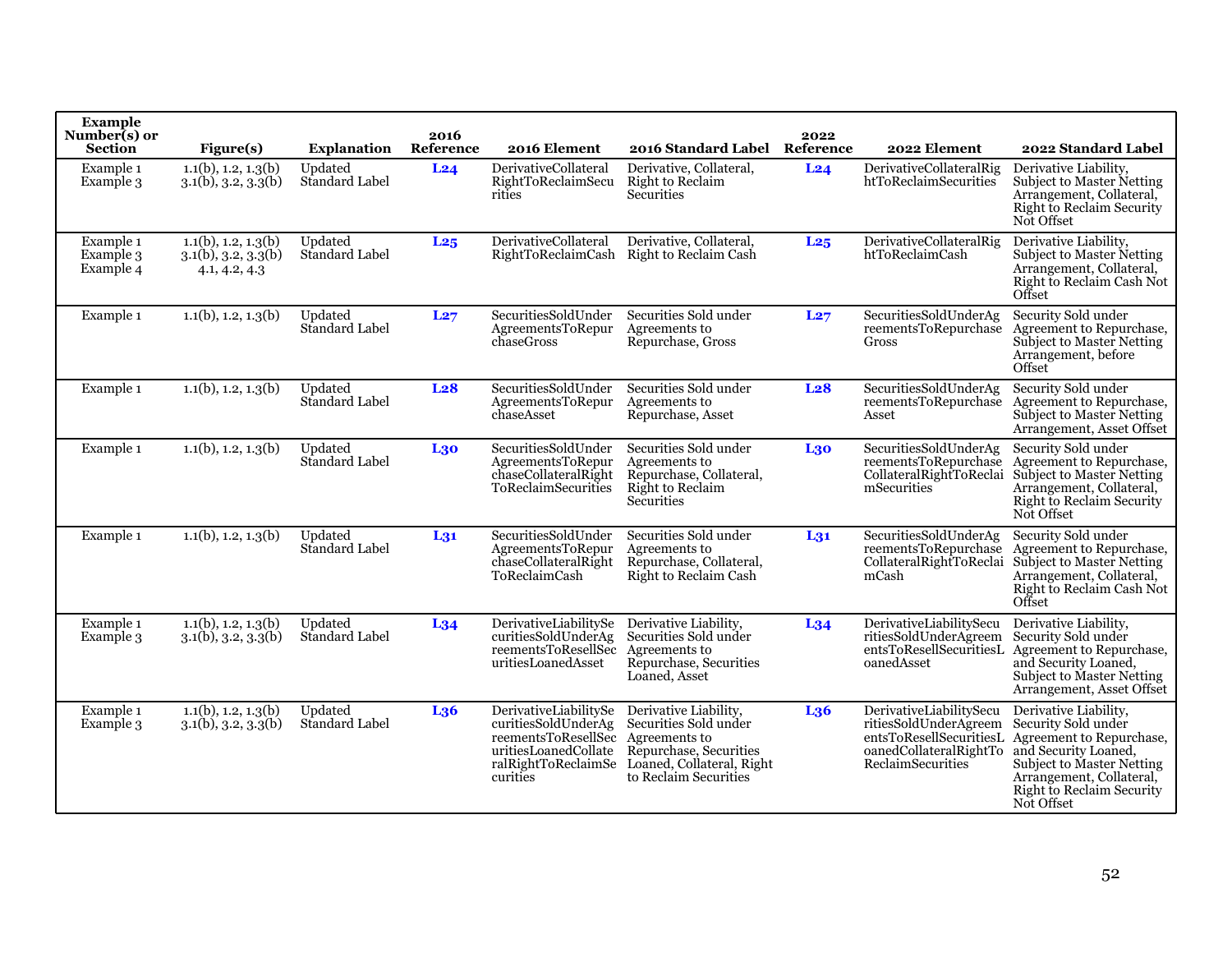| <b>Example</b><br>Number(s) or<br><b>Section</b> | Figure(s)                                             | <b>Explanation</b>        | 2016<br>Reference | 2016 Element                                                                                                    | 2016 Standard Label Reference                                                                                                                                           | 2022             | 2022 Element                                                                                                                               | 2022 Standard Label                                                                                                                                                                              |
|--------------------------------------------------|-------------------------------------------------------|---------------------------|-------------------|-----------------------------------------------------------------------------------------------------------------|-------------------------------------------------------------------------------------------------------------------------------------------------------------------------|------------------|--------------------------------------------------------------------------------------------------------------------------------------------|--------------------------------------------------------------------------------------------------------------------------------------------------------------------------------------------------|
| Example 1<br>Example 3                           | $1.1(b)$ , 1.2, 1.3(b)<br>$3.1(b)$ , $3.2$ , $3.3(b)$ | Updated<br>Standard Label | $L_{37}$          | DerivativeLiabilitySe<br>curitiesSoldUnderAg<br>reementsToResellSec Agreements to<br>uritiesLoanedCollate<br>sh | Derivative Liability,<br>Securities Sold under<br>Repurchase, Securities<br>ralRightToReclaimCa Loaned, Collateral, Right<br>to Reclaim Cash                            | $L_{37}$         | DerivativeLiabilitySecu<br>ritiesSoldUnderAgreem<br>entsToResellSecuritiesL<br>oanedCollateralRightTo<br><b>ReclaimCash</b>                | Derivative Liability,<br>Security Sold under<br>Agreement to Repurchase,<br>and Security Loaned,<br>Subject to Master Netting<br>Arrangement, Collateral,<br>Right to Reclaim Cash Not<br>Offset |
| Example 1                                        | $1.1(b)$ , 1.2, 1.3(b)                                | Updated<br>Standard Label | L <sub>38</sub>   | DerivativeLiabilitySe<br>curitiesSoldUnderAg<br>reementsToResellSec Agreements to<br>ral                        | Derivative Liability,<br>Securities Sold under<br>uritiesLoanedAmoun Repurchase, Securities<br>tOffsetAgainstCollate Loaned, Amount Offset<br><b>Against Collateral</b> | L <sub>3</sub> 8 | DerivativeLiabilitySecu<br>ritiesSoldUnderAgreem<br>entsToResellSecuritiesL<br>oanedAmountOffsetAga and Security Loaned,<br>instCollateral | Derivative Liability,<br>Security Sold under<br>Agreement to Repurchase,<br>Including Not Subject to<br><b>Master Netting</b><br>Arrangement, after Offset<br>and Deduction                      |
| Example 3                                        | 3.1(a), 3.2, 3.3(a)                                   | Updated<br>Standard Label | L <sub>43</sub>   | DerivativeAssetNotO<br>duction                                                                                  | Derivative Asset, Not<br>ffsetPolicyElectionDe Offset, Policy Election<br>Deduction                                                                                     | L <sub>43</sub>  | <b>DerivativeAssetNotOffs</b><br>etPolicyElectionDeducti to Master Netting<br>on                                                           | Derivative Asset, Subject<br>Arrangement, Deduction<br>of Financial Instrument<br>Not Offset                                                                                                     |
| Example 3                                        | 3.1(a), 3.2, 3.3(a)                                   | Updated<br>Standard Label | $L_{45}$          | SecuritiesBorrowedG<br>ross                                                                                     | Securities Borrowed,<br>Gross                                                                                                                                           | L44              | SecuritiesBorrowedGro<br>SS                                                                                                                | Security Borrowed, Subject<br>to Master Netting<br>Arrangement, before<br>Offset                                                                                                                 |
| Example 3                                        | 3.1(a), 3.2, 3.3(a)                                   | Updated<br>Standard Label | L <sub>46</sub>   | SecuritiesBorrowedL Securities Borrowed,<br>iability                                                            | Liability                                                                                                                                                               | L <sub>45</sub>  | SecuritiesBorrowedLiab<br>ility                                                                                                            | Security Borrowed, Subject<br>to Master Netting<br>Arrangement, Liability<br>Offset                                                                                                              |
| Example 3                                        | 3.1(a), 3.2, 3.3(a)                                   | Updated<br>Standard Label | L <sub>48</sub>   | SecuritiesBorrowedN Securities Borrowed,<br>otOffsetPolicyElectio<br>nDeduction                                 | Not Offset, Policy<br>Election Deduction                                                                                                                                | L47              | SecuritiesBorrowedNot<br>OffsetPolicyElectionDe<br>duction                                                                                 | Security Borrowed, Subject<br>to Master Netting<br>Arrangement, Deduction<br>of Financial Instrument<br>Not Offset                                                                               |
| Example 3                                        | 3.1(a), 3.2, 3.3(a)                                   | Updated<br>Standard Label | L <sub>49</sub>   | SecuritiesBorrowedC Securities Borrowed,<br>ReturnCash                                                          | ollateralObligationTo Collateral, Obligation to<br>Return Cash                                                                                                          | L48              | SecuritiesBorrowedColl<br>ateralObligationToRetu<br>rnCash                                                                                 | Security Borrowed, Subject<br>to Master Netting<br>Arrangement, Collateral,<br>Obligation to Return Cash<br>Not Offset                                                                           |
| Example 3                                        | 3.1(a), 3.2, 3.3(a)                                   | Updated<br>Standard Label | L <sub>50</sub>   | SecuritiesBorrowedC Securities Borrowed,<br>ReturnSecurities                                                    | ollateralObligationTo Collateral, Obligation to<br>Return Securities                                                                                                    | L <sub>49</sub>  | SecuritiesBorrowedColl<br>ateralObligationToRetu<br>rnSecurities                                                                           | Security Borrowed, Subject<br>to Master Netting<br>Arrangement, Collateral,<br>Obligation to Return<br><b>Security Not Offset</b>                                                                |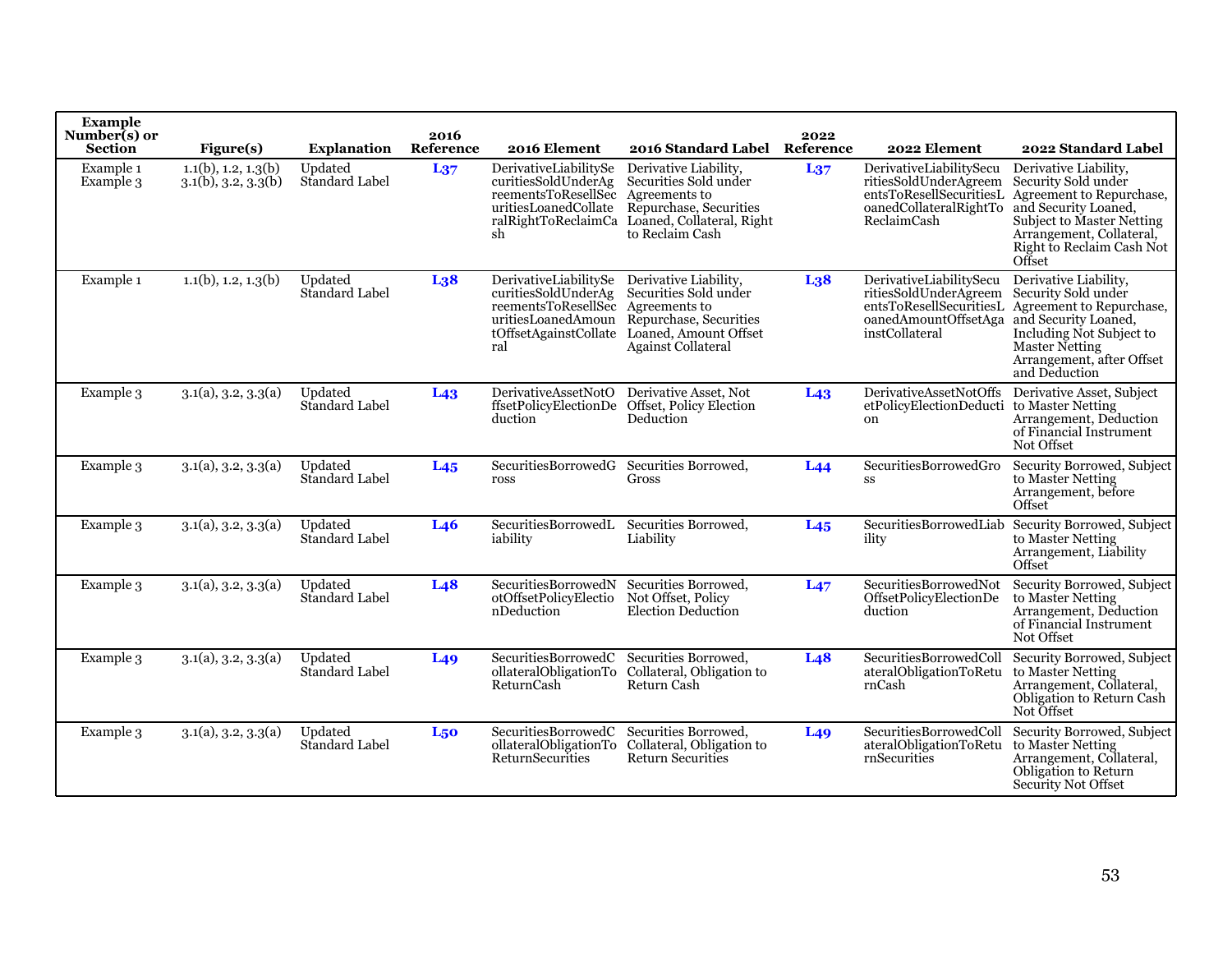| <b>Example</b><br>Number(s) or<br><b>Section</b> | Figure(s)                   | <b>Explanation</b>        | 2016<br>Reference | 2016 Element                                                                                                                               | 2016 Standard Label Reference                                                                                                                          | 2022             | 2022 Element                                                                                                                | 2022 Standard Label                                                                                                                                                                              |
|--------------------------------------------------|-----------------------------|---------------------------|-------------------|--------------------------------------------------------------------------------------------------------------------------------------------|--------------------------------------------------------------------------------------------------------------------------------------------------------|------------------|-----------------------------------------------------------------------------------------------------------------------------|--------------------------------------------------------------------------------------------------------------------------------------------------------------------------------------------------|
| Example 3                                        | 3.1(a), 3.2, 3.3(a)         | Updated<br>Standard Label | $L_{52}$          | DerivativeAssetSecur<br>itiesPurchasedUnder<br>AgreementsToResell<br>SecuritiesBorrowedN<br>otOffsetPolicyElectio<br>nDeduction            | Derivative Asset.<br><b>Securities Purchased</b><br>under Agreements to<br>Resell, Securities<br>Borrowed, Not Offset,<br>Policy Election<br>Deduction | $L_{51}$         | DerivativeAssetSecuriti<br>esPurchasedUnderAgre<br>ementsToResellSecuriti<br>esBorrowedNotOffsetP<br>olicyElectionDeduction | Derivative Asset, Security<br>Purchased under<br>Agreement to Resell, and<br>Security Borrowed, Subject<br>to Master Netting<br>Arrangement, Deduction<br>of Financial Instrument<br>Not Offset  |
| Example 3                                        | $3.1(b)$ , $3.2$ , $3.3(b)$ | Updated<br>Standard Label | $L_{54}$          | Deduction                                                                                                                                  | DerivativeLiabilityNo Derivative Liability, Not<br>tOffsetPolicyElection Offset, Policy Election<br>Deduction                                          | $L_{52}$         | DerivativeLiabilityNotO<br>ffsetPolicyElectionDedu<br>ction                                                                 | Derivative Liability,<br>Subject to Master Netting<br>Arrangement, Deduction<br>of Financial Instrument<br>Not Offset                                                                            |
| Example 3                                        | $3.1(b)$ , $3.2$ , $3.3(b)$ | Updated<br>Standard Label | $L_{56}$          | $_{\rm SS}$                                                                                                                                | Securities Loaned Gro Securities Loaned, Gross                                                                                                         | $L_{54}$         | SecuritiesLoanedGross                                                                                                       | Security Loaned, Subject<br>to Master Netting<br>Arrangement, before<br>Offset                                                                                                                   |
| Example 3                                        | $3.1(b)$ , $3.2$ , $3.3(b)$ | Updated<br>Standard Label | $L_{57}$          | et                                                                                                                                         | SecuritiesLoanedAss Securities Loaned, Asset                                                                                                           | L <sub>55</sub>  | SecuritiesLoanedAsset                                                                                                       | Security Loaned, Subject<br>to Master Netting<br>Arrangement, Asset Offset                                                                                                                       |
| Example 3                                        | $3.1(b)$ , $3.2$ , $3.3(b)$ | Updated<br>Standard Label | $L_{59}$          | SecuritiesLoanedNot<br>OffsetPolicyElection<br>Deduction                                                                                   | Securities Loaned, Not<br>Offset, Policy Election<br>Deduction                                                                                         | $L_{57}$         | setPolicyElectionDeduc<br>tion                                                                                              | SecuritiesLoanedNotOff Security Loaned, Subject<br>to Master Netting<br>Arrangement, Deduction<br>of Financial Instrument<br>Not Offset                                                          |
| Example 3                                        | $3.1(b)$ , $3.2$ , $3.3(b)$ | Updated<br>Standard Label | <b>L60</b>        | SecuritiesLoanedColl<br>ateralRightToReclai<br>mCash                                                                                       | Securities Loaned,<br>Collateral, Right to<br>Reclaim Cash                                                                                             | L <sub>5</sub> 8 | SecuritiesLoanedCollat<br>eralRightToReclaimCas<br>h                                                                        | Security Loaned, Subject<br>to Master Netting<br>Arrangement, Collateral,<br>Right to Reclaim Cash Not<br>Offset                                                                                 |
| Example 3                                        | $3.1(b)$ , $3.2$ , $3.3(b)$ | Updated<br>Standard Label | L61               | SecuritiesLoanedColl<br>ateralRightToReclai<br>mSecurities                                                                                 | Securities Loaned.<br>Collateral, Right to<br>Reclaim Securities                                                                                       | L <sub>59</sub>  | SecuritiesLoanedCollat<br>eralRightToReclaimSec<br>urities                                                                  | Security Loaned, Subject<br>to Master Netting<br>Arrangement, Collateral,<br>Right to Reclaim Security<br>Not Offset                                                                             |
| Example 3                                        | $3.1(b)$ , $3.2$ , $3.3(b)$ | Updated<br>Standard Label | L63               | DerivativeLiabilitySe<br>curitiesSoldUnderAg<br>reementsToResellSec Agreements to<br>uritiesLoanedNotOff<br>setPolicyElectionDed<br>uction | Derivative Liability,<br>Securities Sold under<br>Repurchase, Securities<br>Loaned, Not Offset,<br>Policy Election<br>Deduction                        | L61              | DerivativeLiabilitySecu<br>ritiesSoldUnderAgreem<br>entsToResellSecuritiesL<br>oanedNotOffsetPolicyEl<br>ectionDeduction    | Derivative Liability,<br>Security Sold under<br>Agreement to Repurchase,<br>and Security Loaned,<br>Subject to Master Netting<br>Arrangement, Deduction<br>of Financial Instrument<br>Not Offset |
| Overview of<br>Modeling                          |                             | <b>Added Element</b>      | N/A               | N/A                                                                                                                                        | N/A                                                                                                                                                    | A <sub>1</sub>   |                                                                                                                             | CounterpartyNameAxis Counterparty Name [Axis]                                                                                                                                                    |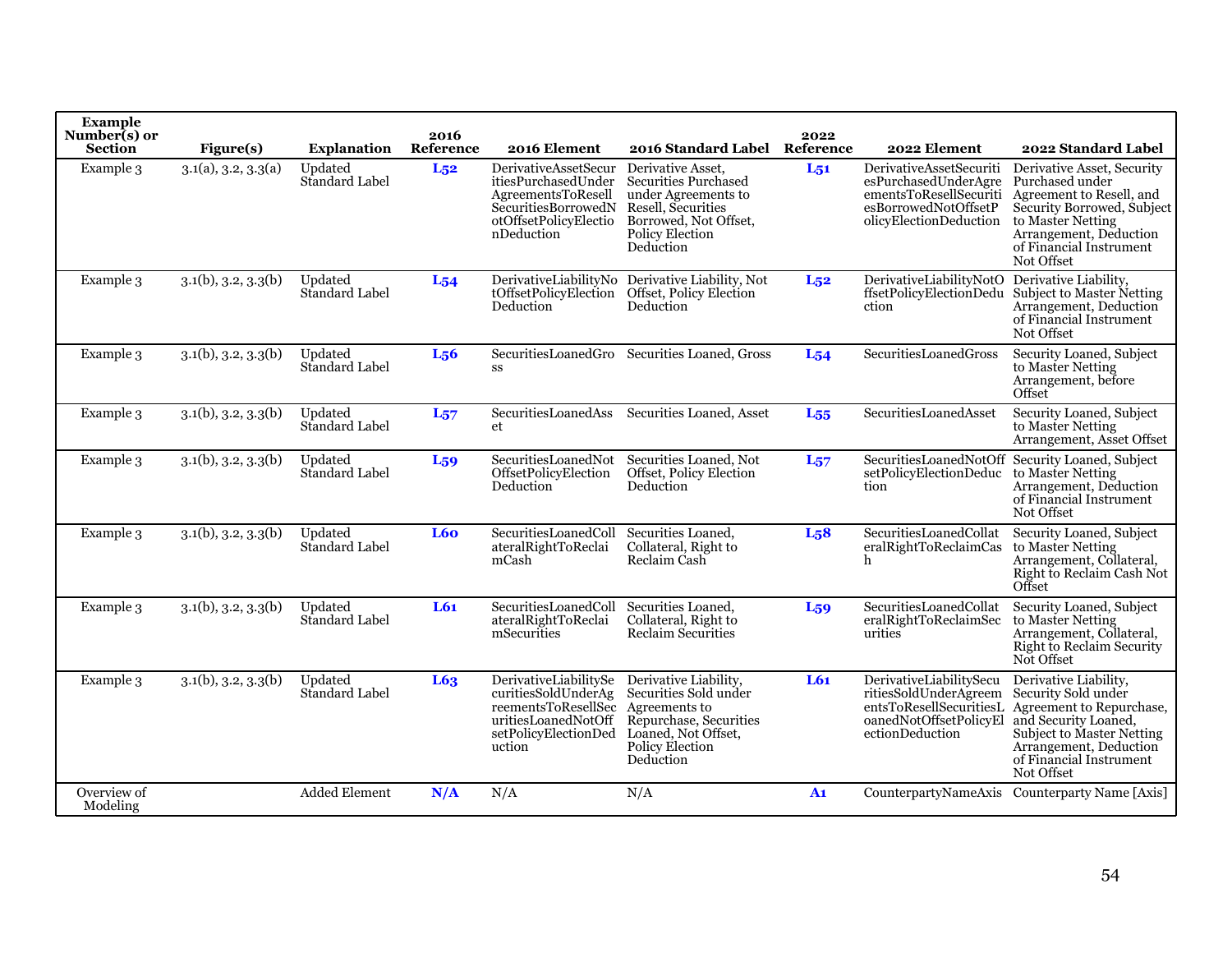| <b>Example</b><br>Number(s) or<br><b>Section</b> | Figure(s)           | <b>Explanation</b>   | 2016<br>Reference | 2016 Element | 2016 Standard Label Reference | 2022                  | 2022 Element                                                  | 2022 Standard Label                                                                                                                            |
|--------------------------------------------------|---------------------|----------------------|-------------------|--------------|-------------------------------|-----------------------|---------------------------------------------------------------|------------------------------------------------------------------------------------------------------------------------------------------------|
| Overview of<br>Modeling                          |                     | <b>Added Element</b> | N/A               | N/A          | N/A                           | A <sub>2</sub>        | DerivativeInstrumentRi<br>skAxis                              | Derivative Instrument<br>[Axis]                                                                                                                |
| Overview of<br>Modeling                          |                     | Added Element        | N/A               | N/A          | N/A                           | M <sub>3</sub>        | InterestRateContractM<br>ember                                | <b>Interest Rate Contract</b><br>[Member]                                                                                                      |
| Overview of<br>Modeling                          |                     | <b>Added Element</b> | N/A               | N/A          | N/A                           | $\mathbf{M}$ 4        | ForeignExchangeContr<br>actMember                             | Foreign Exchange<br>Contract [Member]                                                                                                          |
| Overview of<br>Modeling                          |                     | <b>Added Element</b> | N/A               | N/A          | N/A                           | M <sub>5</sub>        |                                                               | EquityContractMember Equity Contract [Member]                                                                                                  |
| Overview of<br>Modeling                          |                     | <b>Added Element</b> | N/A               | N/A          | N/A                           | <b>M6</b>             | InterestRateSwapMem<br>ber.                                   | <b>Interest Rate Swap</b><br>[Member]                                                                                                          |
| Overview of<br>Modeling                          |                     | <b>Added Element</b> | N/A               | N/A          | N/A                           | <b>M8</b>             | ForeignExchangeMemb<br>er                                     | Foreign Exchange<br>[Member]                                                                                                                   |
| Overview of<br>Modeling                          |                     | <b>Added Element</b> | N/A               | N/A          | N/A                           | $\overline{A3}$       | TransactionTypeAxis                                           | Transaction Type [Axis]                                                                                                                        |
| Overview of<br>Modeling                          |                     | <b>Added Element</b> | N/A               | N/A          | N/A                           | <b>M</b> <sub>9</sub> | OverTheCounterMemb<br>er                                      | Over-the-Counter<br>[Member]                                                                                                                   |
| Overview of<br>Modeling                          |                     | <b>Added Element</b> | N/A               | N/A          | N/A                           | <b>M10</b>            | ExchangeTradedMemb<br>er                                      | <b>Exchange Traded</b><br>[Member]                                                                                                             |
| Overview of<br>Modeling                          |                     | <b>Added Element</b> | N/A               | N/A          | N/A                           | <b>M11</b>            | ExchangeClearedMemb<br>er                                     | <b>Exchange Cleared</b><br>[Member]                                                                                                            |
| Overview of<br>Modeling                          |                     | Added Element        | N/A               | N/A          | N/A                           | $Li$                  | DerivativeFairValueOf<br>DerivativeAsset                      | Derivative Asset, Subject<br>to Master Netting<br>Arrangement, before<br>Offset                                                                |
| Overview of<br>Modeling                          |                     | <b>Added Element</b> | N/A               | N/A          | N/A                           | L <sub>2</sub>        | DerivativeAssetFairVal<br>ueGrossLiability                    | Derivative Asset, Subject<br>to Master Netting<br>Arrangement, Liability<br>Offset                                                             |
| Example 3                                        | 3.1(a), 3.2, 3.3(a) | <b>Added Element</b> | N/A               | N/A          | N/A                           | L <sub>3</sub>        | DerivativeAssetCollater<br>alObligationToReturnC<br>ashOffset | Derivative Asset, Subject<br>to Master Netting<br>Arrangement, Collateral,<br>Obligation to Return Cash,<br>Offset Against Derivative<br>Asset |
| Overview of<br>Modeling                          |                     | <b>Added Element</b> | N/A               | N/A          | N/A                           | L <sub>4</sub>        | <b>DerivativeAssets</b>                                       | <b>Derivative Asset</b>                                                                                                                        |
| Overview of<br>Modeling                          |                     | Added Element        | N/A               | N/A          | N/A                           | L <sub>5</sub>        | DerivativeCollateralObl<br>igationToReturnSecurit<br>ies      | Derivative Asset, Subject<br>to Master Netting<br>Arrangement, Collateral,<br>Obligation to Return<br><b>Security Not Offset</b>               |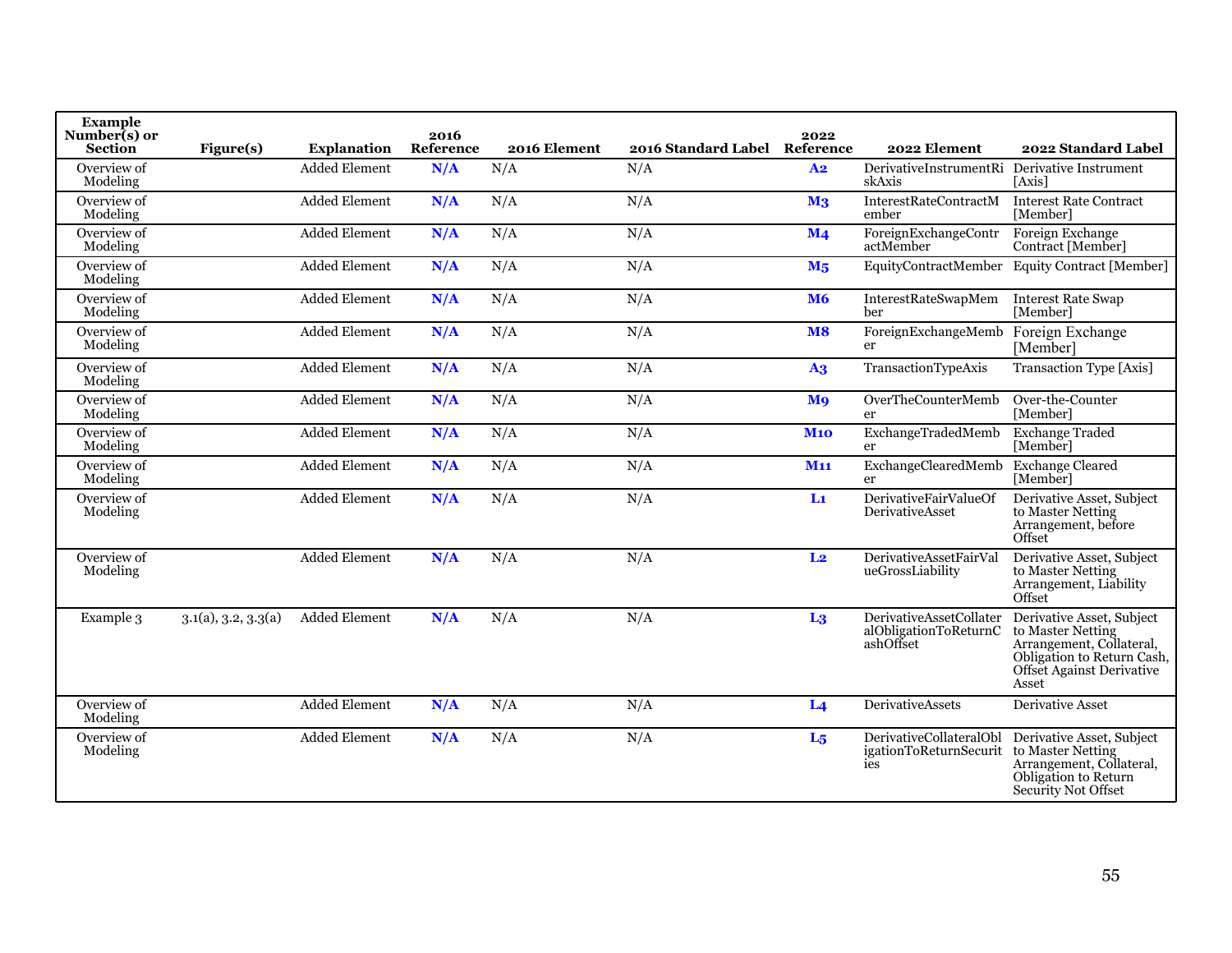| <b>Example</b><br>Number(s) or<br><b>Section</b>             | Figure(s)                                             | <b>Explanation</b>   | 2016<br>Reference | 2016 Element | 2016 Standard Label Reference | 2022            | 2022 Element                                                                                                 | 2022 Standard Label                                                                                                           |
|--------------------------------------------------------------|-------------------------------------------------------|----------------------|-------------------|--------------|-------------------------------|-----------------|--------------------------------------------------------------------------------------------------------------|-------------------------------------------------------------------------------------------------------------------------------|
| Overview of<br>Modeling                                      |                                                       | <b>Added Element</b> | N/A               | N/A          | N/A                           | L <sub>7</sub>  | DerivativeAssetFairVal<br>ueAfterOffsetAndDeduc to Master Netting<br>ttingArrangement                        | Derivative Asset, Subject<br>tionSubjectToMasterNe Arrangement, after Offset<br>and Deduction                                 |
| Overview of<br>Modeling                                      |                                                       | Added Element        | N/A               | N/A          | N/A                           | <b>L40</b>      | setSubjectToMasterNet<br>tingArrangement                                                                     | DerivativeAssetAfterOff Derivative Asset, Subject<br>to Master Netting<br>Arrangement, after Offset                           |
| Overview of<br>Modeling<br>Example <sub>1</sub><br>Example 3 | 1.1(a), 1.2, 1.3(a)<br>$3.1(a)$ , $3.2$ , $3.3(a)$    | <b>Added Element</b> | N/A               | N/A          | N/A                           | L <sub>41</sub> | DerivativeAssetNotSubi<br>ectToMasterNettingArr<br>angement                                                  | Derivative Asset, Not<br><b>Subject to Master Netting</b><br>Arrangement                                                      |
| Overview of<br>Modeling<br>Example <sub>1</sub><br>Example 3 | 1.1(a), 1.2, 1.3(a)<br>3.1(a), 3.2, 3.3(a)            | <b>Added Element</b> | N/A               | N/A          | N/A                           | L <sub>42</sub> | DerivativeAssetFairVal<br>ueGrossAssetIncluding<br>NotSubjectToMasterNe<br>ttingArrangement                  | Derivative Asset, Fair<br>Value, Gross Asset<br>Including Not Subject to<br><b>Master Netting</b><br>Arrangement              |
| Overview of<br>Modeling                                      |                                                       | <b>Added Element</b> | N/A               | N/A          | N/A                           | L <sub>43</sub> | <b>DerivativeAssetNotOffs</b><br>etPolicyElectionDeducti<br>on                                               | Derivative Asset, Subject<br>to Master Netting<br>Arrangement, Deduction<br>of Financial Instrument<br>Not Offset             |
| Example 1<br>Example 3                                       | $1.1(b)$ , 1.2, 1.3(b)<br>$3.1(b)$ , $3.2$ , $3.3(b)$ | <b>Added Element</b> | N/A               | N/A          | N/A                           | $L_{53}$        | DerivativeFairValueOf<br>DerivativeLiabilitvAmo<br>untOffsetAgainstCollate<br>ral                            | Derivative Liability.<br>Including Not Subject to<br>Master Netting<br>Arrangement, after Offset<br>and Deduction             |
| Overview of<br>Modeling                                      |                                                       | <b>Added Element</b> | N/A               | N/A          | N/A                           | <b>XL63</b>     | <b>DerivativeAssetCounter</b><br>partyNameExtensibleLi<br>st                                                 | Derivative Asset.<br><b>Counterparty Name</b><br>[Extensible Enumeration]                                                     |
| Overview of<br>Modeling<br>Example <sub>1</sub><br>Example 3 | 1.1(a), 1.2, 1.3(a)<br>3.1(a), 3.2, 3.3(a)            | <b>Added Element</b> | N/A               | N/A          | N/A                           | L67             | DerivativeFairValueOf<br>DerivativeAssetAmount<br>OffsetAgainstCollateral                                    | Derivative Asset, Including<br>Not Subject to Master<br>Netting Arrangement,<br>after Offset and Deduction                    |
| Example 1<br>Example 2                                       | 1.1(a), 1.2, 1.3(a)<br>$2.1(a)$ , 2.2, 2.3            | <b>Added Element</b> | N/A               | N/A          | N/A                           | L69             | SecuritiesPurchasedUn<br>derAgreementsToResell<br>NotSubjectToMasterNe<br>ttingArrangement                   | <b>Securities Purchased</b><br>under Agreements to<br>Resell, Not Subject to<br>Master Netting<br>Arrangement                 |
| Example 1<br>Example 2                                       | 1.1(a), 1.2, 1.3(a)<br>$2.1(a)$ , 2.2, 2.3            | <b>Added Element</b> | N/A               | N/A          | N/A                           | L70             | SecuritiesPurchasedUn<br>derAgreementsToResell<br>GrossIncludingNotSubj<br>ectToMasterNettingArr<br>angement | <b>Securities Purchased</b><br>under Agreements to<br>Resell, Gross Including<br>Not Subject to Master<br>Netting Arrangement |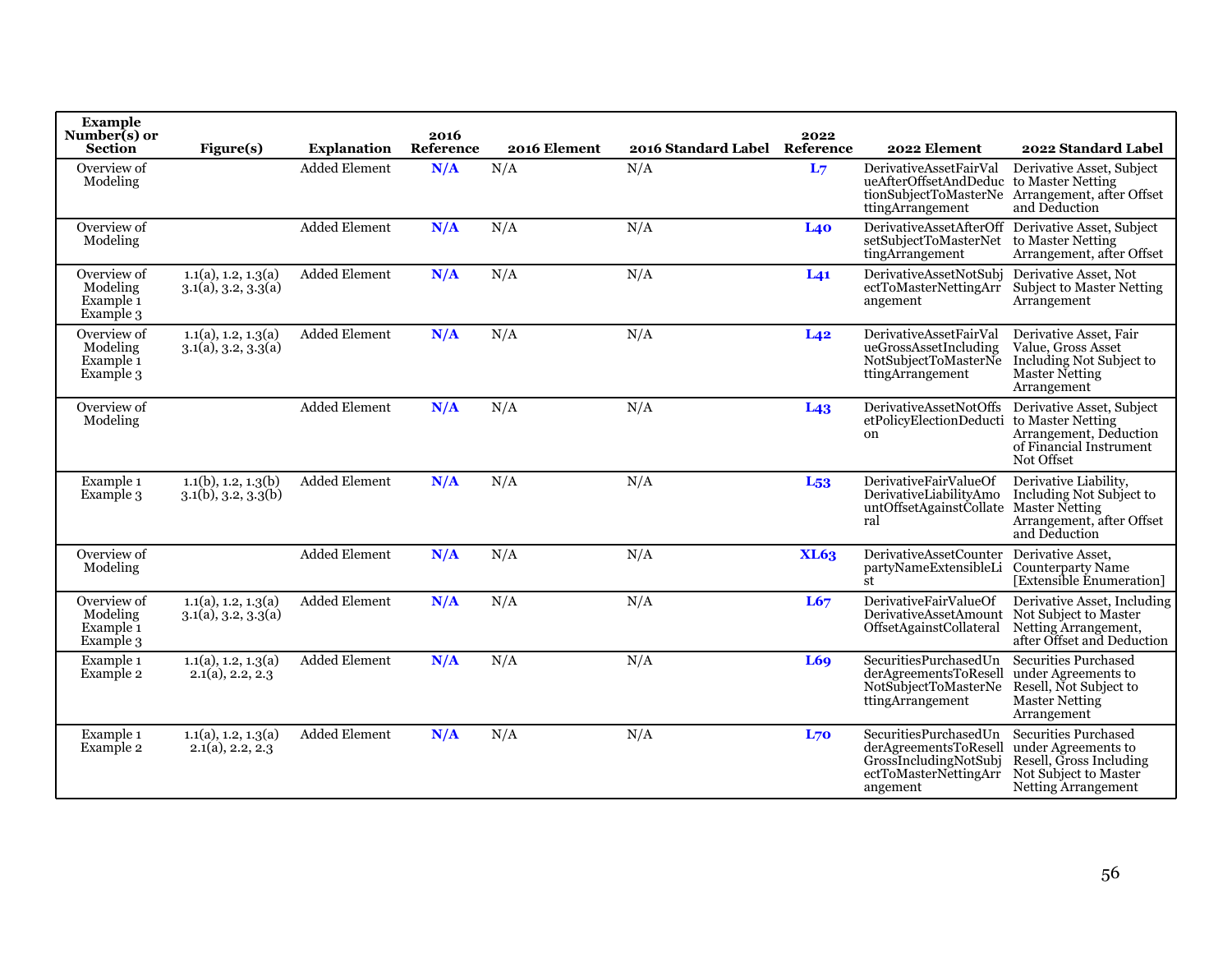| <b>Example</b><br>Number(s) or<br><b>Section</b> | Figure(s)                                             | <b>Explanation</b>   | 2016<br>Reference | 2016 Element | 2016 Standard Label Reference | 2022     | 2022 Element                                                                                                | 2022 Standard Label                                                                                                                          |
|--------------------------------------------------|-------------------------------------------------------|----------------------|-------------------|--------------|-------------------------------|----------|-------------------------------------------------------------------------------------------------------------|----------------------------------------------------------------------------------------------------------------------------------------------|
| Example 1                                        | 1.1(a), 1.2, 1.3(a)                                   | <b>Added Element</b> | N/A               | N/A          | N/A                           | $L_{71}$ | SecuritiesPurchasedUn<br>derAgreementsToResell<br>AmountOffsetAgainstC<br>ollateral                         | Security Purchased under<br>Agreement to Resell,<br>Including Not Subject to<br>Master Netting<br>Arrangement, after Offset<br>and Deduction |
| Example 1<br>Example 3                           | $1.1(b)$ , 1.2, 1.3(b)<br>$3.1(b)$ , $3.2$ , $3.3(b)$ | Added Element        | N/A               | N/A          | N/A                           | L73      | DerivativeLiabilityNotS<br>ubjectToMasterNetting<br>Arrangement                                             | Derivative Liability, Not<br><b>Subject to Master Netting</b><br>Arrangement                                                                 |
| Example 1                                        | $1.1(b)$ , 1.2, 1.3(b)                                | <b>Added Element</b> | N/A               | N/A          | N/A                           | $L_{74}$ | SecuritiesSoldUnderAg<br>reementsToRepurchase<br>NotSubjectToMasterNe<br>ttingArrangement                   | Securities Sold under<br>Agreements to<br>Repurchase, Not Subject to<br><b>Master Netting</b><br>Arrangement                                 |
| Example 1                                        | $1.1(b)$ , 1.2, 1.3(b)                                | <b>Added Element</b> | N/A               | N/A          | N/A                           | $L_{75}$ | SecuritiesSoldUnderAg<br>reementsToRepurchase<br>GrossIncludingNotSubj<br>ectToMasterNettingArr<br>angement | Securities Sold under<br>Agreements to<br>Repurchase, Gross<br>Including Not Subject to<br><b>Master Netting</b><br>Arrangement              |
| Example 1                                        | $1.1(b)$ , 1.2, 1.3(b)                                | Added Element        | N/A               | N/A          | N/A                           | $L_{76}$ | SecuritiesSoldUnderAg<br>reementsToRepurchase                                                               | Securities Sold under<br>Agreements to Repurchase                                                                                            |
| Example 1                                        | $1.1(b)$ , 1.2, 1.3(b)                                | Added Element        | N/A               | N/A          | N/A                           | $L_{77}$ | SecuritiesSoldUnderAg<br>reementsToRepurchase<br>AmountOffsetAgainstC<br>ollateral                          | Security Sold under<br>Agreement to Repurchase,<br>Including Not Subject to<br>Master Netting<br>Arrangement, after Offset<br>and Deduction  |
| Example 3                                        | 3.1(a), 3.2, 3.3(a)                                   | <b>Added Element</b> | N/A               | N/A          | N/A                           | L78      | SecuritiesBorrowedNot<br>SubjectToMasterNettin<br>gArrangement                                              | Securities Borrowed, Not<br><b>Subject to Master Netting</b><br>Arrangement                                                                  |
| Example 3                                        | 3.1(a), 3.2, 3.3(a)                                   | <b>Added Element</b> | N/A               | N/A          | N/A                           | $L_{79}$ | SecuritiesBorrowedGro<br>ssIncludingNotSubjectT<br>oMasterNettingArrange<br>ment                            | Securities Borrowed, Gross<br>Including Not Subject to<br><b>Master Netting</b><br>Arrangement                                               |
| Example 3                                        | 3.1(a), 3.2, 3.3(a)                                   | <b>Added Element</b> | N/A               | N/A          | N/A                           | L8o      | <b>SecuritiesBorrowed</b>                                                                                   | <b>Securities Borrowed</b>                                                                                                                   |
| Example 3                                        | $3.1(a)$ , $3.2$ , $3.3(a)$                           | <b>Added Element</b> | N/A               | N/A          | N/A                           | L81      | SecuritiesBorrowedAm<br>eral                                                                                | Security Borrowed,<br>ountOffsetAgainstCollat Including Not Subject to<br>Master Netting<br>Arrangement, after Offset<br>and Deduction       |
| Example 3                                        | $3.1(b)$ , $3.2$ , $3.3(b)$                           | <b>Added Element</b> | N/A               | N/A          | N/A                           | L82      | SecuritiesLoanedNotSu<br>bjectToMasterNettingA<br>rrangement                                                | Securities Loaned, Not<br><b>Subject to Master Netting</b><br>Arrangement                                                                    |